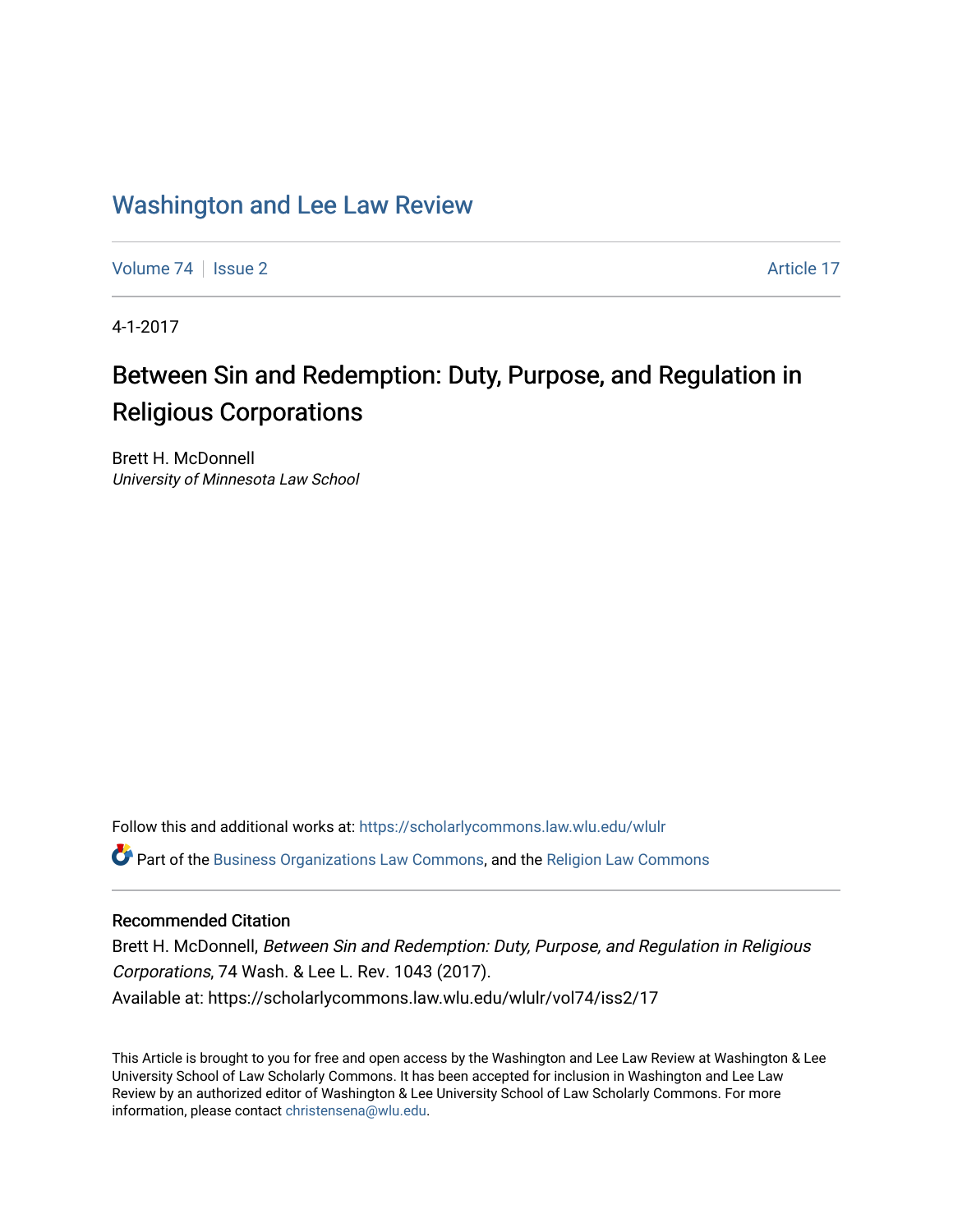# Between Sin and Redemption: Duty, Purpose, and Regulation in Religious Corporations

Brett H. McDonnell\*

*Table of Contents*

| Н.  | Contractarian and Communitarian Approaches1049  |  |
|-----|-------------------------------------------------|--|
|     |                                                 |  |
| Ш.  | Religious Views of Human Nature and Collective  |  |
|     |                                                 |  |
|     |                                                 |  |
|     | B.                                              |  |
|     |                                                 |  |
| IV. | Implications for Corporate Duty and Purpose1063 |  |
|     |                                                 |  |
|     |                                                 |  |
| V.  |                                                 |  |
|     |                                                 |  |
|     | B. Pluralism and Religious Accommodation 1083   |  |
|     |                                                 |  |

# <span id="page-1-0"></span>*I. Introduction*

Lyman Johnson has made major contributions in thinking about both duty and purpose in corporations.<sup>1</sup> He has also been

l

1. *See, e.g.*, Lyman P.Q. Johnson, *Corporate Officers and the Business* 

<sup>\*</sup> Dorsey & Whitney Chair and Professor of Law, University of Minnesota Law School. The Author thanks Paul Rubin and participants at the Washington and Lee Law Review Symposium, entitled *Corporate Law, Governance, and Purpose: A Tribute to the Scholarship of Lyman Johnson and David Millon*, for helpful comments.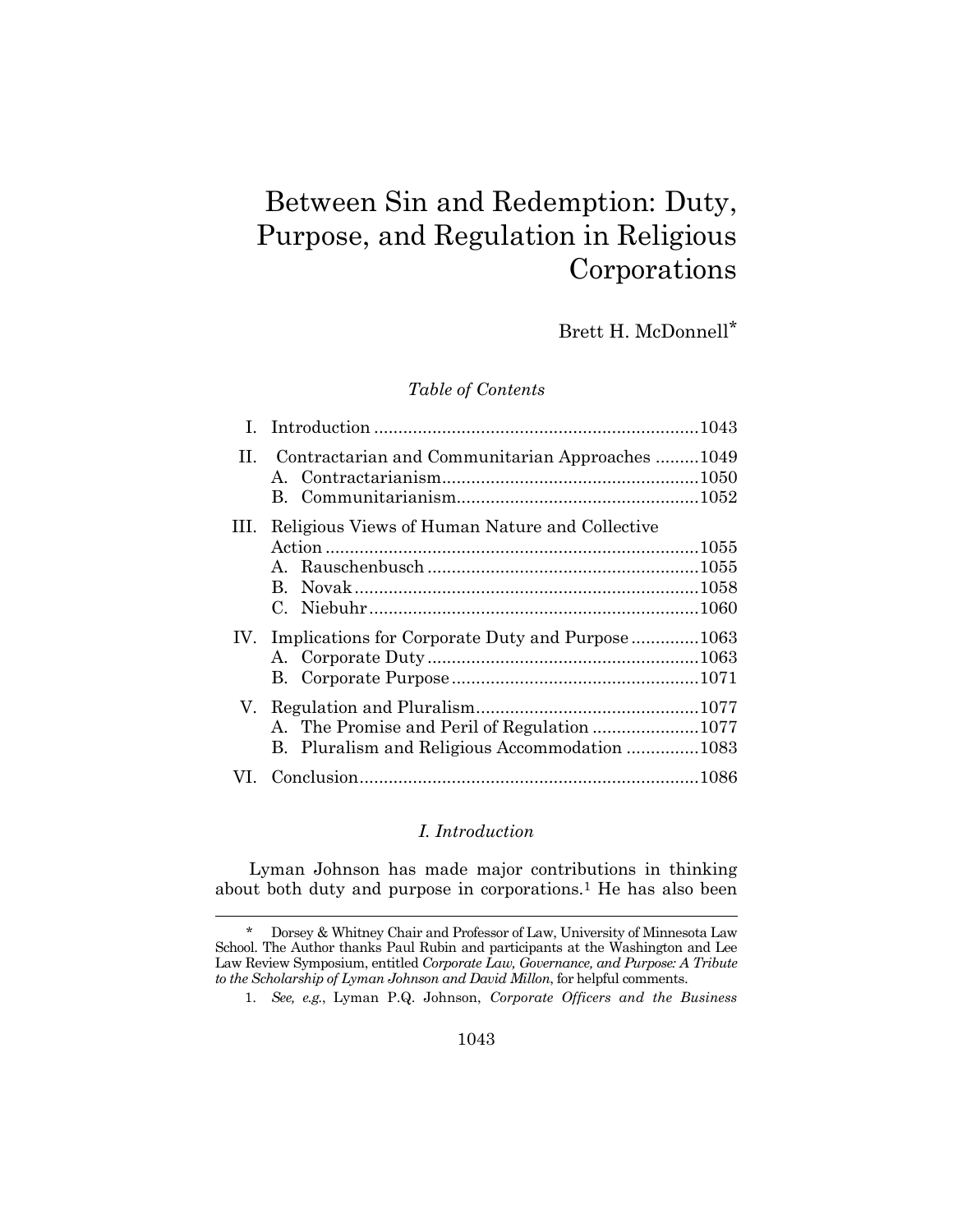<span id="page-2-0"></span>one of the very few corporate law scholars to write about the role of religious belief in motivating both corporations collectively and individual officers and directors within corporations.<sup>2</sup> These various contributions are interlinked. Johnson has a vision of corporations pursuing plural visions of collective goods, not limited by the shareholder value maximization norm that has come to prevail in thinking about American corporate law. A strong moral vision rooted in religious belief underlies that project.

This project is worth exploring from a variety of perspectives. After all, the dominant economic approach to corporate law is not exactly known for the depth or subtlety of its understanding of human psychology and the common good. Religious thought has a vast cumulative reservoir of reflection on human good and evil, individual and collective. What can we learn by examining corporate law from a religious point of view? How does a religious understanding of human nature affect an analysis of how directors and officers are likely to respond to their fiduciary duties? How does a religious understanding of collective action and enterprise affect our vision of corporate purpose? If our answers to those questions change our understanding of how corporations may (or may not) pursue the public interest, how does that in turn reflect an analysis of how the state should regulate business, and in particular, how it should regulate religiously-guided businesses whose core beliefs may in some ways conflict with some legal regulations? This Article addresses those questions by drawing on three different theologians with differing perspectives: Walter Rauschenbusch, Michael Novak,

*Judgment Rule*, 60 BUS. LAW. 439, 440 (2005) (arguing that the business judgment rule "does not and should not be extended to corporate officers in the same broad manner in which it is applied to directors"); Lyman Johnson, *Counter-Narrative in Corporate Law: Saints and Sinners, Apostles and Epistles*, 2009 MICH. ST. L. REV. 847, 849 [hereinafter Johnson, *Counter-Narrative*] (discussing the "story" told by corporate law through a "master narrative" and "equity's counter-narrative"); Lyman Johnson, *Unsettledness in Delaware Corporate Law: Business Judgment Rule, Corporate Purpose*, 38 DEL. J. CORP. L. 405, 408 (2013) [hereinafter Johnson, *Unsettledness*] (exploring "fundamental issues" of corporate law relating to the business judgment rule and mandated corporate purpose).

<sup>2.</sup> *See* Lyman Johnson, *Re-Enchanting Corporate Law*, 1 WM. & MARY BUS. L.J. 83, 87 (2010) (exploring the "possible implications of continuing, widespread religious enchantment for the modern corporation").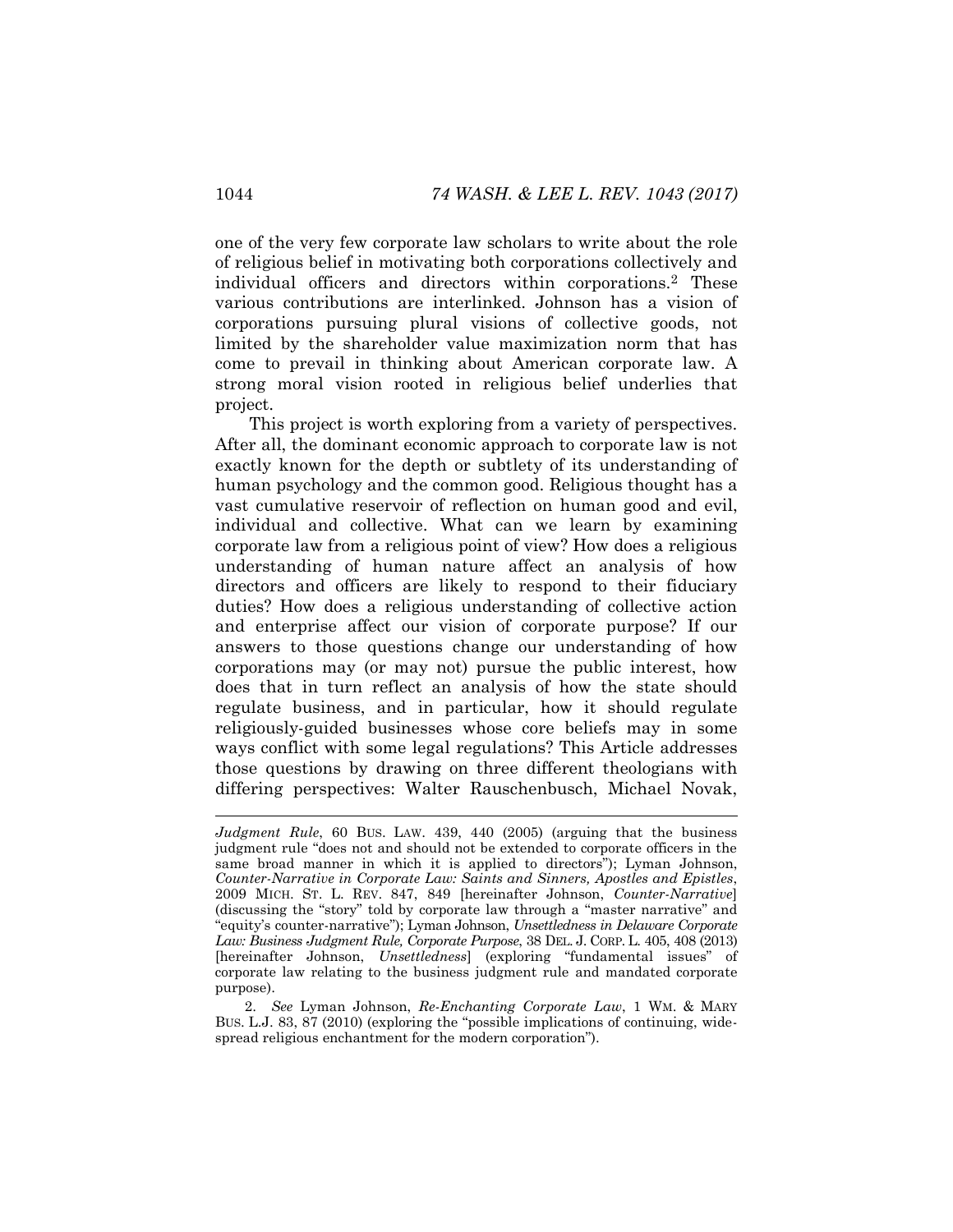and Reinhold Niebuhr. The first two of these figures resemble but deepen—perspectives already widely developed with contemporary corporate law scholarship.<sup>3</sup> The third figure, Niebuhr, is more novel, and poses some hard questions for corporate law scholars of varying perspectives.<sup>4</sup>

<span id="page-3-0"></span>The Article proceeds as follows: Part II outlines the two broad leading secular perspectives that dominate corporate law scholarship.<sup>5</sup> Most significant is the contractarian approach.<sup>6</sup> This approach assumes individual self-interest as the leading motivation of corporate directors, officers, and employees, and emphasizes how contractual and market mechanisms can help constrain and harness self-interest to produce social benefits with only light regulation.<sup>7</sup> The contractarian approach has dominated American corporate law scholarship since the 1980s.<sup>8</sup> A subordinate but still significant alternative is what I will call the communitarian approach.<sup>9</sup> This approach takes a more optimistic view of individuals but a less optimistic view of corporations. It posits that individuals can be motivated by more other-regarding reasons to act, up to a point.<sup>10</sup> And it is a good thing too, because the approach argues that markets frequently do not work as well to harness individual greed as the contractarian approach

7. *See infra* note [51](#page-10-0) and accompanying text (providing that the most compelling social task of business is to maximize profits).

8. *See generally* FRANK H. EASTERBROOK & DANIEL R. FISCHEL, THE ECONOMIC STRUCTURE OF CORPORATE LAW (1996) (providing the leading classical statement of this approach in a relatively pure version).

9. I will sometimes call this the progressive approach when I want to emphasize its normative thrust.

10. *See infra* notes [57](#page-11-0)–[59](#page-11-1) and accompanying text (discussing historical and modern evaluations of the communitarian approach).

<sup>3.</sup> *See infra* Part III.A–B (reviewing the contributions of Walter Rauschenbusch and Michael Novak).

<sup>4.</sup> *See infra* Part III.C (distinguishing Reinhold Niebuhr's work from the other scholars).

<sup>5.</sup> *See infra* Part II (outlining the contractarian and communitarian approaches to corporate law).

<sup>6.</sup> I will sometimes call this the libertarian approach when I want to emphasize its normative thrust. It is also commonly called the law and economics approach. *See* Scott R. Peppet, *Contractarian Economics and Mediation Ethics: The Case for Customizing Neutrality Through Contingent Fee Mediation*, 82 TEX. L. REV. 227, 230 (2003) (referring to the "contractarian law and economics" approach).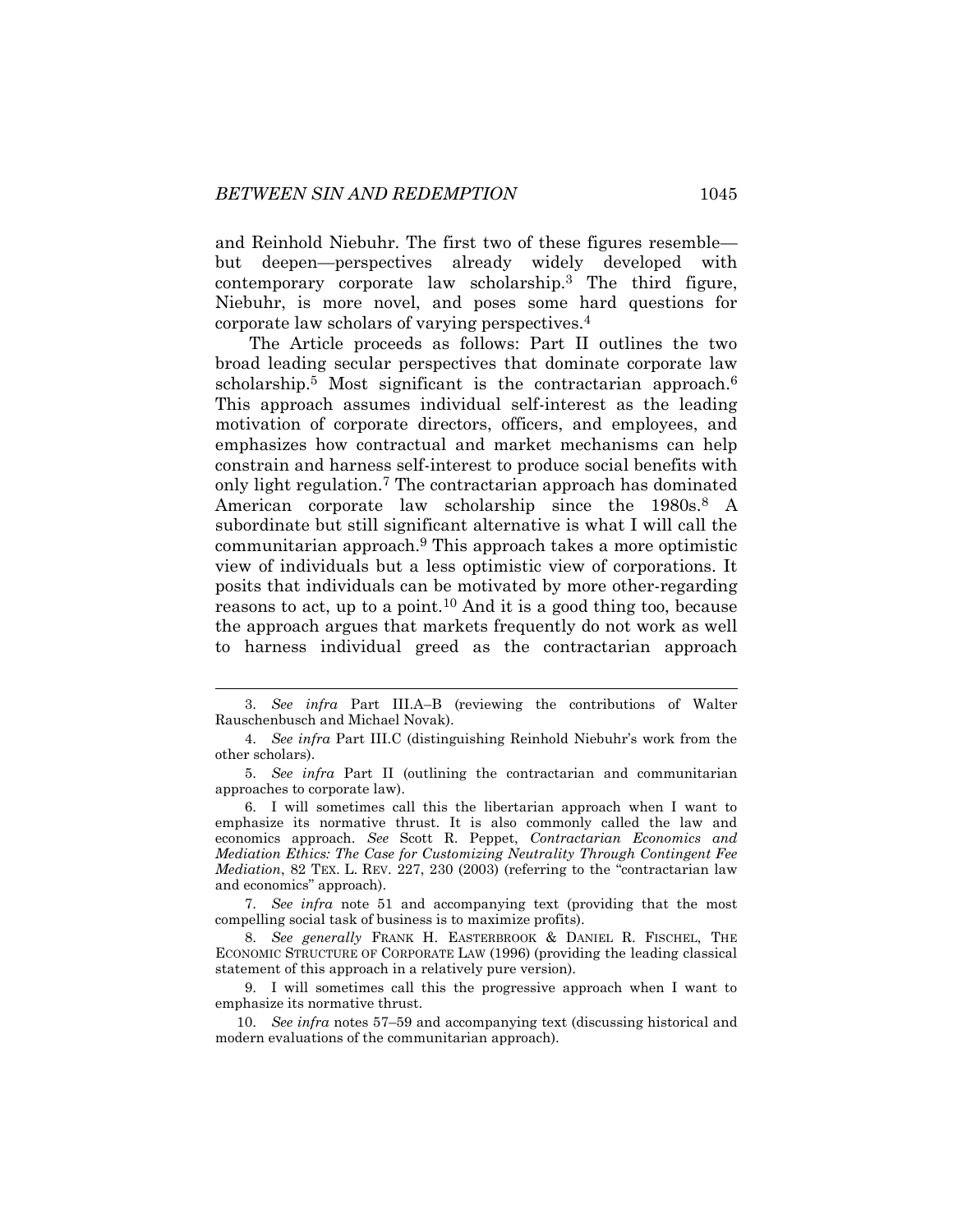supposes. This suggests both an important role for corporate social responsibility, but also for state regulation to guard against harms.<sup>11</sup>

<span id="page-4-1"></span>Part III introduces the three religious perspectives.<sup>12</sup> It compares and contrasts those perspectives in their understanding of individual and collective behavior.<sup>13</sup> Walter Rauschenbusch was the leading figure of the Social Gospel movement of the early twentieth century.<sup>14</sup> He emphasized the social nature and goals of religion, and reacted strongly against what he perceived as major social injustices brought on by industrialization and the growth of big businesses during his time.<sup>15</sup> He saw persons as sinners but able to improve themselves and work for the public good if the social environment is reformed.<sup>16</sup> The Social Gospel movement was closely tied to the Progressive movement in politics, and supported the regulatory reforms of Progressivism. I argue that this vision fits pretty closely with the modern corporate communitarian vision that Lyman Johnson has helped develop. Michael Novak is a contemporary Catholic philosopher best known for his book *The Spirit of Democratic Capitalism*. <sup>17</sup> He gives a religious defense of a relatively conservative, free-market approach to economics and corporations.<sup>18</sup> Although humans are far from purely selfish, markets and free enterprises can usefully harness self-interest to benefit the public good in ways that economists since Adam Smith have analyzed in detail.<sup>19</sup>

<span id="page-4-0"></span>

16. *See infra* note [77](#page-14-2) and accompanying text (discussing Rauschenbusch's conceptions of sin and salvation in terms of corporate practice).

17. MICHAEL NOVAK, THE SPIRIT OF DEMOCRATIC CAPITALISM (1982) [hereinafter NOVAK, SPIRIT].

18. *See id.* at 28 ("Democratic capitalism is neither the Kingdom of God nor without sin. Yet all other known systems of political economy are worse.").

19. *See id.* at 113 (discussing Adam Smith's writings and contribution to economic discourse).

<sup>11.</sup> A leading source for this approach is PROGRESSIVE CORPORATE LAW (Lawrence E. Mitchell ed., 1995).

<sup>12.</sup> *See infra* Part III (exploring concepts of "individual personality and sin, the relationship between individuals and the community, and on the role of corporations in society").

<sup>13.</sup> *Infra* Part III.

<sup>14.</sup> *See infra* notes [74](#page-14-0)–[78](#page-14-1) and accompanying text (describing the influence and import of the Social Gospel movement).

<sup>15.</sup> *See infra* note [72](#page-13-0) and accompanying text (detailing the focuses of the Social Gospel movement).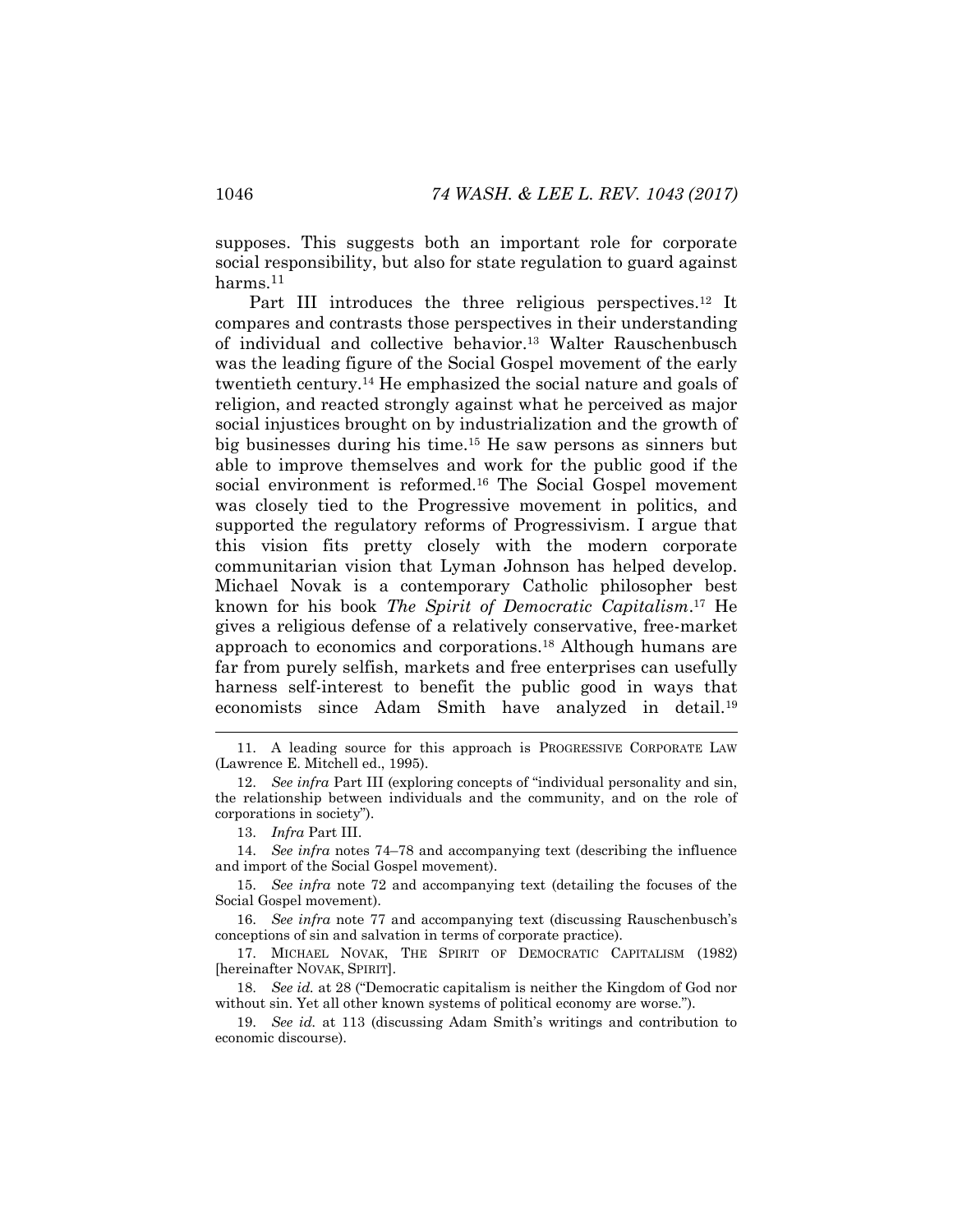Corporations are a part of this system, though they also rely upon and generate social norms and behavior. A healthy respect for seeking profit is fine with Novak, who thus fits pretty well with the contractarian vision.

Our third figure, Reinhold Niebuhr, is harder to peg politically and analytically. His Christian realism sees selfcentered pride as a central feature of human existence.<sup>20</sup> Persons can and do strive to rise above such selfishness, but they can never fully succeed. They rise above themselves by acting within groups, including economic enterprises, but such collective action is morally ambiguous: the groups themselves often become quite grasping and greedy vis-à-vis other groups. Niebuhr is thus less optimistic about individual character and political organization than Rauschenbusch and less optimistic about emergent market outcomes than Novak.

Part IV applies the ideas of these three thinkers to questions of corporate duty and purpose.<sup>21</sup> As for duty, Rauschenbusch provides some support for the communitarian emphasis on norms to guide fiduciaries to act faithfully. Novak suggests that internal needs and constraints will tend to guide managers, and is skeptical about state intervention in the affairs of business.<sup>22</sup> Niebuhr suggests reasons why prideful CEOs may conflate their own interests with those of the corporation, without a lot of reason to suspect state intervention will change that.<sup>23</sup> As for purpose, Rauschenbusch gives some reason to hope that managers can become stewards to promote the general public good (though plenty of reason to be skeptical, too).<sup>24</sup> Novak gives some reason to believe that a norm of faithfully pursuing the long

<span id="page-5-1"></span><span id="page-5-0"></span><sup>20.</sup> *See infra* note [108](#page-19-0) and accompanying text (outlining Niebuhr's moral philosophy).

<sup>21.</sup> *See infra* Part IV (evaluating the implications of Novak, Rauschenbusch, and Niebuhr's work on corporate purpose and duty).

<sup>22.</sup> *See* NOVAK, SPIRIT, *supra* note [17,](#page-4-0) at 131–33 (discussing the importance of managers' understandings of the operations of a corporation).

<sup>23.</sup> *See* REINHOLD NIEBUHR, MORAL MAN AND IMMORAL SOCIETY 274–75 (1932) [hereinafter NIEBUHR, MORAL MAN] ("The interests of the individuals are, in other words, never exactly identical with those of their communities.").

<sup>24.</sup> *See* WALTER RAUSCHENBUSCH, CHRISTIANITY AND THE SOCIAL CRISIS 386 (1907) [hereinafter RAUSCHENBUSCH, SOCIAL CRISIS] (opining on government interference and whether such interference is an effective method to promote moral behavior).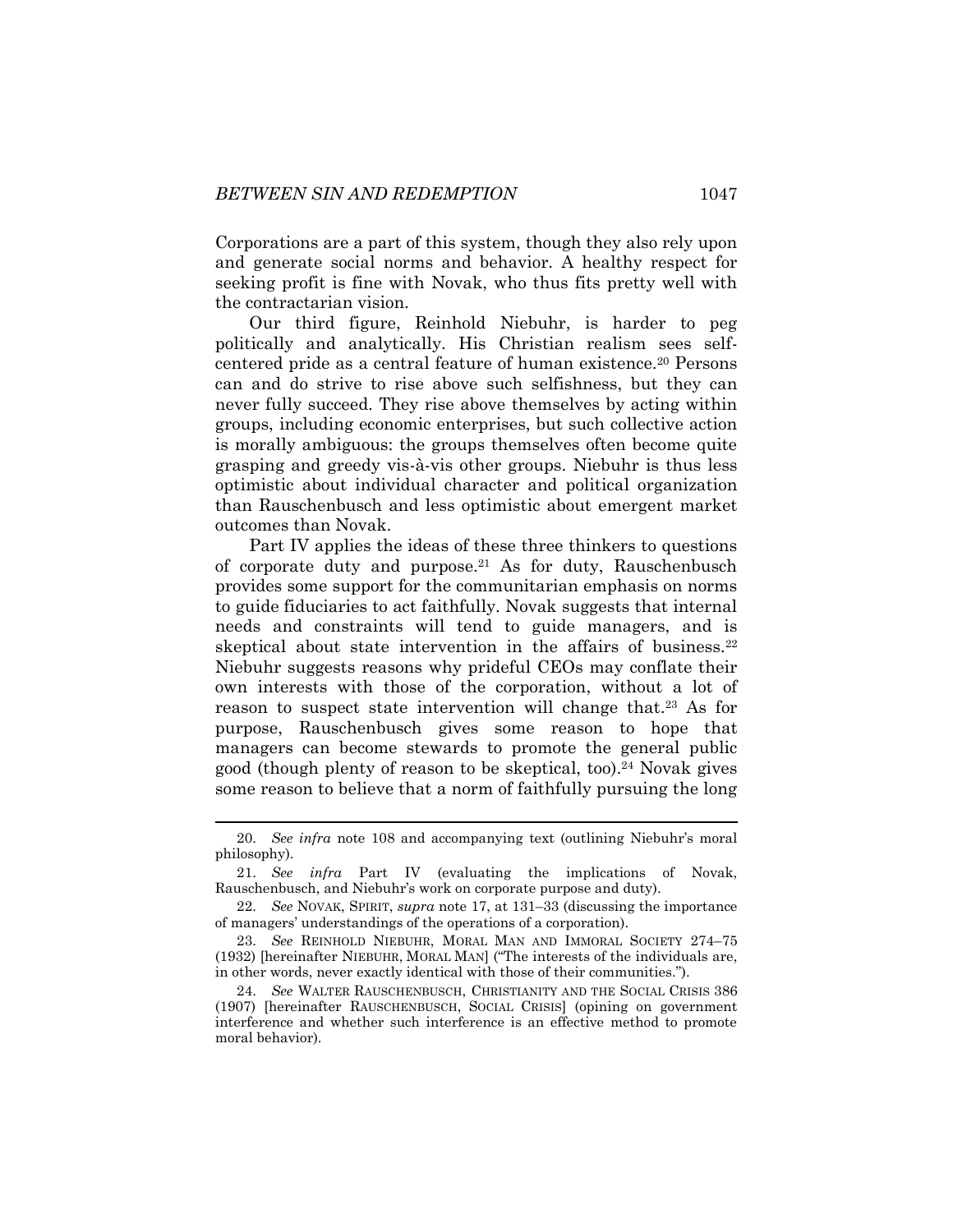term interests of shareholders will benefit the general public.<sup>25</sup> Niebuhr suggests that expecting managers to genuinely pursue the general public good is probably expecting too much, while a norm of shareholder wealth maximization could push managers to harm other interests beyond what is actually even good for shareholders.<sup>26</sup>

<span id="page-6-2"></span><span id="page-6-1"></span>Part V considers regulation and pluralism.<sup>27</sup> All three perspectives support at least some regulation to constrain corporate actions, with Rauschenbusch generally supporting the most regulation and Novak the least.<sup>28</sup> Niebuhr's position seems rather indeterminate: internal corporate restraint and market incentives are unlikely to lead to good behavior most of the time, but the political process is not necessarily trustworthy to lead to improvements through regulation.<sup>29</sup>

<span id="page-6-0"></span>As the regulatory state expands, we see more conflicts between well-meant rules and the religiously-guided actions of some enterprises in a pluralistic world with competing visions of the good.<sup>30</sup> To what extent should the state provide regulatory accommodations when such conflicts arise? That is the issue

<sup>25.</sup> *See* NOVAK, SPIRIT, *supra* note [17,](#page-4-0) at 93 (discussing how shareholder self-interest acts as a vehicle for maintaining the integrity of a corporation).

<sup>26.</sup> *See* NIEBUHR, MORAL MAN, *supra* note [23,](#page-5-0) at 117–18 (discussing how those with privilege justify their self-interest by pointing to the necessity of their skills while also denying lower classes opportunities to advance). It is perhaps already becoming clear that Christian realism could well be labeled Christian pessimism.

<sup>27.</sup> *See infra* Part V (considering how the approaches of Novak, Niebuhr, and Rauschenbusch affect regulations and pluralism as methods of controlling corporate behavior).

<sup>28.</sup> *Compare* MICHAEL NOVAK, TOWARD A THEOLOGY OF THE CORPORATION 26 (1981) ("The economic system must not become subordinate to the political or religious system."), *with* RAUSCHENBUSCH, SOCIAL CRISIS, *supra* note [24,](#page-5-1) at 386 ("The present movement for federal and state interference and control over corporations . . . is an effort to reassert the ownership and mastership of the people and to force these stewards of public powers back into the position of public servants.").

<sup>29.</sup> *See* NIEBUHR, MORAL MAN, *supra* note [23,](#page-5-0) at 20–21 (arguing that the power of government would merely replace the power of corporations).

<sup>30.</sup> *See* David Millon, *Communitarians, Contractarians, and the Crisis in Corporate Law*, 50 WASH. & LEE L. REV. 1373, 1377–81 (1993) (addressing the corporate approach of shareholder primacy in comparison to an approach focusing on increasing public good).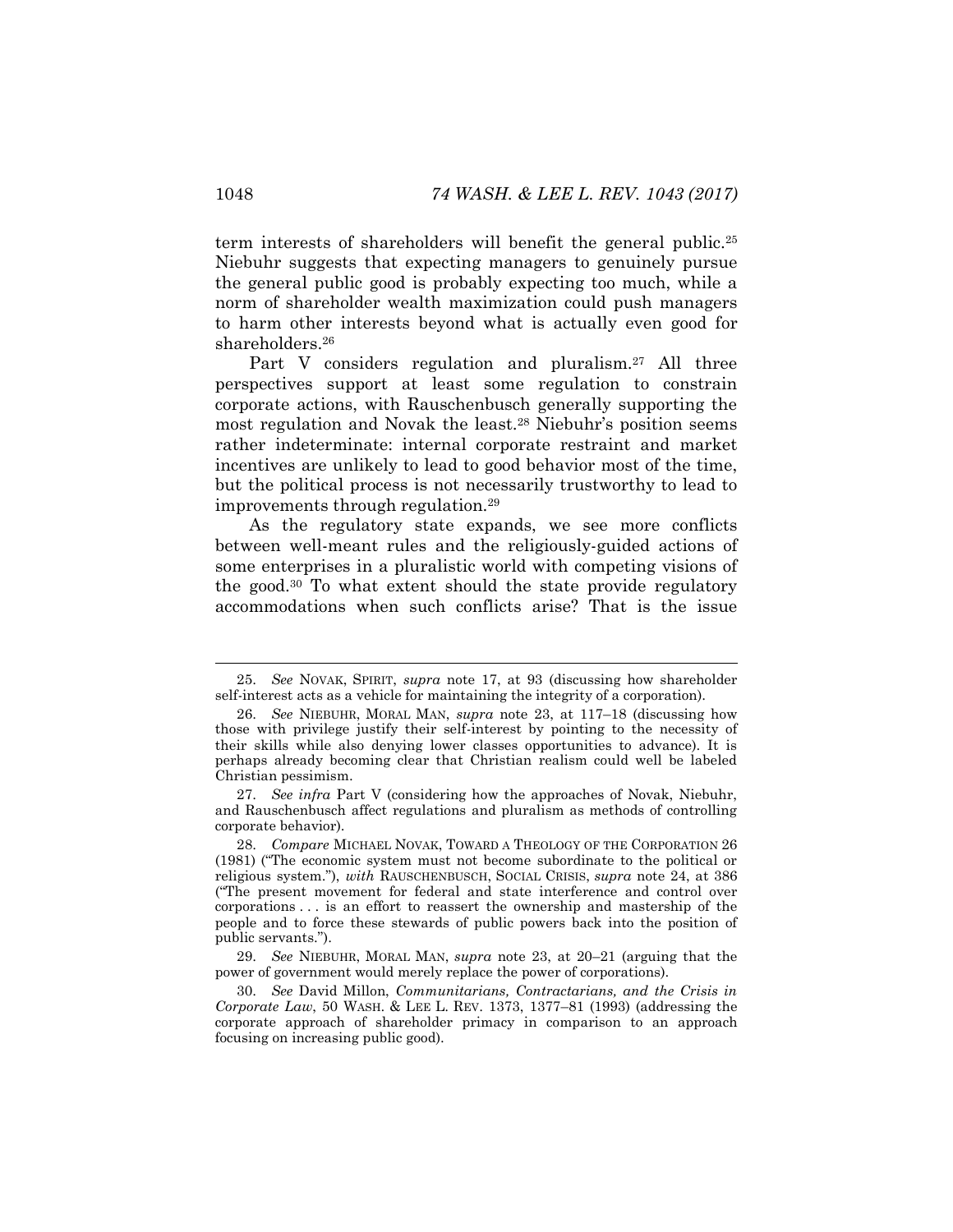raised so contentiously in the *Hobby Lobby* case.<sup>31</sup> How would our three thinkers answer that question? I suspect Novak would support fairly expansive accommodation; the answers of Rauschenbusch and Niebuhr are less clear, though I find elements in the thought of each that supports the position favoring some accommodation that both Johnson and I have defended.<sup>32</sup>

Part VI concludes that we have much to learn from Rauschenbusch, Novak, and Niebuhr, and we need not choose just one over the other two. In many important ways they complement each other. Rauschenbusch and Novak provide fewer truly original arguments for corporate law scholars, as they each fit pretty neatly within one of the current prevailing perspectives.<sup>33</sup> Niebuhr does not fit as well, which makes him more interesting.<sup>34</sup> I think he suggests that we should be less confident that either markets, morals, or rules can prevent corporations from imposing major harms on internal or external constituents.<sup>35</sup> Rather, we should perhaps put greater focus on an additional set of governance strategies, giving affected persons (especially employees) a direct say in decisions that affect them.

#### *II. Contractarian and Communitarian Approaches*

To understand how the differing theological perspectives both fit with and contrast with existing dominant understandings of corporate law, it helps to briefly outline the two leading schools of thought—contractarian and communitarian. For each school of

<sup>31.</sup> *See* Burwell v. Hobby Lobby Stores, Inc., 134 S. Ct. 2751, 2759 (2014) (deciding whether the Department of Health and Human Services may require closely held corporations to provide insurance for contraception in violation of the religious beliefs of the owners of those companies).

<sup>32.</sup> *See infra* Part IV.A (summarizing each theorist's opinions on changes to the corporate law system).

<sup>33.</sup> *See infra* Part III.A (detailing Rauschenbusch's communitarian approach); *infra* Part III.B (outlining the contractarian views of Novak).

<sup>34.</sup> *See infra* Part III.C (describing Niebuhr's approach as "Christian realism").

<sup>35.</sup> *See infra* Part IV.A (suggesting that Niebuhr takes a pessimistic approach in that he distrusts power as a whole, rather than one individual source of power).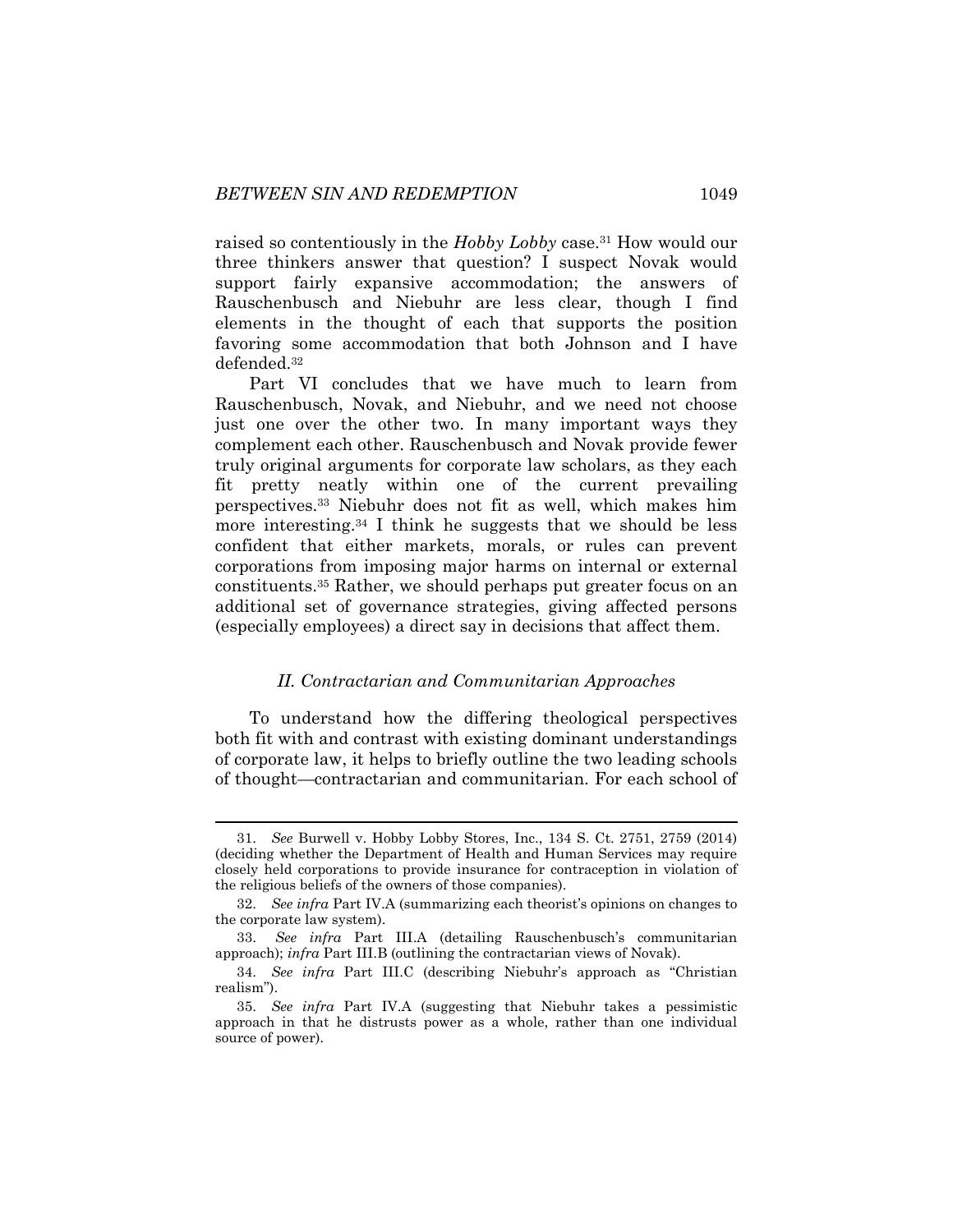thought the analysis starts by considering core assumptions about individual interest-seeking behavior. It then moves on to consider how each approach understands the regulation of self-seeking behavior internally, and how individual behavior typically translates into collective outcomes.

#### *A. Contractarianism*

The dominant way that most American scholars today understand corporate law is the contractarian approach, often called the law and economics approach, and which I will also occasionally refer to as the libertarian approach when I want to emphasis its normative thrust. Rooted in Ronald Coase's classic article on the theory of the firm,  $36$  this approach began to get traction in corporate law scholarship in the sixties with several articles and books by Henry Manne.<sup>37</sup> It picked up with articles by a variety of scholars in the seventies and eighties, getting a classic early statement in *The Economic Structure of Corporate Law* by Frank Easterbrook and Daniel Fischel.<sup>38</sup> In varied stronger and more diluted forms, the contractarian approach now suffuses most American corporate law scholarship.<sup>39</sup>

The contractarian approach starts with a vision of the individual as rationally seeking to advance her own preferred interests.<sup>40</sup> At its true core, those interests are assumed to be

<sup>36.</sup> *See generally* R. H. Coase, *The Nature of the Firm*, 4 ECONOMICA 386 (1937) (arguing that corporations replace contract-based market transactions only when doing so would decrease transaction costs).

<sup>37.</sup> *See generally* HENRY G. MANNE, INSIDER TRADING AND THE STOCK MARKET (1966) (focusing in part on the effects of different legal rules on trading and the difficulty of policing those rules); Henry G. Manne, *Mergers and the Market for Corporate Control*, 73 J. POL. ECON. 110 (1965) (arguing that market forces, more than governmental antitrust regulations, decrease the negative impacts of mergers).

<sup>38.</sup> *See* EASTERBROOK & FISCHEL, *supra* note [8,](#page-3-0) at 1–39 (discussing the molding of the corporate form and its reliance on contract analysis).

<sup>39.</sup> *See* Millon, *supra* note [30,](#page-6-0) at 1377 (noting an increase in scholarship debating a potential shift from the current shareholder-primacy approach).

<sup>40.</sup> *See* EASTERBROOK & FISCHEL, *supra* note [8,](#page-3-0) at 6 (summarizing the dynamic of the corporate form as beginning with self-interested managers and investors).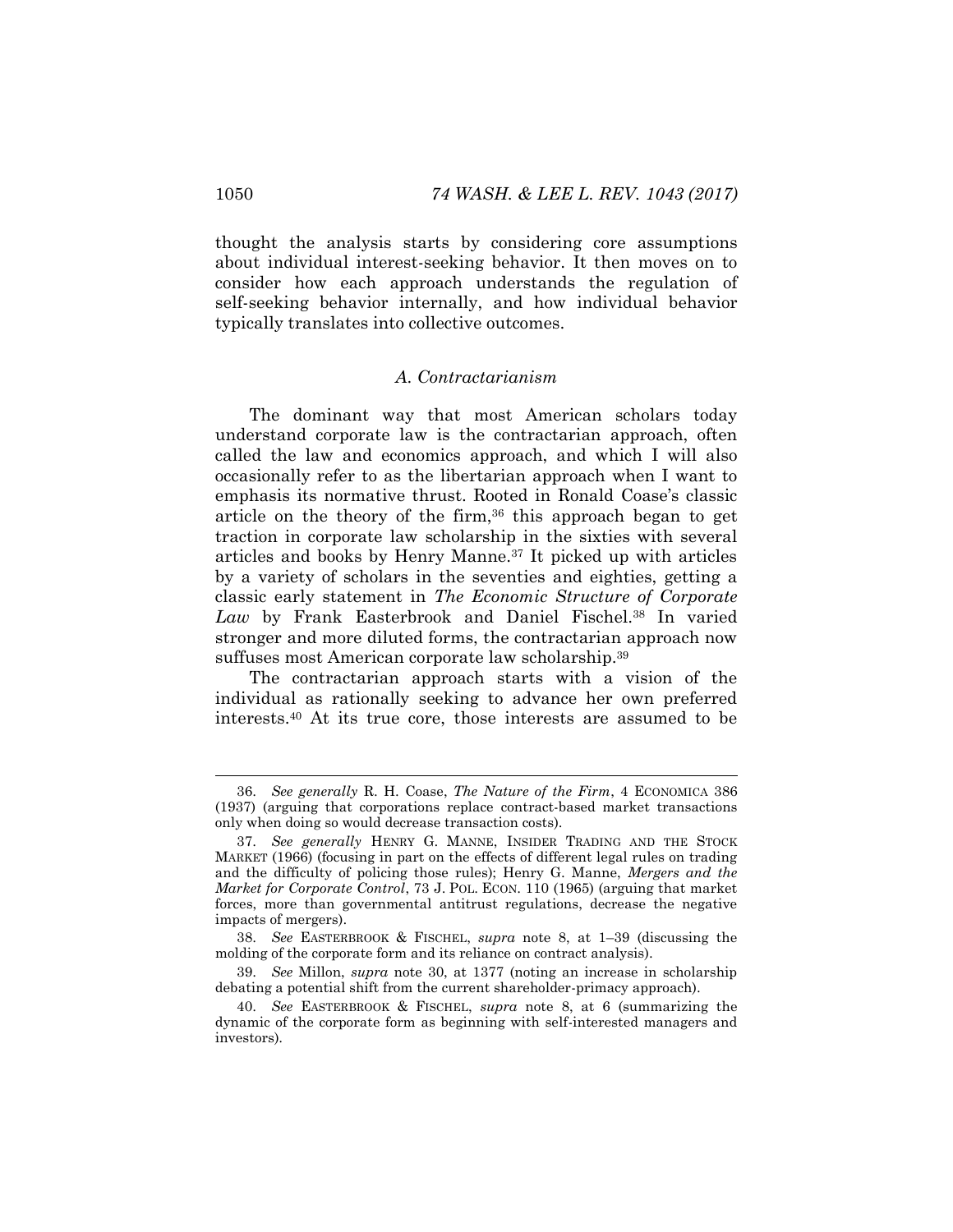purely selfish, often focused on financial interests.<sup>41</sup> More abstract versions of the theory allow for a very broad range of interests, which can include promoting the well-being of others.<sup>42</sup> But the self-centered version of the theory typically guides thinking within corporate law scholarship. Persons are assumed to pursue their interests rationally and effectively, although more nuanced versions of the theory allow for various imperfections.<sup>43</sup>

In considering agency problems within businesses, this approach focuses on properly aligning incentives, so that selfinterested agents will not unduly subordinate the interests of the business to their own.<sup>44</sup> Compensation, monitoring, governance, and reputational mechanisms, along with other contractual and market means, help guard against excessive opportunity.<sup>45</sup> Governmental regulation can help, but can easily go too far or not properly align incentives.<sup>46</sup> Fiduciary duty is a leading form of such regulation, but contractarian purists think duty should be a default but not mandatory rule.<sup>47</sup>

As far as advancing public goods goes, the contractarian approach in essence believes in the invisible hand of Adam Smith.<sup>48</sup> The selfish pursuit of profit by individual actors in the market will tend to benefit all.<sup>49</sup> Indeed, the contractarians go

44. *See* EASTERBROOK & FISCHEL, *supra* note [8,](#page-3-0) at 9 (suggesting that unless an employee receives "all the rewards of success and penalties of failure," he may lack incentive to fully support the corporation's venture).

45. *See id.* ("Another way around the difficulty of monitoring the work of the firm's employees is to give each the right to some profits from the firm's success. Each will then work hard and monitor the work of colleagues, lest their subpar performance reduce his rewards.").

46. Millon, *supra* note [30,](#page-6-0) at 1382.

l

47. *See* EASTERBROOK & FISCHEL, *supra* note [8,](#page-3-0) at 90 (noting that corporations are "enduring contracts" and that if a contract is written well enough, fiduciary duties become unnecessary).

48. *See* ADAM SMITH, THE WEALTH OF NATIONS 37–43 (Seven Treasures Publications 2009) (describing how the market limits individual greed).

49. *See* EASTERBROOK & FISCHEL, *supra* note [8](#page-3-0), at 4 ("Managers may do

<sup>41.</sup> *See id.* (noting that entrepreneurs are driven by the desire to prevent personal loss).

<sup>42.</sup> *See* Millon, *supra* note [30,](#page-6-0) at 1378 n.19 (explaining that contractarian opinions vary widely on their opinions of social rights and government interference in the corporate context).

<sup>43.</sup> *See id.* (identifying Rawls as one contractarian whose views would "resonate strongly with the rights-based views of corporate law communitarians").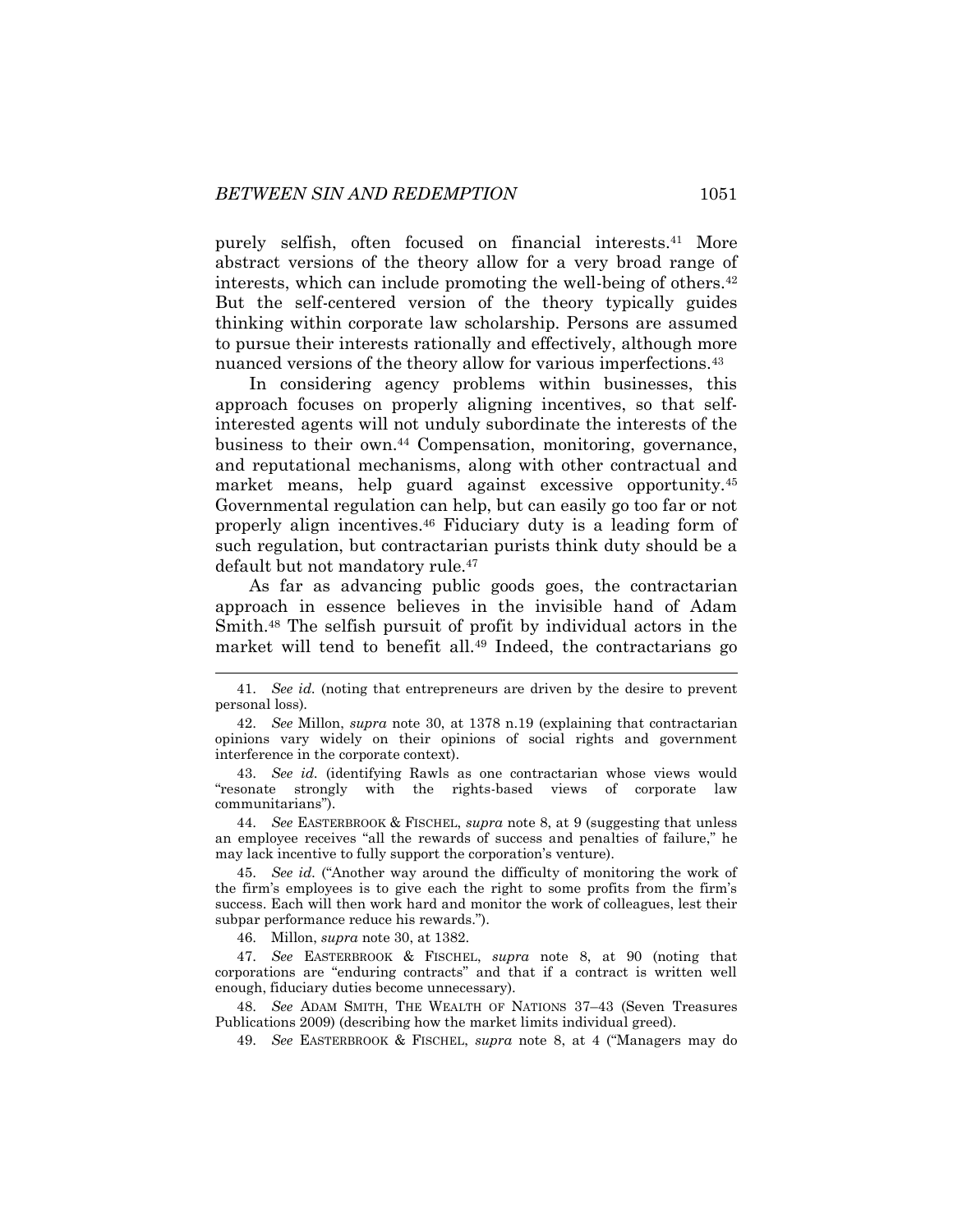beyond Smith in believing this remains true, even adding corporations as collective actors within the market system— Smith himself thought agency problems within joint stock companies were generally disabling.<sup>50</sup> The full, pure vision tying individual self-interest, corporate profit maximization, and the general public good is well laid out in Milton Friedman's classic article, *The Social Responsibility of Business is to Increase Its Profits*. 51

<span id="page-10-0"></span>Even Friedman did not believe in a purely laissez-faire system.<sup>52</sup> There will always be some externalities not captured by market prices, so that pure profit seeking will impose some harms on others.<sup>53</sup> Some governmental regulation is needed to address those externalities.<sup>54</sup> But believers in the contractarian approach think that regulation will not be needed in many areas, and that political processes too frequently tend to lead to unnecessary, inefficient legal rules.<sup>55</sup>

# *B. Communitarianism*

Opposing the dominant approach is the loyal opposition, the communitarian approach. In its current version in American law it was given important articulation in a volume of essays edited by Larry Mitchell called *Progressive Corporate Law*. <sup>56</sup> A related

their best to take advantage of their investors, but they find that the dynamics of the market drive them to act as if they had investors' interests at heart. It is almost as if there were an invisible hand.").

<sup>50.</sup> *See* Gary M. Anderson & Robert D. Tollison, *Adam Smith's Analysis of Joint-Stock Companies*, 90 J. POL. ECON. 1237, 1254 (1982) ("The basic problem with the joint-stock firm in Smith's analysis was poor adaptability due to agency cost problems.").

<sup>51.</sup> Milton Friedman, *The Social Responsibility of Business is to Increase Its Profits*, N.Y. TIMES MAG., Sept. 1970.

<sup>52.</sup> *See id.* (warning against government intervention, but admitting, "I do not see how one can avoid the use of the political mechanism altogether").

<sup>53.</sup> *Id.*

<sup>54.</sup> *Id.*

<sup>55.</sup> *See* Millon, *supra* not[e 30,](#page-6-0) at 1377–78 (noting that contractarians would instead leave decision-making to the parties to corporate contracts).

<sup>56.</sup> *See generally* MITCHELL, *supra* note [11](#page-4-1) (arguing that corporations can no longer be viewed as private institutions, but must instead be viewed as having public obligations).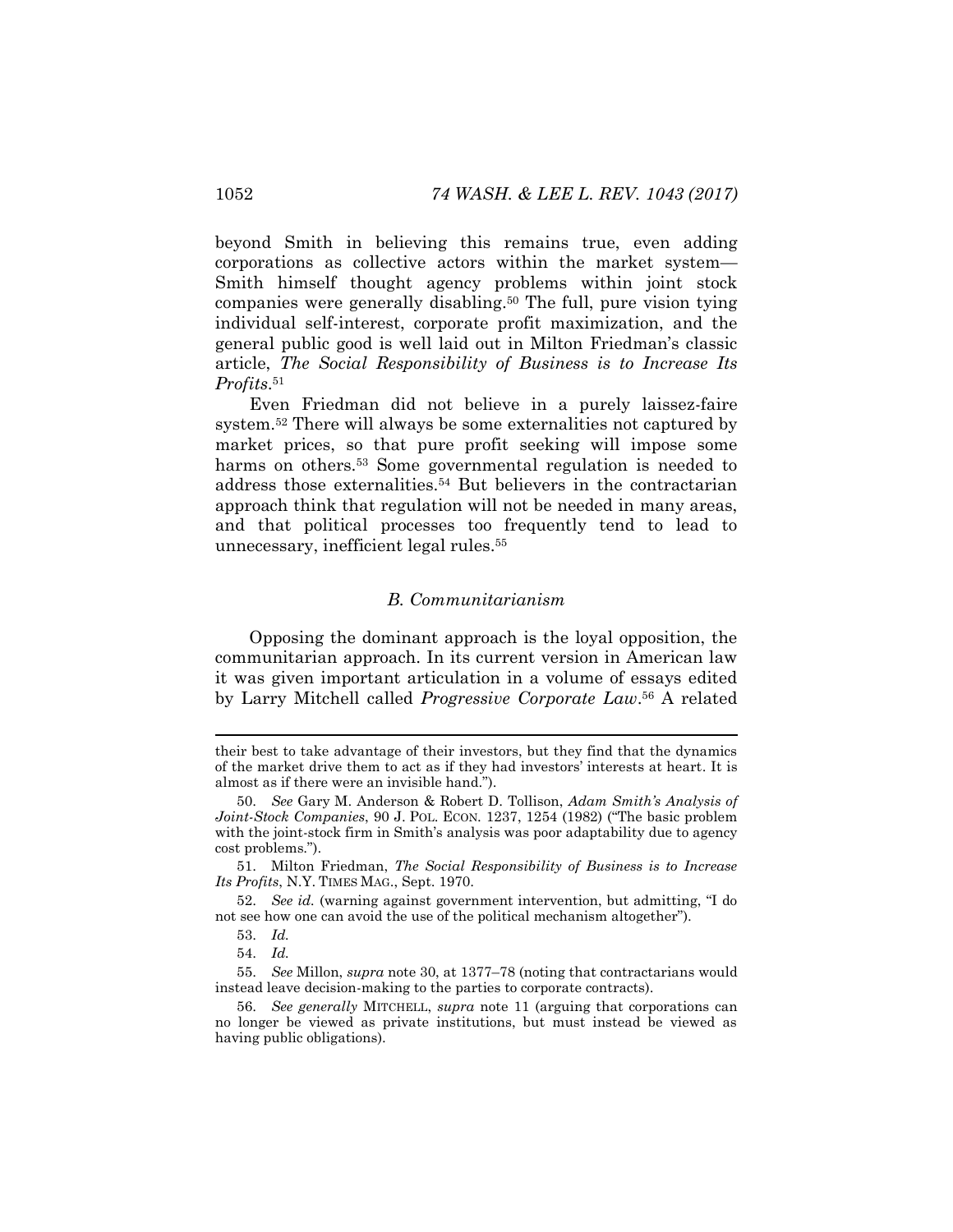<span id="page-11-0"></span>influential theory is the team production theory of Margaret Blair and Lynn Stout.<sup>57</sup> A more recent major statement of elements of this approach is Kent Greenfield's book, *The Failure of Corporate Law: Fundamental Flaws and Progressive Possibilities*. 58

<span id="page-11-2"></span><span id="page-11-1"></span>The communitarian approach differs both in its theory of persons and of collective action.<sup>59</sup> Stated briefly, it tends to believe that persons are better and markets are worse than the  $contractarian$  approach assumes. $60$  Though self-interest is certainly an important motivator for virtually all persons, the communitarian approach believes that persons are more sociable, and their preferences are more malleable, than is typically presumed by contractarians.<sup>61</sup> Social norms of faithfulness and pursuing the public good can play a major role in guiding behavior.<sup>62</sup> That is not to say that humans can become super-humanly virtuous, but they can become humanly virtuous. Social circumstances crucially affect the quality and strength of norms. Thus, creating social institutions—including business associations—that encourage positive norms becomes an important goal of public policy.

Norms thus become an important focus in addressing agency problems within corporations. Incentives tied to self-interest matter too, no question, but if persons believe they are working in just institutions, they will in many circumstances faithfully pursue the best interests of those institutions even where not

<sup>57.</sup> *See* Margaret M. Blair & Lynn A. Stout, *A Team Production Theory of Corporate Law*, 85 VA. L. REV. 247, 265–69 (1999) (analyzing corporate law through the lens of a venture designed to maximize the welfare of the entirety of the business team, rather than individual investors).

<sup>58.</sup> *See generally* KENT GREENFIELD, THE FAILURE OF CORPORATE LAW: FUNDAMENTAL FLAWS AND PROGRESSIVE POSSIBILITIES (2006) (cataloging the past failures of corporate law and proposing change).

<sup>59.</sup> *See* Millon, *supra* note [30,](#page-6-0) at 1378 (defining communitarians as those who rely more heavily on legal rules to mitigate harmful effects experienced by non-shareholders).

<sup>60.</sup> *See id.* at 1378 n.20 ("[I]t is possible to retain a commitment to the moral value of individual autonomy and choice while nevertheless rejecting the market as a sufficient solution to all problems.").

<sup>61.</sup> *See id.* at 1379 (distinguishing communitarians as focusing on the public effects of corporate behavior, rather than on internal corporate relationships).

<sup>62.</sup> *See* Johnson, *Counter-Narrative*, *supra* note [1,](#page-1-0) at 855 (recognizing that the norms of officers and directors largely guide their behaviors).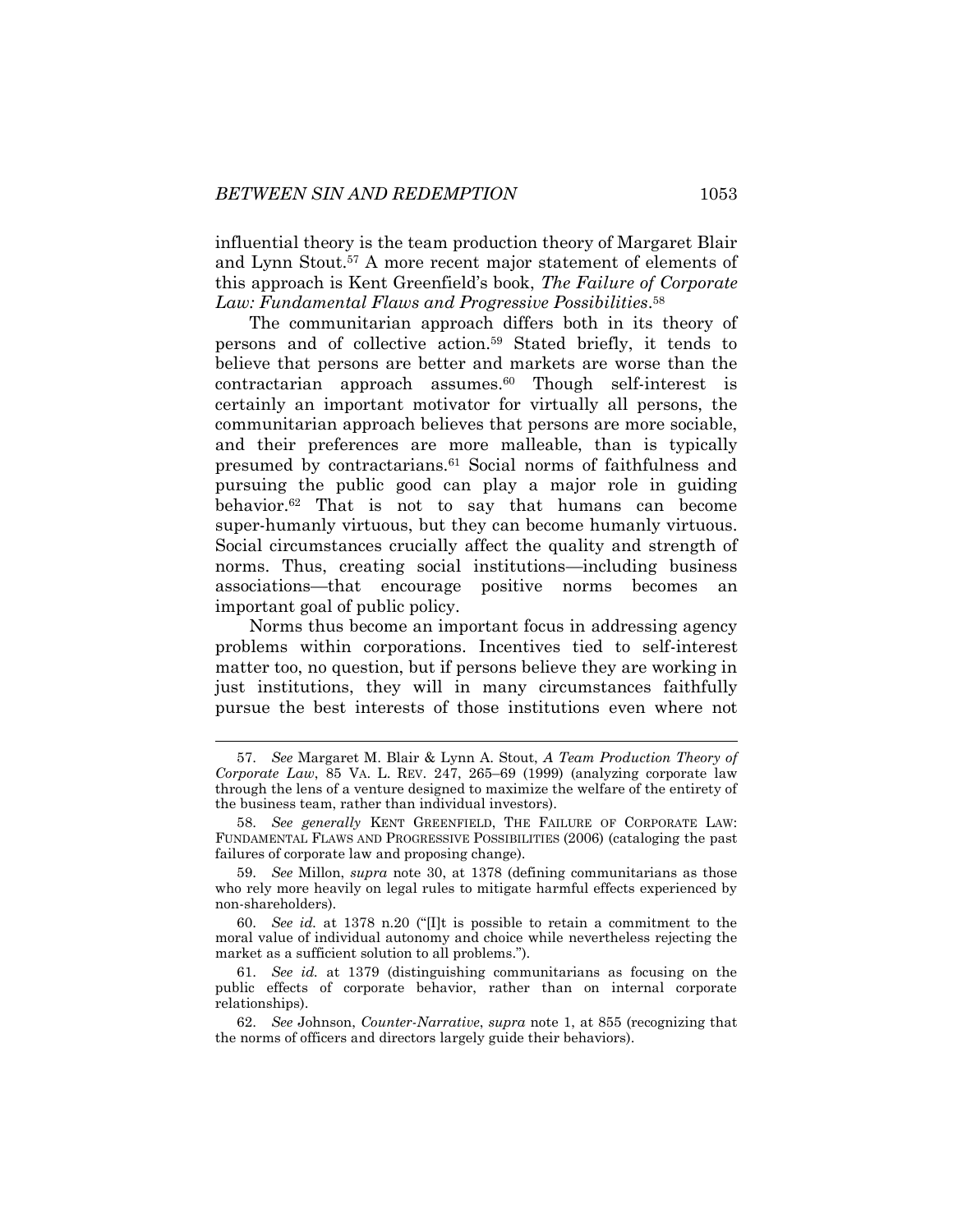doing so could personally enrich the agents.<sup>63</sup> Norm-based internalization of the good of the institution is more efficient than the use of costly incentive mechanisms.<sup>64</sup> Law, including fiduciary duty law, can play a significant role in shaping strong norms.

Through a similar argument, communitarians believe that corporate officers and directors can and should consider the best interests of a variety of corporate stakeholders, not just shareholders, in deciding how the corporation should act.<sup>65</sup> Communitarians tend to think that externalities are severe and widespread.<sup>66</sup> Corporate behavior deeply affects the interests of all sorts of persons and groups, and market prices cannot fully capture all of those effects by a long shot.<sup>67</sup> A significant degree of regulation is needed to stop corporations from imposing harms on others, but the more that corporations faithfully pursue a broad stakeholder vision, the less need there will be for intrusive regulations.<sup>68</sup> And there will also be less need to exercise expensive enforcement of what regulations are still needed, because stakeholder corporate managers will be more likely to voluntarily comply with legal rules without the threat of being caught in violations. Some versions of communitarian theory also stress the benefits from involving groups other than shareholders, especially employees, involved in making corporate decisions, at various levels.<sup>69</sup>

Of course, not all writing on corporate law falls neatly into one or the other of these two approaches. Not even all writing with a strong normative dimension falls into one or the other.

<sup>63.</sup> *See* Millon, *supra* note [30,](#page-6-0) at 1382 (asserting that communitarians will feel a sense of obligation in the absence of contract, through merely their membership in a community).

<sup>64.</sup> *See* Johnson, *Counter-Narrative*, *supra* note [1,](#page-1-0) at 857.

<sup>65.</sup> *See* Millon, *supra* note [30,](#page-6-0) at 1379 (illustrating this point by noting that Time Inc. rejected an offer that would have largely benefitted shareholders because it would have had such a negative impact on Time employees).

<sup>66.</sup> *Id.* at 1382.

<sup>67.</sup> *Id.* at 1379.

<sup>68.</sup> *See* Johnson, *Counter-Narrative*, *supra* not[e 1,](#page-1-0) at 857 (alluding to moral standards of corporations as the appropriate method to reduce corporate self-interest and promote public service).

<sup>69.</sup> *See* GREENFIELD, *supra* note [58,](#page-11-2) at 163 (suggesting that if employees can trust that a business cares about them, they will be more likely to obey company rules).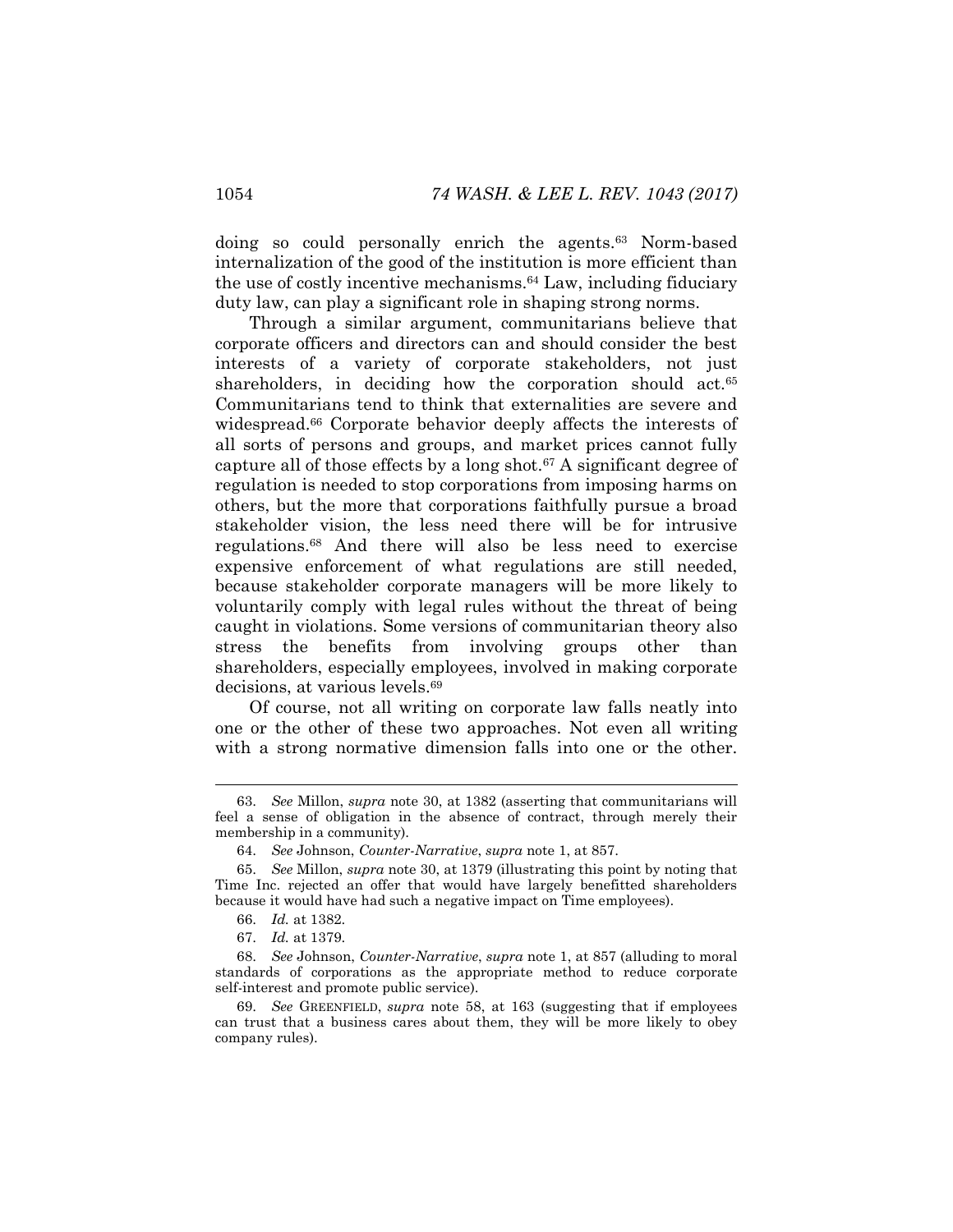There is much disagreement and variation within each approach, with some scholars articulating purer and more extreme versions of their approaches than others. Some writing contains significant elements of each approach, and other writing does not fit into either category.<sup>70</sup> Still, much contemporary writing on corporate law can be usefully classified as following one or the other of these two approaches.<sup>71</sup>

#### *III. Religious Views of Human Nature and Collective Action*

I now move to a consideration of our three religious thinkers. In this Part, I lay out the core ideas of each concerning individual personality and sin, the relationship between individuals and the community, and on the role of corporations in society. In Part IV, I will apply those core ideas to issues of fiduciary duty, corporate purpose, and regulation.

#### <span id="page-13-0"></span>*A. Rauschenbusch*

Let us start with the religious thinker who is closest to Lyman Johnson's work, and to the communitarian approach in corporate law. Walter Rauschenbusch was the leading figure in the Social Gospel movement of the early twentieth century. The Social Gospel movement tried to move the focus of Christian churches from questions of individual morals and salvation to the pressing social issues of the time, including mass industrialization and growing inequality.<sup>72</sup> Of Rauschenbusch's two leading books, the first, *Christianity and the Social Crisis*, focused on a historical account of Christianity culminating in extended analysis of the economic problems of his time.<sup>73</sup> The

<sup>70.</sup> *Compare* NOVAK, THEOLOGY, *supra* note [28](#page-6-1) (discussing contractarianism), *and* RAUSCHENBUSCH, SOCIAL CRISIS, *supra* note [24](#page-5-1) (detailing communitarianism), *with* NIEBUHR, *supra* note [26](#page-6-2) (casting doubt on both theories).

<sup>71.</sup> *See* Millon, *supra* note [30,](#page-6-0) at 1377 (characterizing the two competing ideals as creating a "rift" of disagreement).

<sup>72.</sup> *See* WALTER RAUSCHENBUSCH, A THEOLOGY FOR THE SOCIAL GOSPEL 1–9 (1917) [hereinafter RAUSCHENBUSCH, SOCIAL GOSPEL] (introducing the social gospel as a novel movement placing more emphasis on service to others).

<sup>73.</sup> *See generally* RAUSCHENBUSCH, SOCIAL CRISIS, *supra* note [24.](#page-5-1)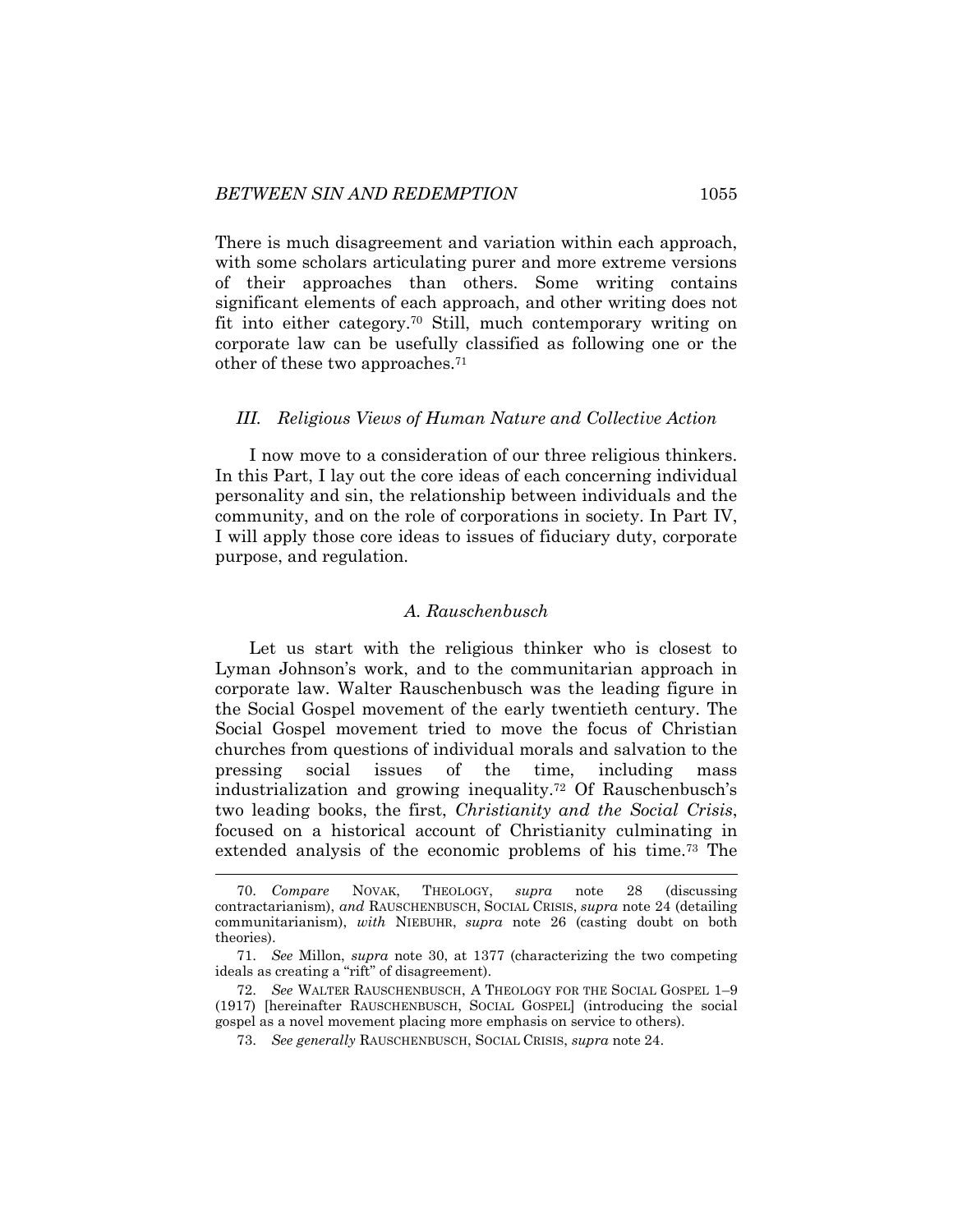second, *A Theology for the Social Gospel*, tried to give a more philosophically and theologically grounded argument for the Social Gospel.<sup>74</sup>

<span id="page-14-0"></span>For Rauschenbusch, sin is putting one's selfish gains over the good of mankind.<sup>75</sup> Profit-seeking does not come out looking good.

We love and serve God when we love and serve our fellows, whom he loves and in whom he lives. We rebel against God and repudiate his will when we set our profit and ambition above the welfare of our fellows and above the Kingdom of God which binds them together.<sup>76</sup>

If sin is selfishness, and salvation is serving others, then the Social Gospel focuses Christianity's attention on improving the state of society.

<span id="page-14-2"></span>As soon as the desire for salvation becomes strong and intelligent enough to look beyond the personal sins of the individual, and to discern how our personality in its intake and output is connected with the social groups to which we belong, the problem of social redemption is before us and we can never again forget it.<sup>77</sup>

And this is not just about each individual saving themselves by striving to do good—the justice of social institutions themselves is critical. Rauschenbusch explains, "[i]t is not enough to think of the Kingdom as a prevalence of good will. The institutions of life must be fundamentally fraternal and co-operative if they are to train men to love their fellowmen as coworkers."<sup>78</sup>

<span id="page-14-1"></span>As we have seen above and will discuss more below, the communitarian approach to corporate law focuses on the role of social norms in encouraging pro-social behavior.<sup>79</sup>

<sup>74.</sup> *See* RAUSCHENBUSCH, SOCIAL GOSPEL, *supra* note [72](#page-13-0), at 1 ("The social gospel needs a theology to make it effective; but theology needs the social gospel to vitalize it.").

<sup>75.</sup> *See id.* at 47 ("The definition of sin as selfishness furnishes an excellent theological basis for social conception of sin and salvation.").

<sup>76.</sup> *Id.* at 48.

<sup>77.</sup> *Id.* at 24.

<sup>78.</sup> *Id.* at 54.

<sup>79.</sup> *See generally* Johnson, *Counter-Narrative*, *supra* note [1](#page-1-0) (advocating for a normative approach to corporate law).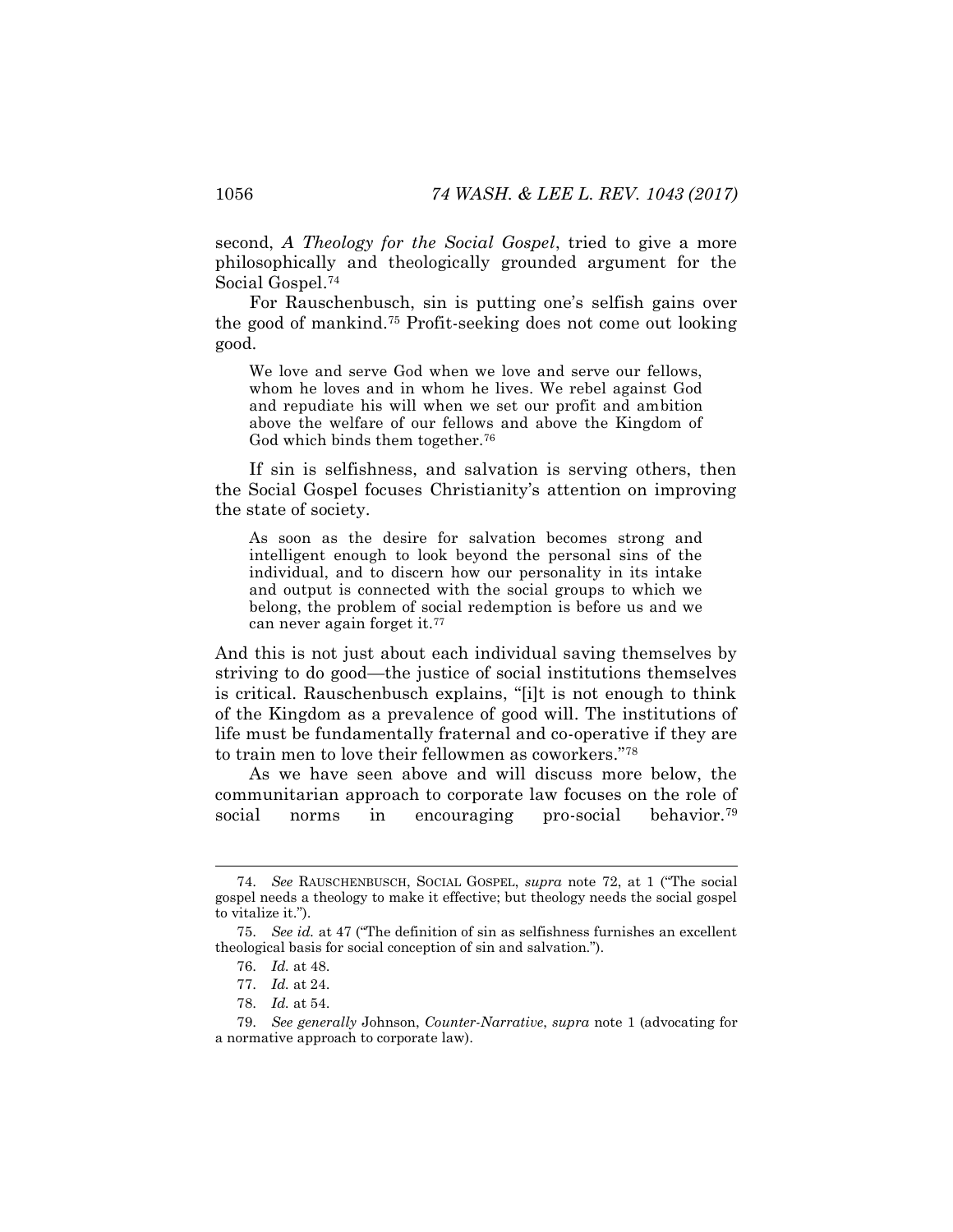Rauschenbusch does as well.<sup>80</sup> And he stresses that those norms are themselves social constructs.<sup>81</sup>

A theology for the social gospel would have to say that original sin is partly social. It runs down the generations not only by biological propagation but also by social assimilation.

In the main the individual takes over his moral judgments and valuations from his social class, profession, neighbourhood, and nation, making only slight personal modifications in the group standards.<sup>82</sup>

Rauschenbusch's emphasis on social institutions and seeking the good of others leads to a political program that is somewhere between the progressivism of his time and full-fledged socialism. He frequently focuses on workers and their mistreatment by the corporations of his time.<sup>83</sup> As we shall discuss in more detail below, sometimes he calls for better behavior by managers, but other times he calls for labor unions, cooperatives, and state ownership to boost the power of labor and limit the power of capital.<sup>84</sup> Thus, Rauschenbusch suggests a variety of possible ways to limit corporate power, but he most certainly does not believe a la Friedman that largely unregulated profit-seeking corporations will mostly lead to outcomes that benefit mankind and society.<sup>85</sup>

82. *Id.* at 61.

. . . .

<sup>80.</sup> *See* RAUSCHENBUSCH, SOCIAL GOSPEL, *supra* note [72,](#page-13-0) at 57–68 (discussing sin as a barrier to social advancement).

<sup>81.</sup> *See id.* (suggesting that instead of dismissing sinful behavior as forces of evil, which tends to idealize immoral behavior, society could improve by promoting behavior that meets religious norms).

<sup>83.</sup> *See* RAUSCHENBUSCH, SOCIAL CRISIS, *supra* note [24,](#page-5-1) at 406–07 (discussing the continuing struggle of the working class to gain only nominal advancement in comparison to corporate owners).

<sup>84.</sup> *See, e.g.*, *id.* at 400–11 (calling for a movement of the working class while also recognizing a need for cooperation between workers and owners).

<sup>85.</sup> *Compare id.* at 386–87 (referring to government regulation and Christian stewardship as two ways to reassert public rights in corporations), *with* Friedman, *supra* note [51](#page-10-0) (suggesting that a free-enterprise, market approach will most effectively promote positive social ends).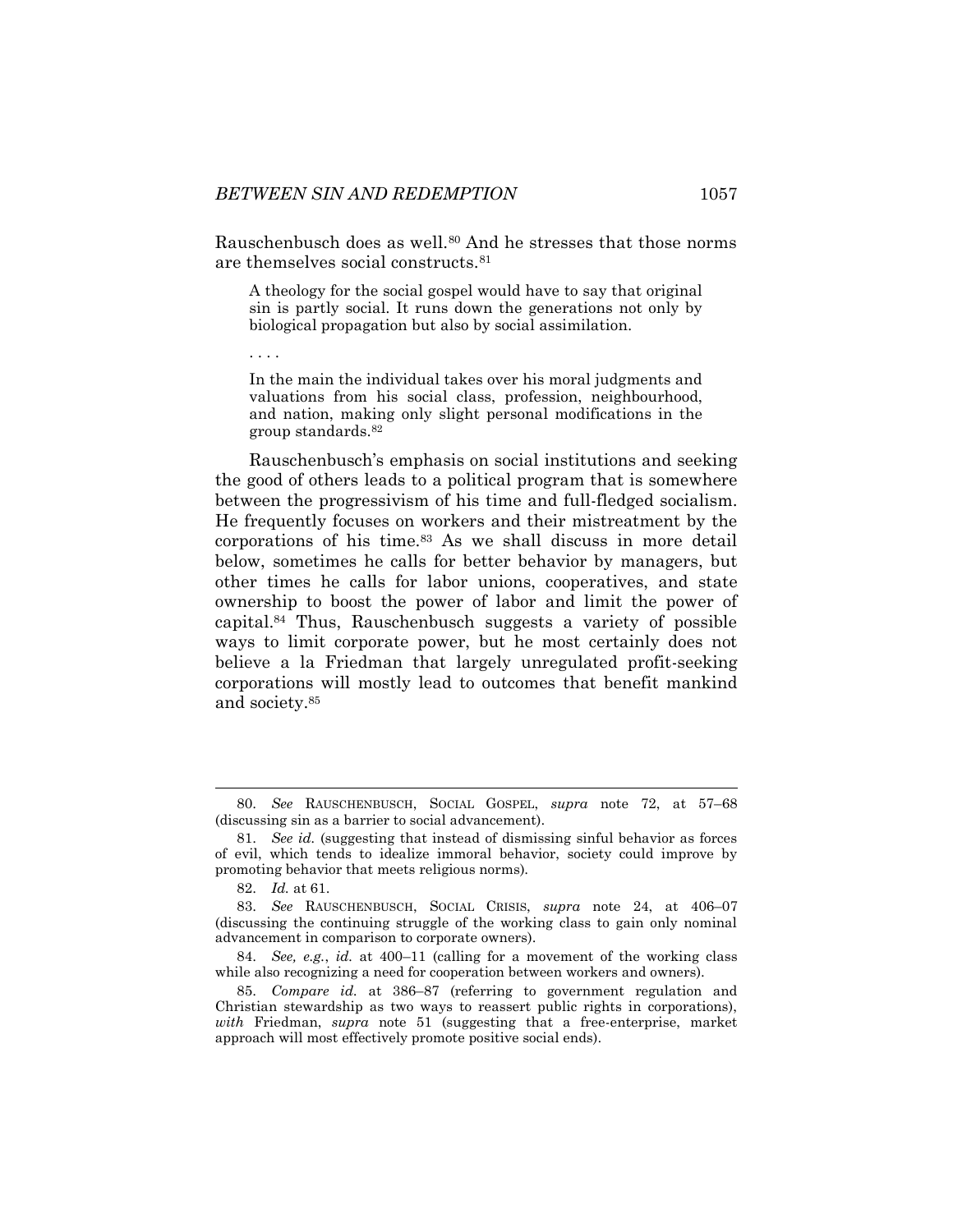# *B. Novak*

For a religious thinker who comes much closer to Friedman's vision, we turn to Michael Novak. Novak is a Catholic philosopher, whose major work is *The Spirit of Democratic Capitalism*. <sup>86</sup> Also quite relevant for our topic is *Toward a Theology of the Corporation*. <sup>87</sup> Novak defends a pluralistic vision of capitalism.<sup>88</sup> He has a much more benign view than Rauschenbusch of the role of corporations in our capitalist system.<sup>89</sup>

Like Rauschenbusch, Novak recognizes the self-centeredness of human beings that is at the core of the Christian concept of sin.<sup>90</sup> However, he recommends quite different political strategies for addressing that self-centeredness. For one, he sees it as an argument for pluralism and the value of multiple power centers within a society.<sup>91</sup> Novak argues that "[t]he perception of each of us is regularly more self-centered than our ideal selves can plausibly commend. We are not often as objective as we would like to be. That is why the separation of systems is appropriate to our weakness."<sup>92</sup> He fears socialism because it centralizes power in the state.<sup>93</sup>

<sup>86.</sup> *See generally* NOVAK, SPIRIT, *supra* note [17](#page-4-0) (viewing the ideal of democratic capitalism through a religious lens).

<sup>87.</sup> *See generally* NOVAK, THEOLOGY, *supra* note [28](#page-6-1) (seeking to further a debate about religion as a force in world affairs through a discussion of Christianity in corporations).

<sup>88.</sup> *See* NOVAK, SPIRIT, *supra* note [17,](#page-4-0) at 49 (acknowledging that pluralism distinguishes democratic capitalism from other forms of political economies).

<sup>89.</sup> *Compare id.* at 92–93 (advancing the theory that market forces may adequately control corporate behavior and benefit society), *with*  RAUSCHENBUSCH, SOCIAL CRISIS, *supra* note [24,](#page-5-1) at 386–87 (calling for government regulation with an eye toward social interests).

<sup>90.</sup> *See* NOVAK, SPIRIT, *supra* note [17](#page-4-0), at 92 ("A system committed to the principle that individuals are best placed to judge their real interests for themselves may be accused of institutionalizing selfishness and greed . . . .").

<sup>91.</sup> *See id.* at 91–92 (identifying family, work, laws, and factions as necessities to democratic capitalism).

<sup>92.</sup> *Id.* at 353.

<sup>93.</sup> *Id.* at 190–91.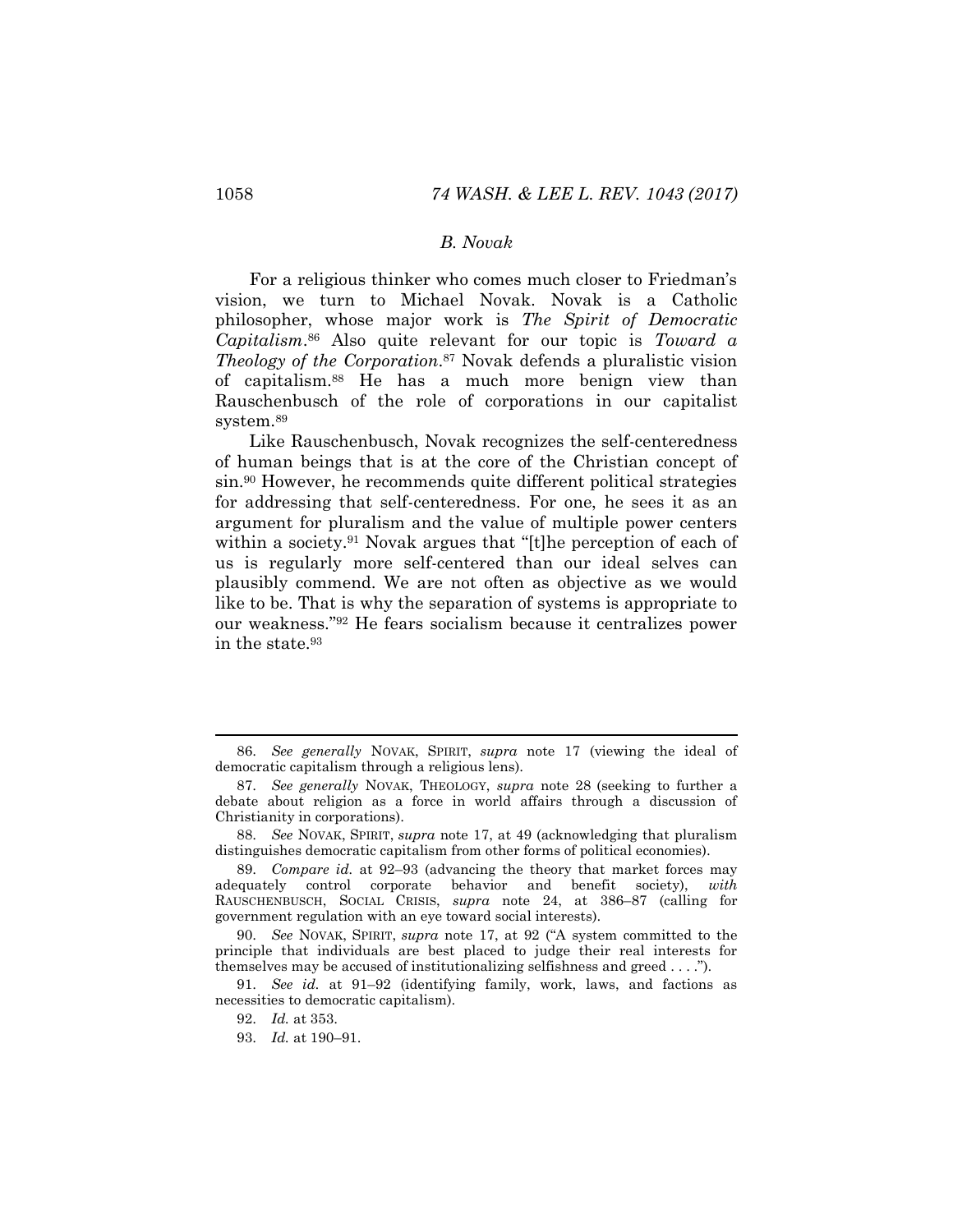Novak also follows Adam Smith in arguing that selfishness can be usefully harnessed to benefit the public within a free market system.<sup>94</sup>

Yet if one keeps uppermost in mind the material needs of the poor, the hungry, and the oppressed, rather than one's own state of feelings, one asks: What is the most effective, practical way of raising the wealth of nations? What causes wealth? I have come to think that the dream of democratic socialism is inferior to the dream of democratic capitalism, and that the latter's superiority in actual practice is undeniable.<sup>95</sup> Toward the desired moral outcome, the exercise of rational self-interest on the part of every citizen is, in the real world of historical examples, a far more successful means than the exercise of other motivations.<sup>96</sup>

But Novak does not see humans in capitalist society as purely self-centered and self-seeking—far from it.<sup>97</sup> In fact, he thinks commerce and life within corporations actually generates much regard for the interests of others.<sup>98</sup> Novak maintains that "[s]uccessful management in a large firm depends upon an ability to understand people, to inspire, and to draw the best out of them."<sup>99</sup> Additionally, he advocates that "[t]he ideals of democratic capitalism are not purely individualist, either, for the corporation draws upon and requires highly developed social skills like mutual trust, teamwork, compromise, cooperation, creativity, originality and inventiveness, and agreeable management and personnel relations."<sup>100</sup> Indeed, for many workers, corporations are a central source of community. Novak explains, "For many millions of religious persons the daily milieu in which they work out their salvation is the communal, corporate world of the workplace. For many, the workplace is a

<sup>94.</sup> *See id.* at 79–80 (suggesting that "[i]n the real world, moral motives do not suffice").

<sup>95.</sup> *Id.* at 26.

<sup>96.</sup> *Id.* at 79.

<sup>97.</sup> *See id.* at 93 ("The real interests of individuals . . . are seldom merely self-regarding.").

<sup>98.</sup> *See id.* (identifying family, community, and sympathy as other motivators).

<sup>99.</sup> *Id.* at 47.

<sup>100.</sup> NOVAK, THEOLOGY, *supra* note [28,](#page-6-1) at 52.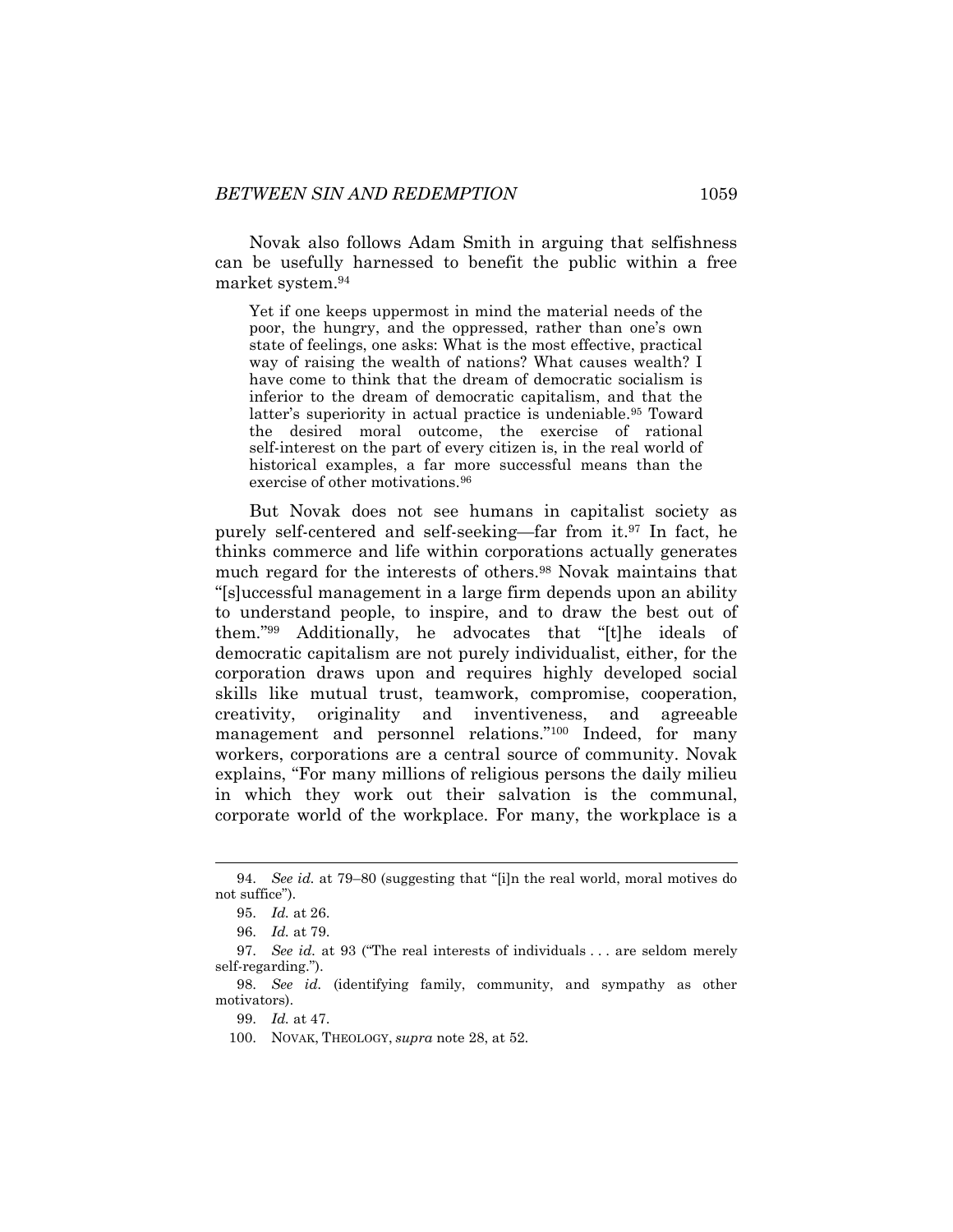kind of second family. Even those who hate their work often like their co-workers."<sup>101</sup>

Like Friedman, Novak believes that there is some need for state regulation of the economy to prevent corporations from imposing harms on others.<sup>102</sup> But also like Friedman, he believes that the need for regulation is limited.<sup>103</sup>

In some areas, no doubt, the political system will wish to have its say in economic affairs. Smith gave many examples in which he judged such political intervention useful and commendable. There can be no doubt, however, about the main thrust of Smith's argument: that markets as free as possible from governmental and religious command best serve the common good. Such a system frees the intelligence, imagination, and enterprise of individuals to explore the possibilities inherent in world process . . . . 104

Thus, Novak's general philosophy of democratic capitalism is closely related to, and draws upon, the contractarian approach to corporations.

# *C. Niebuhr*

Our final religious thinker is Reinhold Niebuhr, with his philosophy of Christian realism. Niebuhr's early book, *Moral Man and Immoral Society*, <sup>105</sup> is perhaps his most striking and influential foray into social analysis, while *The Nature and Destiny of Man*<sup>106</sup> is the most comprehensive statement of his theology.

<span id="page-18-0"></span><sup>101.</sup> *Id.* at 41.

<sup>102.</sup> *See* NOVAK, SPIRIT, *supra* note [17,](#page-4-0) at 80 (admitting that self-interest alone may not be sufficient).

<sup>103.</sup> *See id.* at 84 (warning against the politicization of moral and cultural issues).

<sup>104.</sup> *Id.* at 79.

<sup>105.</sup> *See generally* NIEBUHR, *supra* note [26](#page-6-2) (suggesting that individuals have the capacity to act morally, but that entering into social groups reduces the ability to refrain from self-interested behavior).

<sup>106.</sup> *See generally* 1 REINHOLD NIEBUHR, THE NATURE AND DESTINY OF MAN (1941) [hereinafter NIEBUHR, NATURE] (purporting to provide a theory of human nature from a Christian perspective); 2 REINHOLD NIEBUHR, THE NATURE AND DESTINY OF MAN (1943) [hereinafter NIEBUHR, DESTINY] (analyzing Christian concepts of redemption and human destiny).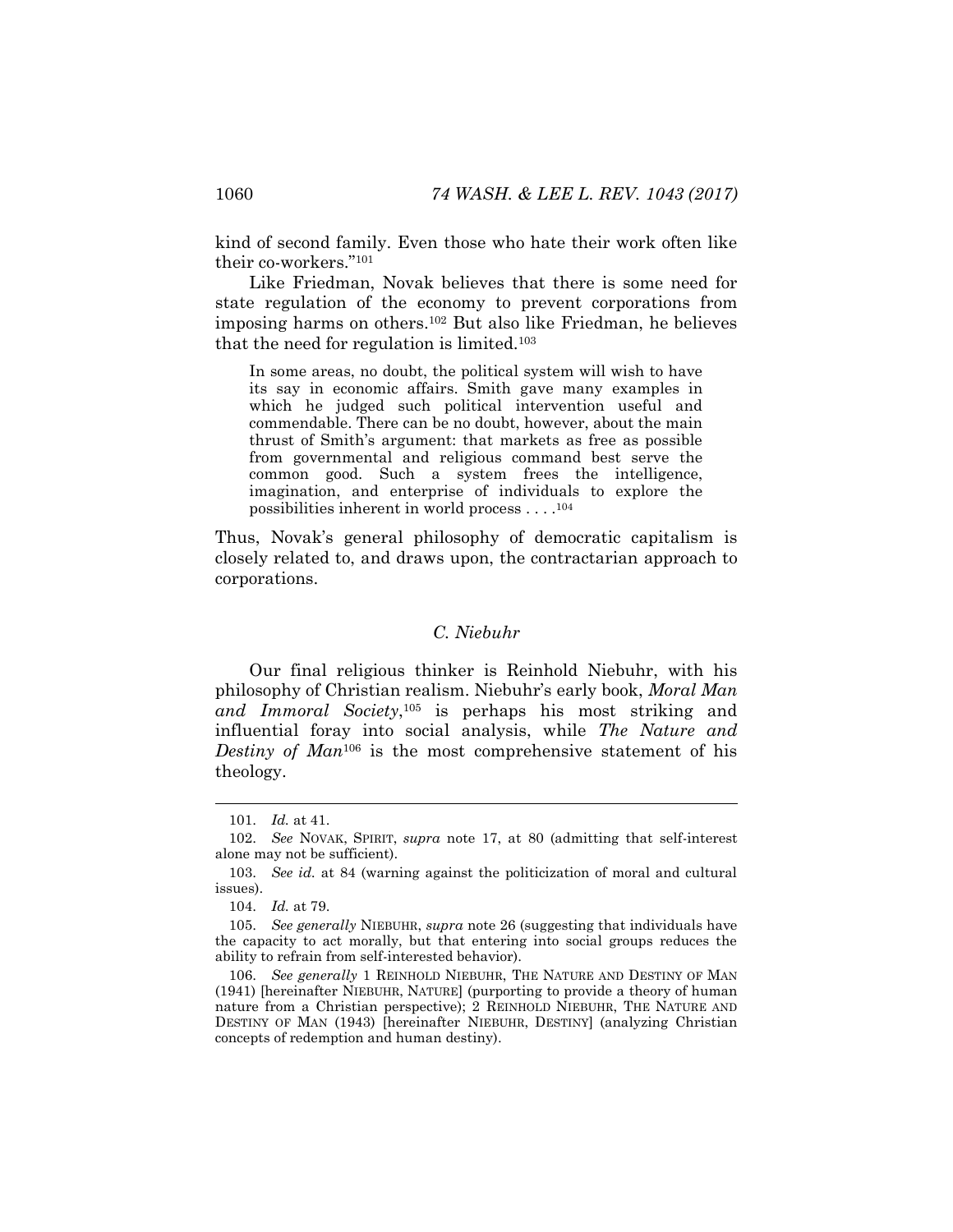Like so many, Niebuhr sees self-centeredness and pride as the fundamental source of sin.<sup>107</sup> Humans can and do strive to see and act beyond themselves, but these efforts are always imperfect. Worse, they are typically more imperfect than we know them to be. Niebuhr proposes that "[i]t is characteristic of human nature, whether in its individual or collective expression, that it has no possibility of exercising power, without running the danger of overestimating the purity of the wisdom which directs it."<sup>108</sup>

<span id="page-19-0"></span>One would think that acting together in communal groups would then be a critical element in moving beyond self-centered sin, as Rauschenbusch believed.<sup>109</sup> And there is indeed something to that. But for Niebuhr, there is a cruel paradox in collective organizations. The very focus of energy that takes the participants beyond themselves makes them more suspicious and hostile towards those outside the collective.<sup>110</sup> "In every human group," he notes, "there is less reason to guide and to check impulse, less capacity for self-transcendence, less ability to comprehend the needs of others and therefore more unrestrained egoism than the individuals, who compose the group, reveal in their personal relationships."<sup>111</sup> He asserts, "The moral obtuseness of human collectives makes a morality of pure disinterestedness impossible. There is not enough imagination in any social group to render it amenable to the influence of pure love."<sup>112</sup> Hence the title of Niebuhr's most famous book, with the attempts of moral men leading to an immoral society. It is the opposite of the dynamic asserted by Smith and Novak, whereby individual pursuit of self-interest leads to good social outcomes.<sup>113</sup>

<sup>107.</sup> *See* NIEBUHR, *supra* note [26,](#page-6-2) at 60 (noting that religion condemns selfishness).

<sup>108.</sup> REINHOLD NIEBUHR, THE IRONY OF AMERICAN HISTORY 132 (1952).

<sup>109.</sup> *See* RAUSCHENBUSCH, SOCIAL CRISIS, *supra* note [24,](#page-5-1) at 402 (promoting cooperation among social classes to move away from self-interest and toward social gain).

<sup>110.</sup> *See* NIEBUHR, *supra* note [26](#page-6-2), at 272 ("The selfishness of human communities must be regarded as an inevitability.").

<sup>111.</sup> *Id.* at xi.

<sup>112.</sup> *Id.* at 272.

<sup>113.</sup> *See supra* Part III.B (comparing the contractarian views of Smith and Novak).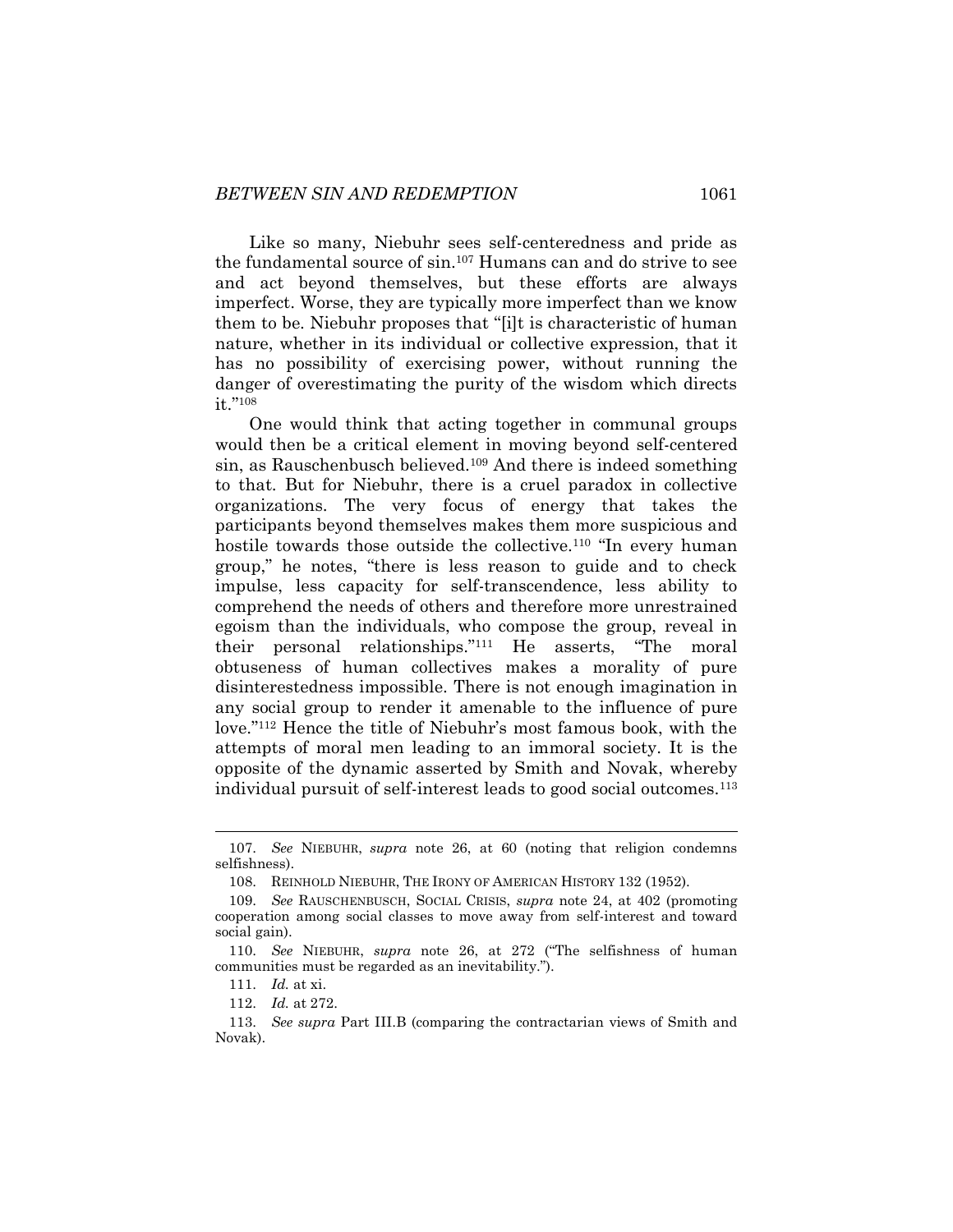The contractarian position could be summed up as "immoral man and moral society," but Niebuhr posits the reverse.<sup>114</sup>

The immorality of groups flows in significant part from the behavior of their leaders. Those leaders naturally tend to see their power as justified by their virtues, more than is in fact the case (even if it is somewhat true, it is less true than the leaders want to believe).<sup>115</sup> Niebuhr notes that "[t]he simple religious insight which underlies these prophetic judgments is that the men who are tempted by their eminence and by the possession of undue power become more guilty of pride and of injustice than those who lack power and position."<sup>116</sup>

Although Niebuhr is thus far less optimistic than Novak that collective corporate action within markets will lead to socially optimal outcomes, he is also less optimistic than Rauschenbusch about the potential for political intervention, either via regulation or socialist ownership.<sup>117</sup> When the oppressed organize to improve their lot and succeed, the logic of collective action will cause them in turn to oppress others, and their leaders to take advantage of their positions.<sup>118</sup>

A too simple social radicalism does not recognize how quickly the poor, the weak, the despised of yesterday, may, on gaining a social victory over their detractors, exhibit the same arrogance and the same will-to-power which they abhorred in their opponents and which they were inclined to regard as a congenital sin of their enemies.<sup>119</sup>

By now, one may have noticed that Niebuhr's Christian realism could just as well, and maybe better, be labeled Christian pessimism. Niebuhr is harder to fit within existing corporate law

<sup>114.</sup> *See generally* NIEBUHR, MORAL MAN, *supra* note [26,](#page-6-2) at xi (positing the theory that societal competition can create immorality even among moral individuals).

<sup>115.</sup> *See id.* at 272–74 (discussing the effect of individual morality on group leaders).

<sup>116.</sup> NIEBUHR, NATURE, *supra* note [106,](#page-18-0) at 223.

<sup>117.</sup> *See* NIEBUHR, DESTINY, *supra* note [106,](#page-18-0) at 40 (stating one religious criticism of legalism is that "[l]aw cannot restrain evil; for the freedom of man is such that he can make the keeping of the law the instrument of evil").

<sup>118.</sup> *See* NIEBUHR, NATURE, *supra* note [106](#page-18-0), at 226 ("[M]oral pride among the weak will accentuate their arrogance when the fortunes of history transmute their weakness into strength.").

<sup>119.</sup> *Id.*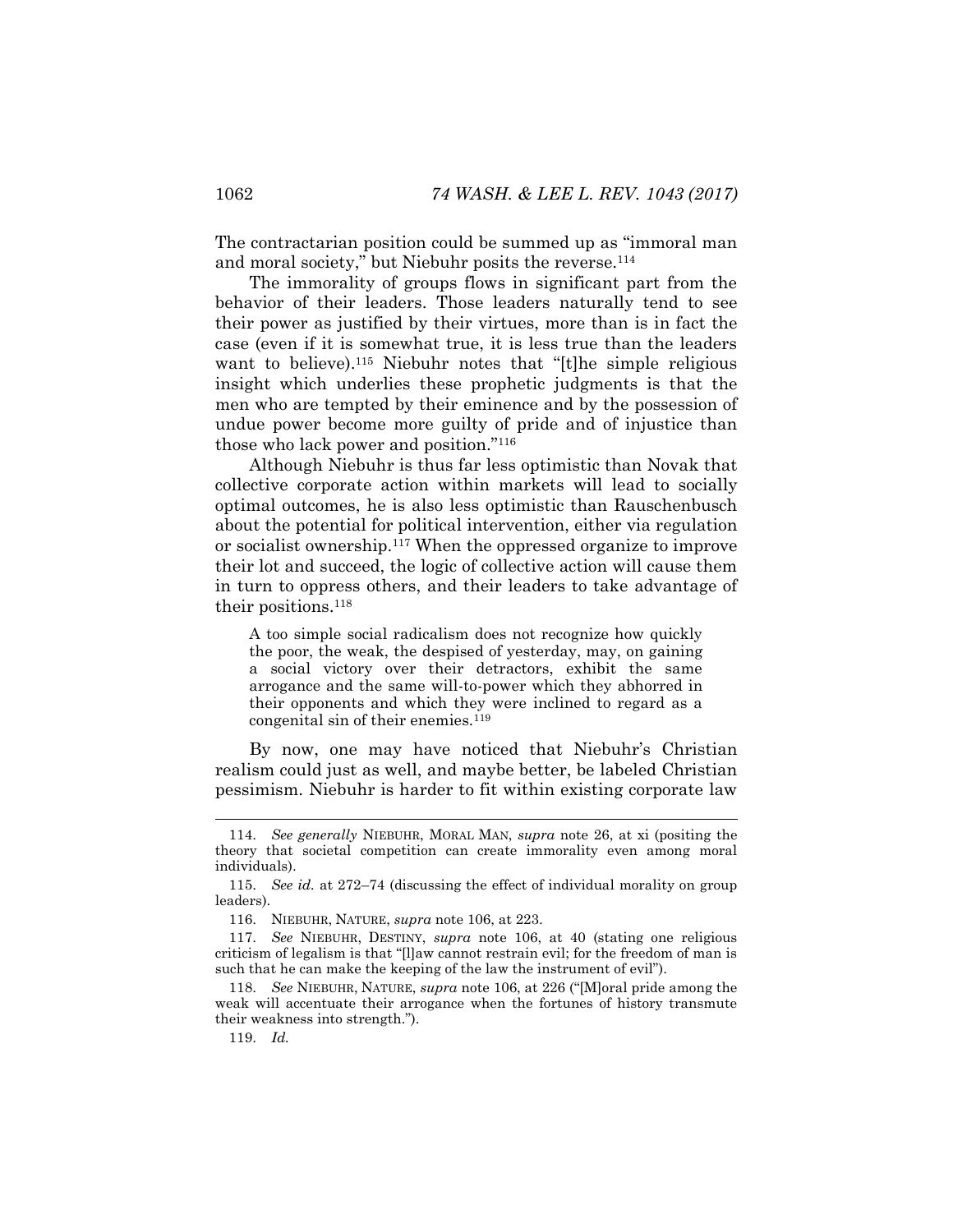scholarly orthodoxy than either Rauschenbusch or Novak. He is neither communitarian nor contractarian. He is a skeptic about all of the leading prescriptions about what corporate, and other law, should or should not do to constrain corporate behavior.<sup>120</sup>

### *IV. Implications for Corporate Duty and Purpose*

We have now briefly examined the core philosophies of our three religious thinkers, Rauschenbusch, Novak, and Niebuhr. Each approaches the relationship between individual self-centeredness and collective action in organizations like corporations quite differently. Each has a different take on how well corporations will typically pursue the collective good, and on the wisdom of extensive state intervention to correct corporate behavior. We now turn to consider how these differing understandings of individuals and collectives can provide differing perspectives on corporate duty and corporate purpose.

#### *A. Corporate Duty*

Most corporate law scholarship—at least since the time of Berle and Means<sup>121</sup>—has focused on the principal-agent problem as the core issue that corporate law aims to address.<sup>122</sup> And most attention has focused on fiduciary duty as a way to discipline directors and officers who put their own interests in financial gain or leisure over the interests of the corporation.<sup>123</sup> Lyman Johnson has used a religious perspective to provide a distinctive slant on the potential for fiduciary duty to shape behavior.<sup>124</sup>

<sup>120.</sup> *See* NIEBUHR, MORAL MAN, *supra* note [26,](#page-6-2) at 40–41 (discussing the limited ability of morality and reason to overcome egoistic behavior).

<sup>121.</sup> *See generally* ADOLF A. BERLE & GARDINER C. MEANS, THE MODERN CORPORATION AND PRIVATE PROPERTY (1932) (discussing the separation of ownership and control in the corporate setting).

<sup>122.</sup> *See id.* at 112–16 (recalling the emergence of managers as agents with control in business settings).

<sup>123.</sup> *See id.* at 196–206 (addressing the legal position of management as fiduciaries to the corporation).

<sup>124.</sup> *See* Johnson, *Counter-Narrative*, *supra* note [1,](#page-1-0) at 857 (comparing fiduciary duties to the "Golden Rule" of the New Testament).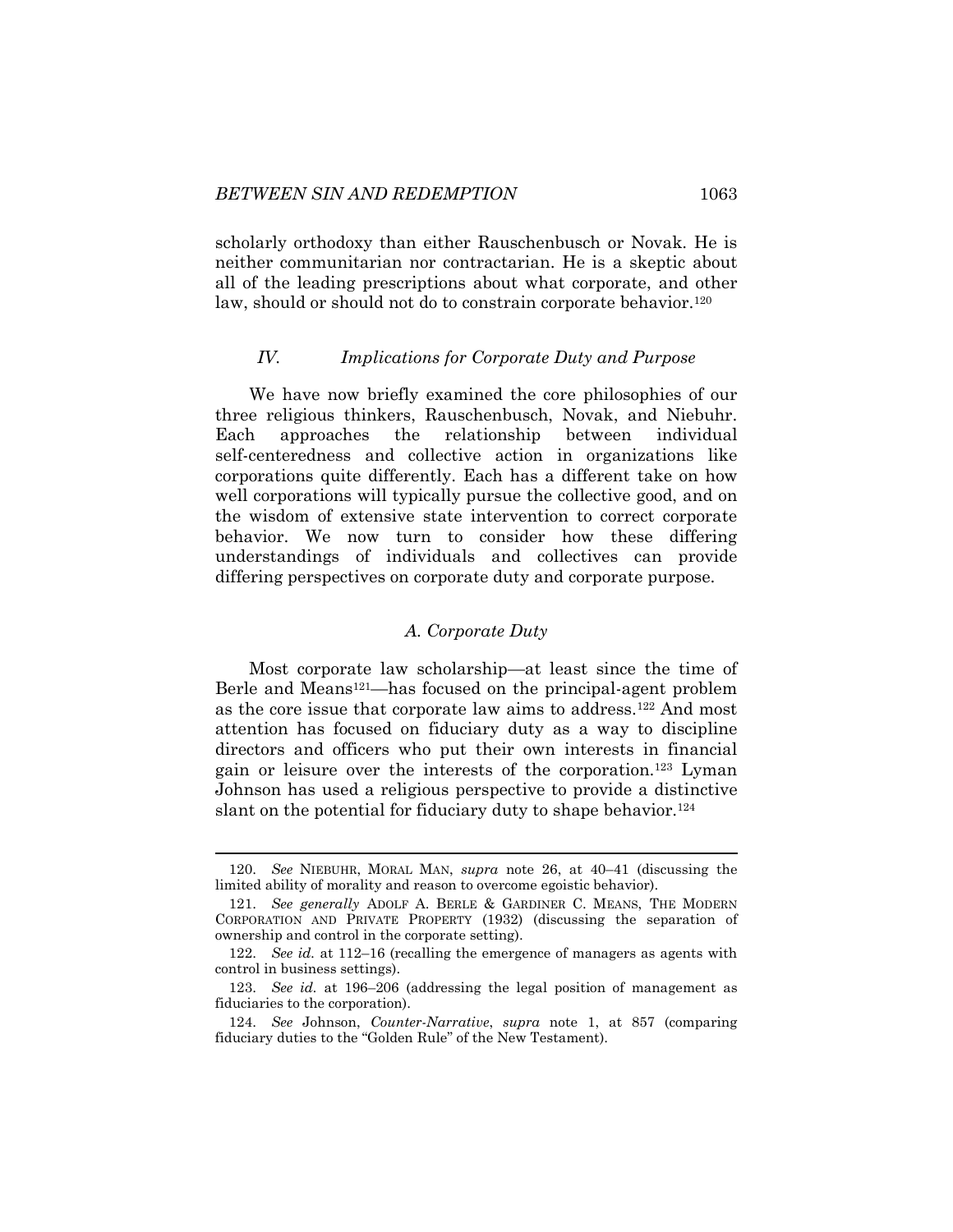Most scholarship assumes a law and economics approach to duty.<sup>125</sup> The possibility of being sued for a duty violation imposes a potential cost on enriching oneself at the expense of one's company, and rational agents balance that expected cost against the gains of violating their duty, and will be deterred if the expected costs of a duty violation are high enough relative to the gains.<sup>126</sup> Moving beyond the economic paradigm, Johnson suggests a major role for morality and norms.<sup>127</sup> Religiously-guided business leaders may adhere to an "ethics of stewardship" that prevents them from enriching themselves even when doing so would be economically rational assuming personal financial gain as the primary goal.<sup>128</sup>

<span id="page-22-0"></span>Johnson further argues, in an important paper, that fiduciary duty court opinions can help shape ethical norms.<sup>129</sup> Building on the work of Edward Rock,<sup>130</sup> Johnson says that judges write in judgmental language that resembles sermons and parables.<sup>131</sup> The tie to religious narrative and persuasion pervades Johnson's entire analysis.<sup>132</sup>

128. *See id.* at 98 (refuting the contractarian theory that private actors must be self-seeking, instead suggesting they may value integrity and a commitment to serving others).

129. *See* Johnson, *Counter-Narrative*, *supra* note [1](#page-1-0), at 851 ("Delaware courts expound on the fiduciary duties of directors through 'fact-intensive, normatively saturated' descriptions of saintly and sinful conduct.").

130. *See generally* Edward B. Rock, *Saints and Sinners: How Does Delaware Corporate Law Work?*, 44 UCLA L. REV. 1009 (1997) (differentiating between standards and rules by comparing Delaware court opinions to parables or sermons). Note the title—Rock too is influenced by religious thought. Claire Hill and I have explored similar ideas concerning the role of duty cases in influencing norms in *Penumbra*. *See* Claire Hill & Brett McDonnell, *Executive Compensation and the Optimal Penumbra of Delaware Corporation Law*, 4 VA. L. & BUS. REV. 333, 336 (2009) (discussing "why law on the books and as enforced cannot properly deal with structural bias").

131. *See* Johnson, *Counter-Narrative*, *supra* note [1,](#page-1-0) at 850–51 (warning that these parables are weakened if not properly retold).

132. *See generally id.* (analyzing corporate law through the lens of Christian

<sup>125.</sup> *See, e.g.*, EASTERBROOK & FISCHEL, *supra* note [8,](#page-3-0) at 1 (describing the contract-based approach to corporate management common in corporate law).

<sup>126.</sup> *See id.* at 1–4 (discussing the potential for misconduct among managers and how duty and incentives through appropriate contracts will discourage this conduct).

<sup>127.</sup> *See* Johnson, *supra* note [2](#page-2-0), at 93 ("Perhaps 'faith-based' initiatives in the private sector . . . warrant serious consideration as an approach to upgrading corporate morality.").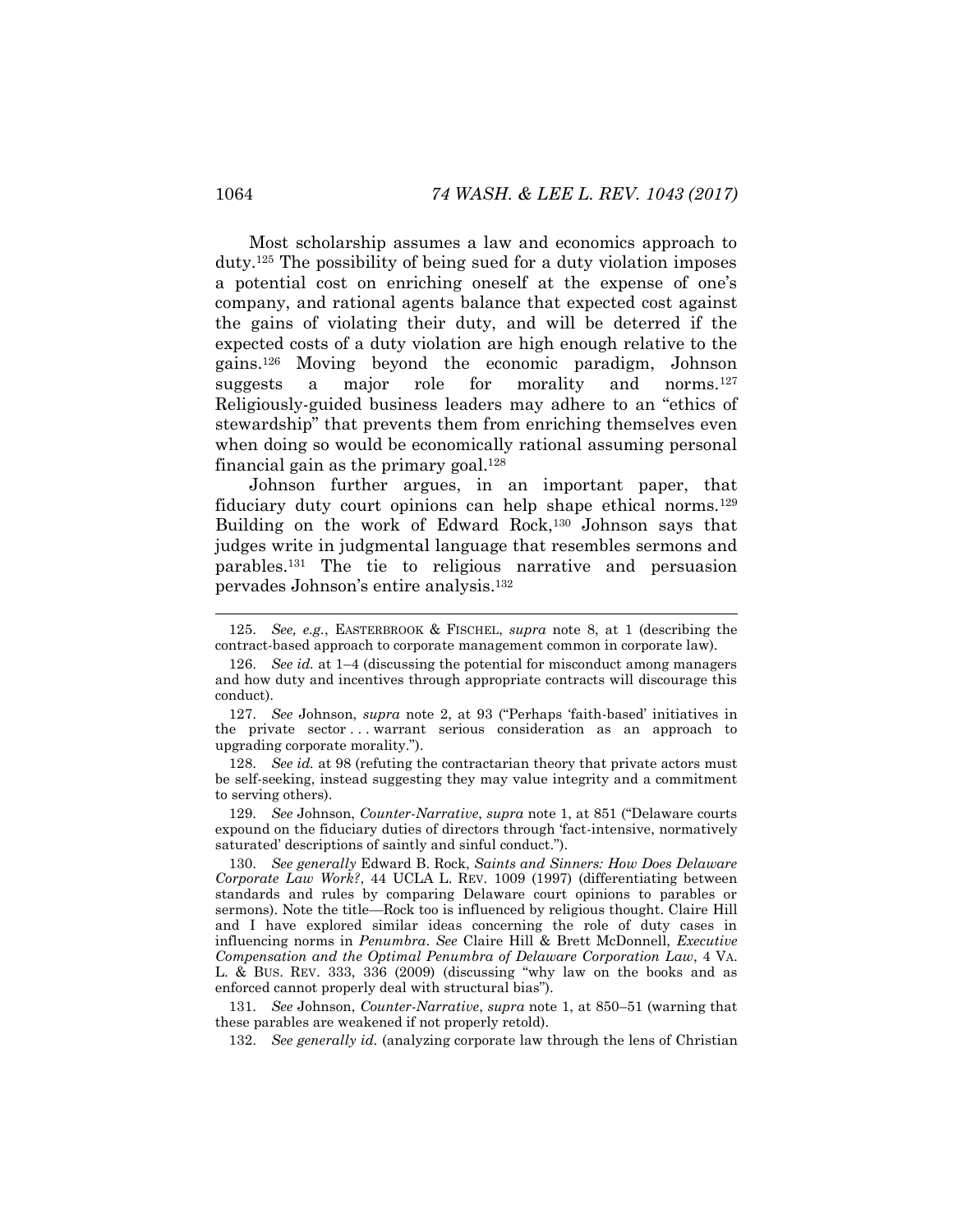Rauschenbusch provides some support for the ability of moral suasion to persuade managers to behave in ethical ways that puts the interests of their companies over their own selfish interests.<sup>133</sup> That support is far from total, given the structural reality of capitalist corporations. Rauschenbusch was quite critical of the corporate management of his time.<sup>134</sup> "Corporate management," Rauschenbusch notes, "eliminates personal sympathy and the individual sense of honor to a degree which many of us hardly understand. The moral code of the business man is largely shaped for him by the moral code of his class."<sup>135</sup>

But Rauschenbusch did think there was hope that a movement of moral regeneration could persuade corporate managers to act differently.<sup>136</sup> They could repent and convert. He argues that "[t]he fundamental step of repentance and conversion for professions and organizations is to give up monopoly power and the incomes derived from legalized extortion, and to come under the law of service, content with a fair income for honest work."<sup>137</sup> This can of course happen individually, manager by manager, but Rauschenbusch hoped for a broader movement.

In the last resort the only hope is in the moral forces which can be summoned to the rescue. If there are statesmen, prophets, and apostles who set truth and justice above selfish advancement; if their call finds a response in the great body of the people; if a new tide of religious faith and moral enthusiasm creates new standards of duty and a new capacity for self-sacrifice; if the strong learn to direct their love of power to the uplifting of the people and see the highest self-assertion in self-sacrifice—then the intrenchments of vested wrong will melt away; the stifled energy of the people will leap forward . . . .<sup>138</sup>

norms and comparing judicial opinions to "sermons").

<sup>133.</sup> *See* RAUSCHENBUSCH, SOCIAL CRISIS, *supra* note [24,](#page-5-1) at 313 (observing that enlightened businessmen see self-serving policies as immoral and shameful).

<sup>134.</sup> *See id.* (arguing against the notion that "unfettered operation of self-love" benefits all).

<sup>135.</sup> *Id.* at 360.

<sup>136.</sup> *See* RAUSCHENBUSCH, SOCIAL GOSPEL, *supra* note [72,](#page-13-0) at 117 (suggesting that salvation was possibly by "coming under the law of Christ").

<sup>137.</sup> *Id.* 

<sup>138.</sup> RAUSCHENBUSCH, SOCIAL CRISIS, *supra* note [24,](#page-5-1) at 285.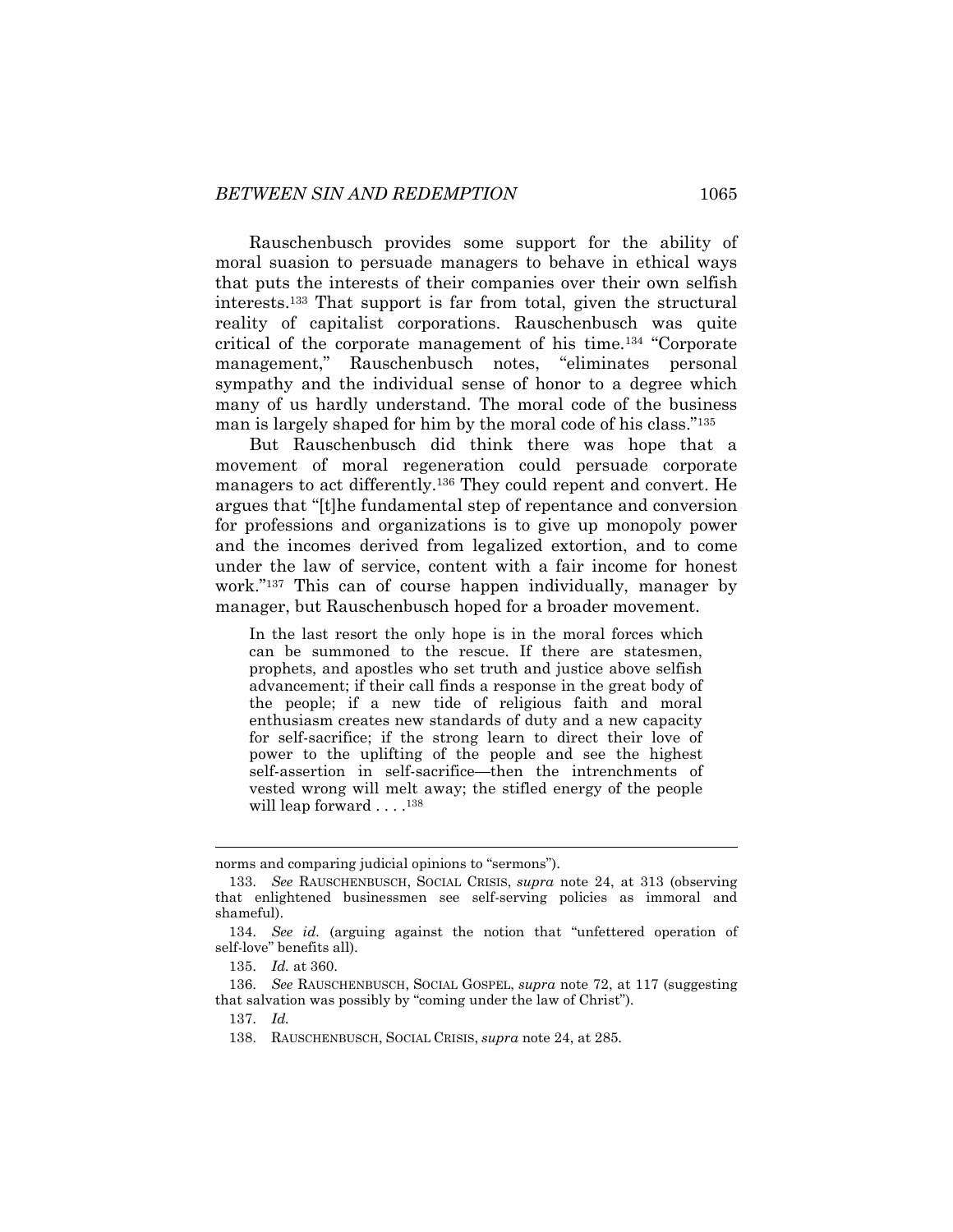But Rauschenbusch was far from convinced that such a moral regenerative movement was likely within the structural confines of the capitalist corporation.<sup>139</sup> Greed is a powerful force, and the shareholder-owned corporation puts the focus on the interests of the capitalist class that provides money. Corporate managers in this structure are likely to reflect the interests and mentality of that class.<sup>140</sup> Rauschenbusch thus focused much of his attention on alternatives outside the shareholder-owned corporation, including worker cooperatives and state ownership.

If a man wants to lead and direct, he can not do it by money power; he must do it by character, sobriety and good judgment .... Consequently the co-operatives develop men and educate a community in helpful loyalty and comradeship. This is the advent of true democracy in economic life.<sup>141</sup>

Thus, Rauschenbusch straddles the communitarian and the regulatory wings of progressive thought.

Novak has a more optimistic view of managers in the corporations of his time.<sup>142</sup> He does think that a significant amount of egoistic self-interest exists, and follows the contractarians in arguing that corporations, and the capitalist economy generally, work well in good part because they effectively harness that selfishness.<sup>143</sup>

Any social order that intends to endure must be based on a certain realism about human beings and, therefore, on a theory of sin and a praxis for dealing with it. However sin is defined, its energies must be given shape, since sinful energies overlooked in theory are certain to find outlets in practice. Thus some hypothesize that democratic capitalism is based on self-interest, greed, acquisitiveness, [and] egotism.<sup>144</sup>

<sup>139.</sup> *See* RAUSCHENBUSCH, SOCIAL GOSPEL, *supra* note [72,](#page-13-0) at 111 (claiming that capitalism tends to promote private profit and materialism over public service).

<sup>140.</sup> *See* RAUSCHENBUSCH, SOCIAL CRISIS, *supra* note [24,](#page-5-1) at 406–07 (discussing the two-class system of modern capitalism).

<sup>141.</sup> RAUSCHENBUSCH, SOCIAL GOSPEL, *supra* note [72,](#page-13-0) at 112.

<sup>142.</sup> *See* NOVAK, SPIRIT, *supra* note [17,](#page-4-0) at 132–33 (highlighting cooperation among corporate managers). Novak's time is decades later than that of Rauschenbusch. This may help explain some of the differences between them.

<sup>143.</sup> *See id.* at 113–15 (adopting Adam Smith's "invisible hand" theory to describe the order behind choices motivated by self-interest).

<sup>144.</sup> NOVAK, THEOLOGY, *supra* note [28,](#page-6-1) at 28.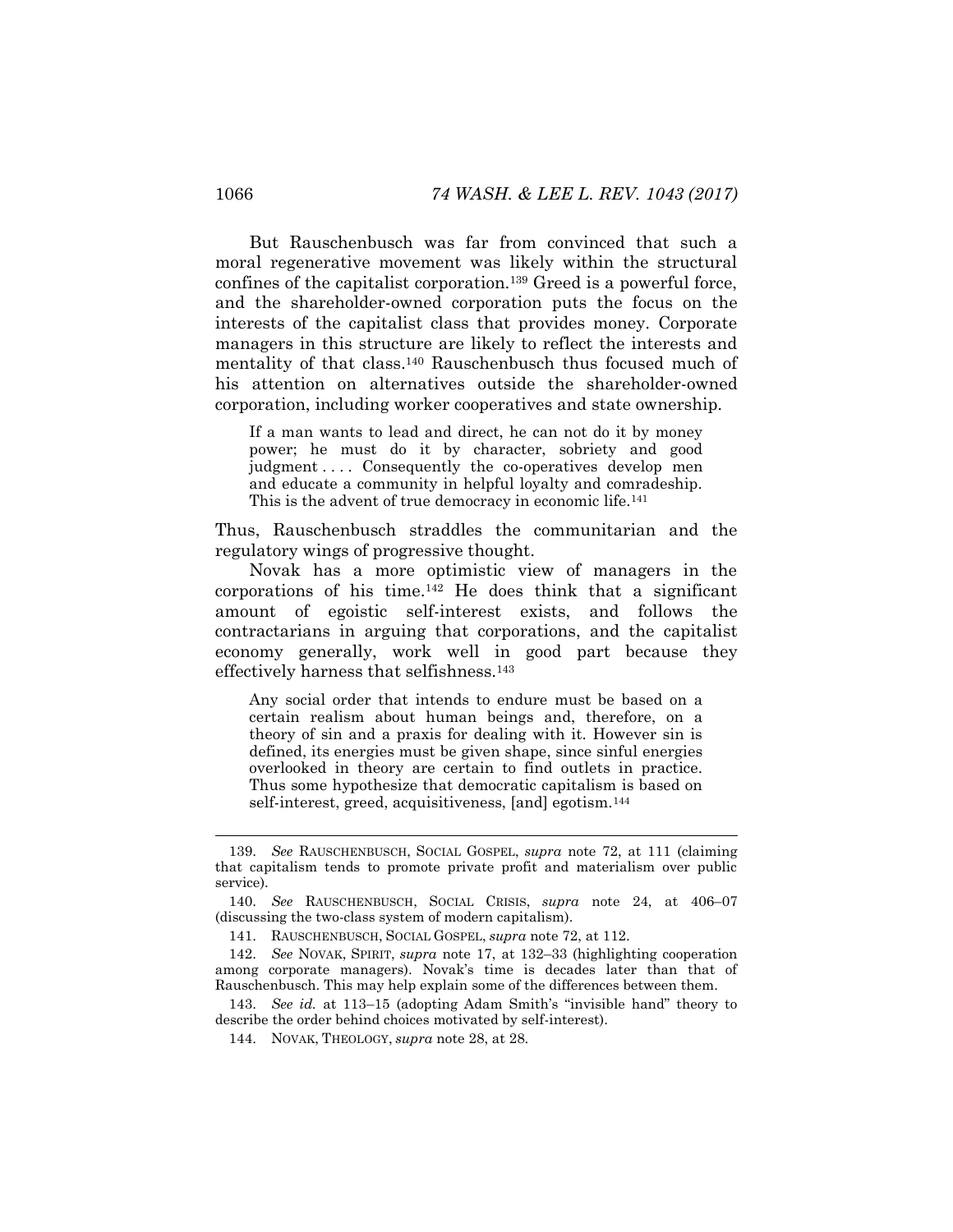Novak frequently cites Adam Smith on this insight.

But Novak also thinks that self-ordering within capitalist corporations will in many important ways develop an ethic of cooperation.<sup>145</sup> On this point, his argument fits within but notably expands upon the analysis of corporate law contractarians.<sup>146</sup> He frequently stresses how commerce, especially within corporations, is fundamentally cooperative, and persons involved in commerce will naturally develop norms of cooperation.<sup>147</sup>

<span id="page-25-0"></span>The ethic of commerce furnishes a school of virtue favorable to democratic governance. This ethic is not pretentious in its conception of reason and human nature. It enhances the cooperative spirit, since economic tasks cannot be accomplished by one person alone. It increases attention to law. It singles out the self-determination of the individual as the main source of social energy. It places limits on the state and other authorities. It incites imagination and industry. It disciplines all to common sense.<sup>148</sup>

This cooperative spirit shines through particularly when working in businesses.

Operating from rational self-interest, defined as each participant chooses through faith, reason and virtue to define it, many participants seek satisfactions from their work that are far from monetary, selfish, or materialistic. The social order is much enhanced by such choices. Philanthropy, the arts, education, research, and many other altruistic activities are expected to flower and do in fact flower under democratic capitalism.<sup>149</sup>

"For many millions of religious persons," Novak explains, "the daily milieu in which they work out their salvation is the

<sup>145.</sup> *See* NOVAK, SPIRIT, *supra* note [17,](#page-4-0) at 133 (likening corporations to communities with similar social cohesion).

<sup>146.</sup> *See* Stephen M. Bainbridge, *Community and Statism: A Conservative Contractarian Critique of Progressive Corporate Law Scholarship*, 82 CORNELL L. REV. 856, 871–73 (1997) (book review) (citing Novak as agreeing that the pure selfishness posited by much economic argument is an abstraction, and that real people are more complex).

<sup>147.</sup> *See* NOVAK, SPIRIT, *supra* note [17,](#page-4-0) at 116–22 (arguing that commerce ultimately unites societies, as profit is often contingent upon mutual satisfaction).

<sup>148.</sup> *Id.* at 117–18.

<sup>149.</sup> NOVAK, THEOLOGY, *supra* note [28,](#page-6-1) at 11.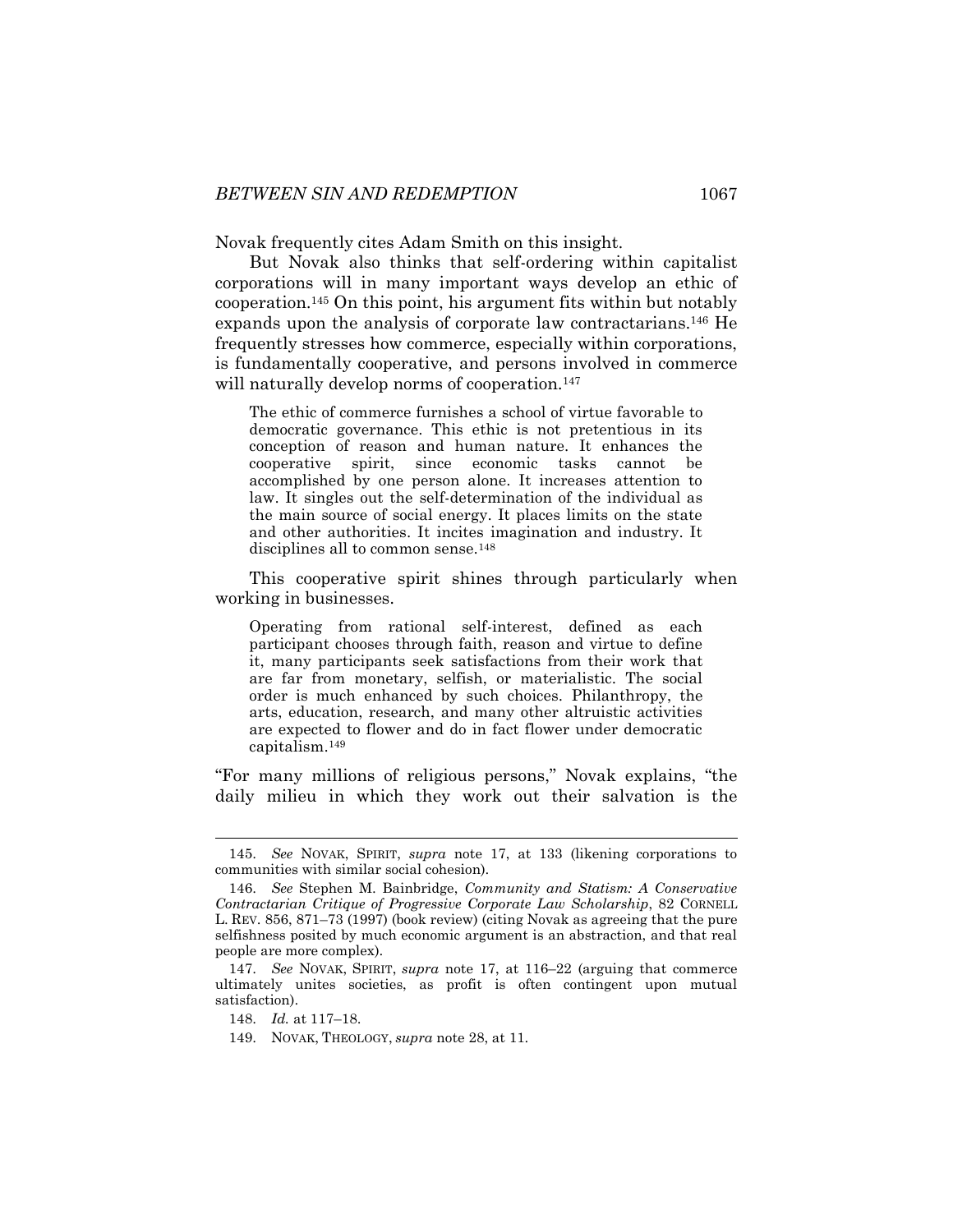communal, corporate world of the workplace. For many, the workplace is a kind of second family. Even those who hate their work often like their co-workers."<sup>150</sup>

This spirit of cooperation, according to Novak, does not appear simply among lower level workers.<sup>151</sup> It is critical for most successful corporate managers too.<sup>152</sup> After all, managers must manage people. To do so, they must understand those people and find ways to get them to work together effectively for the interests of the cooperation. That involves both carrots and sticks, but carrots often work better. For example, "suppose that some autocrats still function in various spheres of authority today, including business. What sanctions are available to autocrats within a corporation? Leadership in all spheres today seems to depend upon large areas of consensus; leaders seem to 'manage' more than they 'command.'"<sup>153</sup>

It is a much more optimistic vision of corporations, and of the role of managers within corporations, than we see in Rauschenbusch.<sup>154</sup> There may be some role for state regulation to deter managerial abuse; however, Novak believes that both instrumental and moral mechanisms that corporations develop within themselves will for the most part work well to encourage managers to focus on the needs of their shareholders and employees.<sup>155</sup>

Niebuhr provides more pessimistic insights. He is less inclined to think that either moral suasion by the courts or preachers or internally-generated norms of cooperation that flow from working with others are likely to tame the rapacious interests of corporate managers.<sup>156</sup> He does not deny some role for

l

156. *See* NIEBUHR, *supra* note [26](#page-6-2), at 234 ("[H]uman society will probably

<sup>150.</sup> *Id.* at 41.

<sup>151.</sup> *See* NOVAK, SPIRIT, *supra* note [17,](#page-4-0) at 132 (pointing to some amount of association at each level of a corporation's structure).

<sup>152.</sup> *See id.* at 132–33 (remarking on the cooperative spirit of corporate managers).

<sup>153.</sup> NOVAK, THEOLOGY, *supra* note [28,](#page-6-1) at 43.

<sup>154.</sup> *Compare* NOVAK, SPIRIT, *supra* note [17,](#page-4-0) at 79 (agreeing with Adam Smith's "invisible hand" theory), *with* RAUSCHENBUSCH, SOCIAL CRISIS, *supra* note [24,](#page-5-1) at 370–71 (refuting the idea that success depends on commercialism rather than a focus on societal values).

<sup>155.</sup> *See* NOVAK, SPIRIT, *supra* note [17](#page-4-0), at 79 ("[M]arkets as free as possible from governmental and religious command best serve the common good.").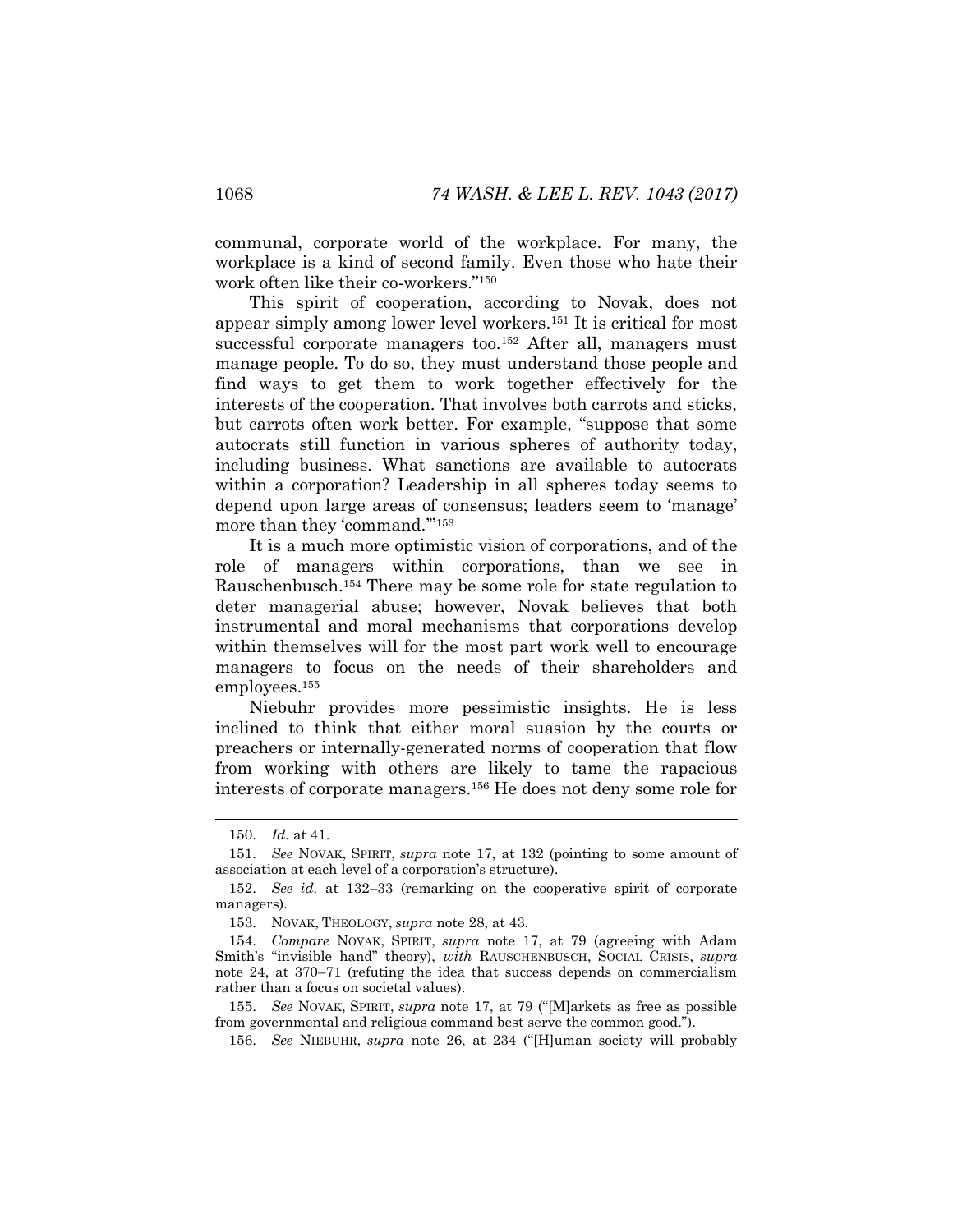self-restraint, but he thinks that role is inevitably limited.<sup>157</sup> Niebuhr explains that "it will always be necessary to rely partly upon the honesty and self-restraint of those who are not socially restrained. But here again, it will never be possible to insure moral antidotes sufficiently potent to destroy the deleterious effects of the poison of power upon character."<sup>158</sup>

That reference to the "poison of power" flows from a central insight of Niebuhr's philosophy. The sin of self-centeredness and pride lies deep in human character.<sup>159</sup> Even where we try to break free of it by acting with and for others, the pull of pride is deep.<sup>160</sup> We give ourselves too much credit for acting morally and selflessly than we really deserve.<sup>161</sup> And that is even truer for the powerful.<sup>162</sup> They have done well in the world, and are inclined to think their success flows from their natural merit.<sup>163</sup> They are surrounded by peers who share that belief and by subordinates who toady and dare not express doubts about the innate virtue of men with the power to fire them.<sup>164</sup> "Capitalists," according to Niebuhr, "are not greater sinners than poor labourers by any natural depravity. But it is a fact that those who hold great economic and political power are more guilty of pride against God

159. *See id.* at 60 (discussing the difficulty of judging self-interest, as it hides behind hidden motives and may not be externally observable).

161. See *id.* at 45 (arguing that "there is no miracle by which men can achieve a rationality high enough" to eliminate self-interest).

never escape social conflict, even though it extends the areas of social co-operation.").

<sup>157.</sup> *See id.* at 21 (advocating for a combination of social strategies in order to advance society).

<sup>158.</sup> *Id.*

<sup>160.</sup> See *id.* at 47 (suggesting that even a man acting in the best interest of family may be self-aggrandizing by projecting his own success as a husband and father).

<sup>162.</sup> See *id.* at 8 (noting that while men with power and wealth attempt to justify social inequality, "it is impossible to justify the degree of inequality which complex societies inevitably create").

<sup>163.</sup> See *id.* ("If superior abilities and services to society deserve special rewards it may be regarded as axiomatic that the rewards are always higher than the services warrant.").

<sup>164.</sup> *See* NIEBUHR, NATURE, *supra* note [106](#page-18-0), at 225 ("[S]ocio-economic conditions actually determine to a large degree that some men are tempted to pride and injustice, while others are encouraged to humility.").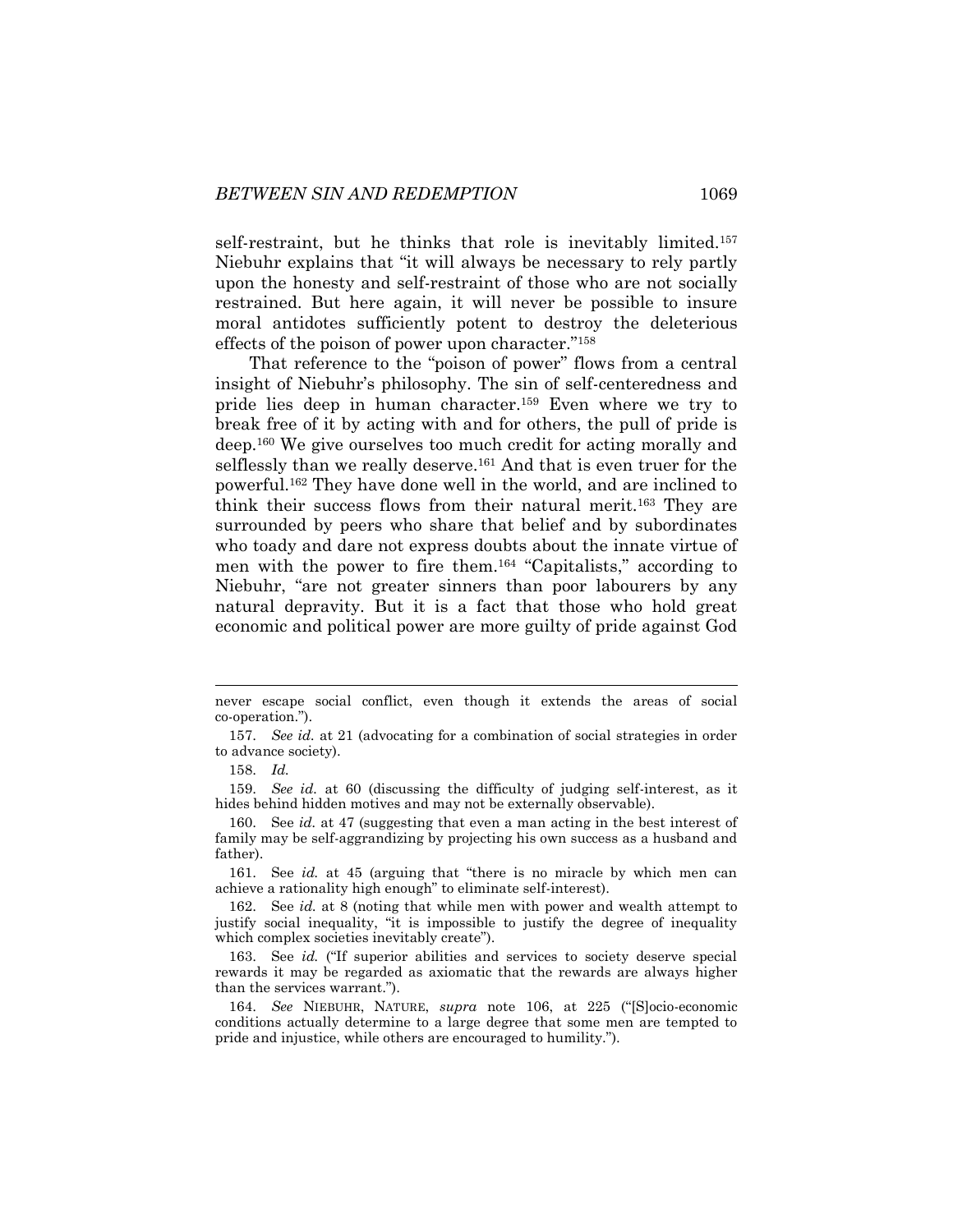and of injustice against the weak than those who lack power and prestige."<sup>165</sup>

One place where one sees this misplaced confidence in one's own merit and virtue is in executive compensation.<sup>166</sup> Boards set the compensation of top managers, but boards consist of other top managers.<sup>167</sup> Of course their high pay reflects the great contributions they make to the success of the business.<sup>168</sup> Niebuhr is skeptical. Some incentive pay is needed to motivate managers, but almost certainly less than we actually observe.<sup>169</sup> The rich and powerful must justify their pay to themselves and others, and they get creative.<sup>170</sup> Niebuhr explains that "since inequalities of privilege are greater than could possibly be defended rationally, the intelligence of privileged groups is usually applied to the task of inventing specious proofs for the theory that universal values spring from, and that general interests are served by, the special privileges which they hold."<sup>171</sup>

Niebuhr's insights on the propensity of the powerful to see their powers and privileges as naturally ordained and justified is closely related to a point about corporate governance that Claire Hill and I have called a "pernicious golden rule."<sup>172</sup> Outside directors closely identify with the interests of the officers they are supposed to monitor, and they make decisions for those they monitor that they would hope those who are in turn monitoring them would make in their own corporations.<sup>173</sup>

171. *Id.* at 117.

172. Claire A. Hill & Brett H. McDonnell, *Disney, Good Faith, and Structural Bias*, 32 J. CORP. L. 833, 838 (2007).

<sup>165.</sup> *Id.*

<sup>166.</sup> *See* Hill & McDonnell, *supra* note [130](#page-22-0), at 335 ("[D]irectors may simply see the world from the same vantage point as the officers do, a vantage point from which the executive compensation packages we have seen are reasonable and appropriate.").

<sup>167.</sup> *See id.* at 366–67 (noting that executives largely set compensation, and boards made of like-minded executives likely will not change this trend).

<sup>168.</sup> *See id.* at 367 (pointing to an "efficiency-based justification").

<sup>169.</sup> *See id.* at 369 (discussing the difficulty of measuring appropriate compensation).

<sup>170.</sup> *See* NIEBUHR, *supra* note [26](#page-6-2), at 8 ("Most rational and social justifications of unequal privilege are clearly afterthoughts.").

<sup>173.</sup> *See id.* ("The outside directors may thus make decisions that favor those officers and themselves even if doing so is not the best course for the corporation as a whole.").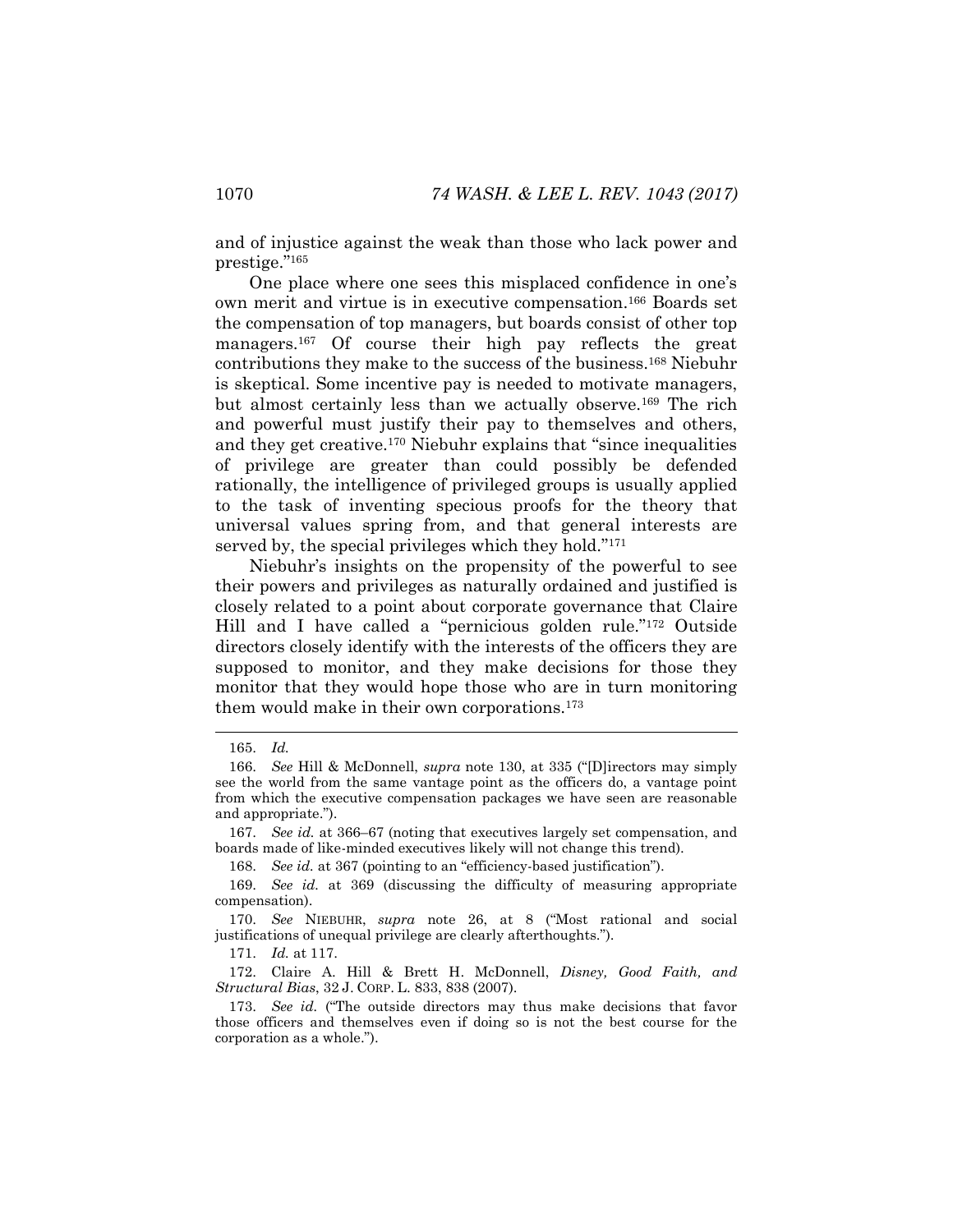Thus, for Niebuhr, power and hierarchy poison relations much more than the cooperative vision we see in Novak, and the chances of moral suasion removing that poison are less than possibly Rauschenbusch, and certainly Johnson, suggest.<sup>174</sup> Does that mean more intrusive state regulation is needed? Possibly, but as we have already noted and will discuss in more detail later, Niebuhr is also skeptical about that.

#### *B. Corporate Purpose*

An ongoing debate in corporate law, dating back at least to the Berle-Dodd dialogue of the early thirties, concerns the proper purpose that corporations are expected to pursue.<sup>175</sup> The previous subpart concerned how to ensure that officers and directors pursue the corporation's interests rather than their own, but what are the corporation's interests? Contractarians believe the proper purpose is to maximize shareholder value, while communitarians think the proper purpose balances the interests of various stakeholders, including employees, creditors, the local community, and the environment in addition to stakeholders.<sup>176</sup>

Lyman Johnson has argued for the communitarian/stakeholder position in a series of papers.<sup>177</sup> His

<sup>174.</sup> *Compare* NIEBUHR, MORAL MAN, *supra* note [23,](#page-5-0) at 21 (discussing the "poison of power" and the difficulty of abolishing injustice), *with* NOVAK, SPIRIT, *supra* note [17,](#page-4-0) at 129–34 (arguing that the social hierarchy within corporations leads to greater cooperation), *and* RAUSCHENBUSCH, SOCIAL CRISIS, *supra* note [24,](#page-5-1) at 110–17 (suggesting that corporations may find redemption by converting to Christian values).

<sup>175.</sup> *See generally* Adolf A. Berle, *Corporate Powers as Powers in Trust*, 44 HARV. L. REV. 1049 (1931); E. Merrick Dodd, *For Whom Are Corporate Managers Trustees?*, 45 HARV. L. REV. 1145 (1932).

<sup>176.</sup> *See id.*

<sup>177.</sup> *See, e.g.*, Lyman Johnson, *Relating Fiduciary Duties to Corporate Personhood and Corporate Purpose*, *in* RESEARCH HANDBOOK ON FIDUCIARY LAW (Andrew Gold & Gordon Smith, eds.) (forthcoming 2017); Lyman Johnson, *Law and the History of Corporate Responsibilities: Corporate Governance*, 10 U. ST. THOMAS L.J. 974, 975 (2013) (focusing on the emergence of the benefit corporation); Johnson, *Unsettledness*, *supra* note [1,](#page-1-0) at 405 (recommending a pluralistic approach to corporate purpose, accounting for both public and shareholder benefit); Lyman Johnson, *Reclaiming an Ethic of Corporate Responsibility*, 70 GEO. WASH. L. REV. 957, 975 (2002) (discussing how to "reconcile the interests of the individual with those of the group").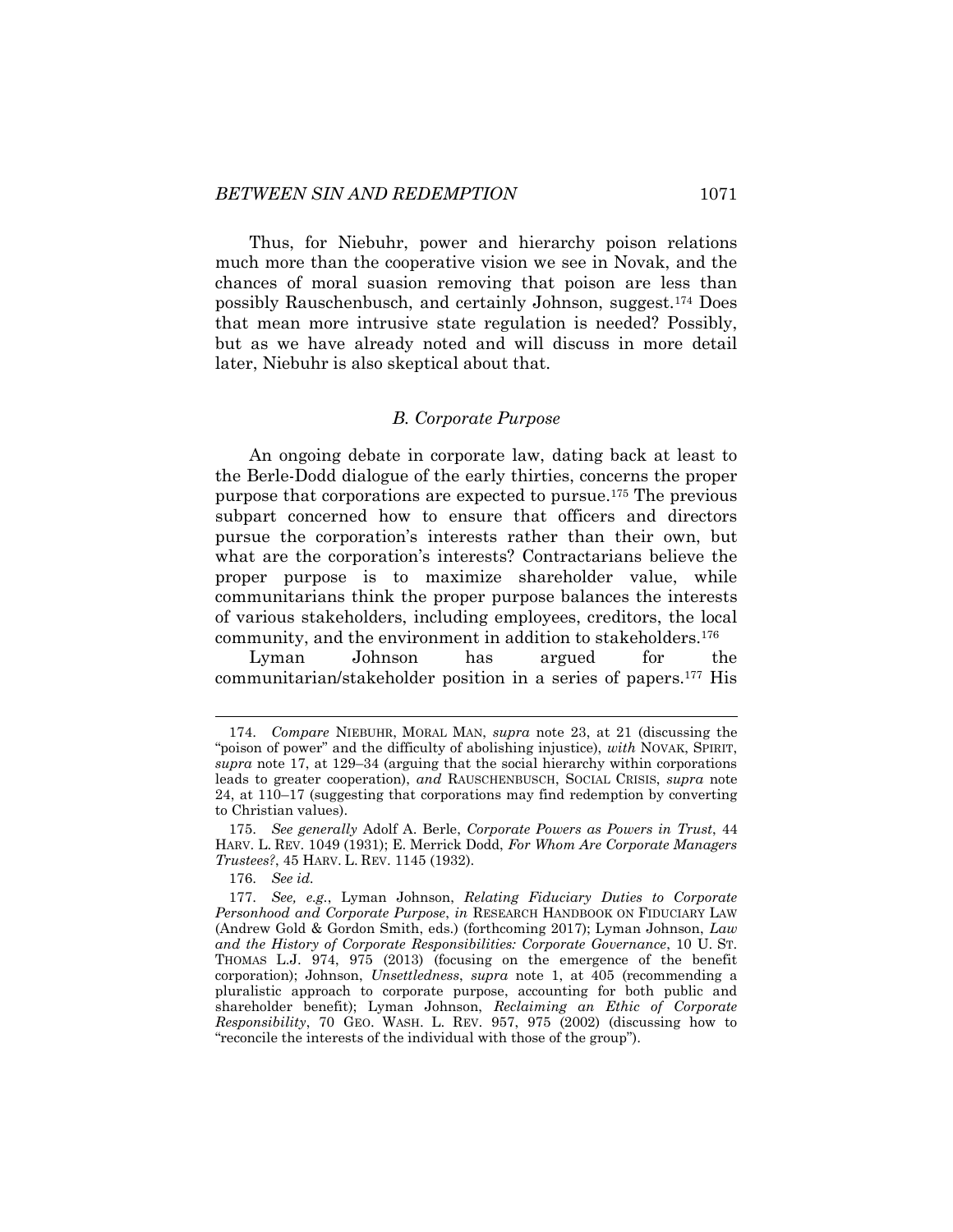religious perspective plays an important role in grounding his arguments for that position.<sup>178</sup> Communitarians want corporations to pursue the public good and, in many cases, religious faith inspires corporate leaders to do just that.<sup>179</sup>

What do the thoughts of our three religious thinkers have to say about corporate purpose? Rauschenbusch certainly endorses the communitarian vision of corporate purpose.<sup>180</sup> He is highly critical of the corporations of his time on this point. He asserts, "Our industrial establishments are institutions for the creation of dividends, and not for the fostering of human life. In all our public life the question of profit is put first."<sup>181</sup> He believes this focus on profit goes against the proper purpose of corporations.<sup>182</sup> According to Rauschenbusch, "[o]ur public-service corporations exist for the public, but we know how these our servants have become our masters, so that the public exists for their dividends."<sup>183</sup> Note the phrase "public-service corporations."<sup>184</sup> Rauschenbusch frequently uses it, and it embodies his vision of proper corporate purpose.<sup>185</sup>

Expanding on this point a bit further, he says:

Our public service corporations exist because the community grants them the use of public property and exercises the sovereign right of eminent domain on their behalf. They are stewards of public property and powers. But we have all seen in recent years that they have been very close to forgetting that they are stewards and have acted as if they were the owners.<sup>186</sup>

186. *Id.*

<sup>178.</sup> *See* Johnson, *Counter-Narrative*, *supra* note [1,](#page-1-0) at 853 (drawing parallels between corporate law and the biblical narrative).

<sup>179.</sup> *See* Johnson, *supra* note [2](#page-2-0), at 102 ("[F]or many business people such other-regarding behavior flows from religious faith.").

<sup>180.</sup> *See* RAUSCHENBUSCH, SOCIAL CRISIS, *supra* note [24,](#page-5-1) at 370 (disagreeing with the contention that profit-seeking should come before health and happiness).

<sup>181.</sup> *Id.* at 370.

<sup>182.</sup> *See id.* (arguing that instead of asking how people may boost corporate profits, people should ask how corporations may improve society).

<sup>183.</sup> *Id.* at 186.

<sup>184.</sup> *Id.* 

<sup>185.</sup> *See id.* at 385 (providing an explanation of why these are "public-service" corporations).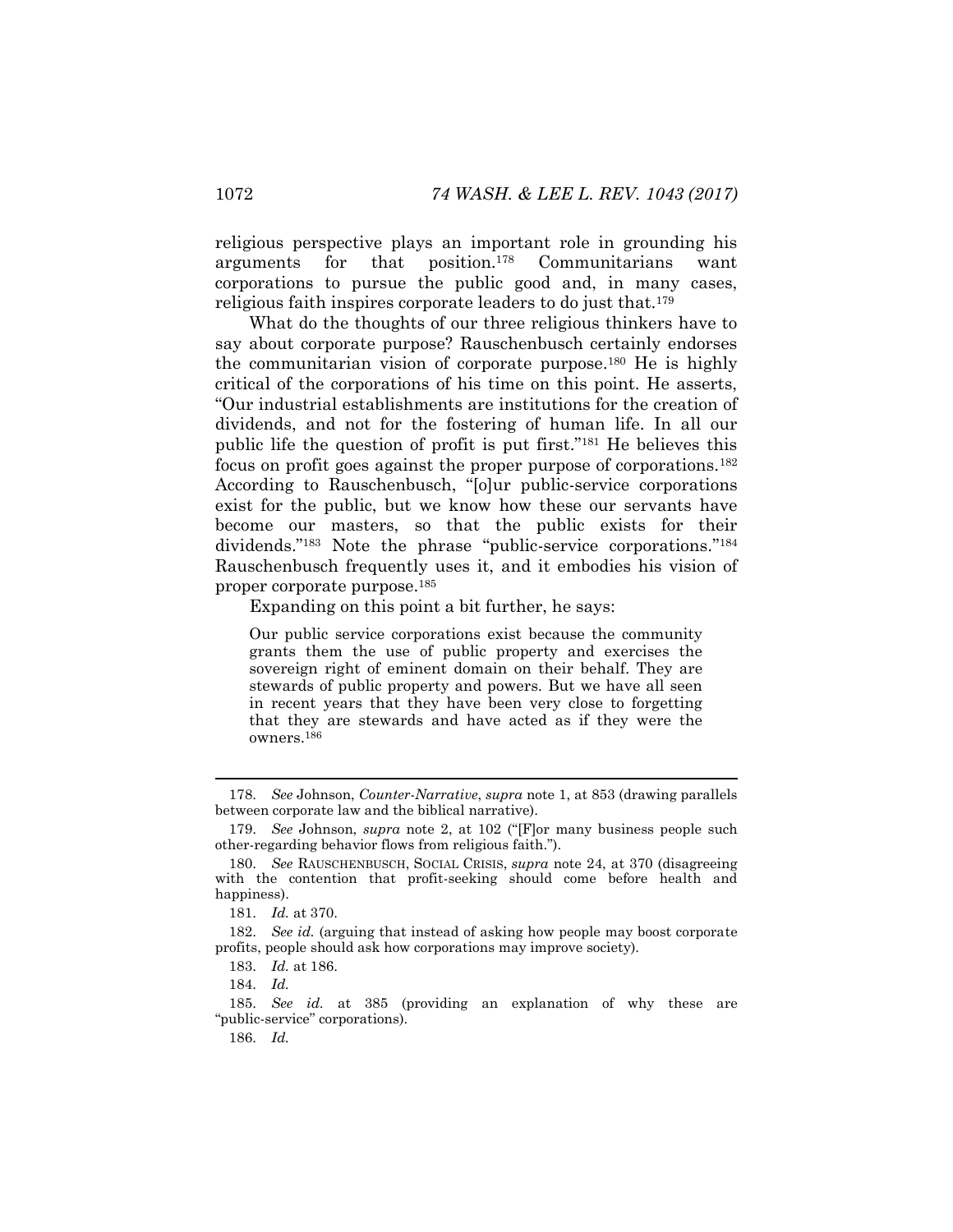The notion of stewardship is critical for Rauschenbusch. Corporations may be private entities, but they are enabled by the state in order to further a public purpose, and corporate leaders should always remember that and make the public good the objective that they are always pursuing.<sup>187</sup>

As we have seen, though, Rauschenbusch is far from convinced that simply positing this corporate purpose and linking the duty of corporate directors and officers to it will be enough to guarantee that those managers do indeed generally pursue the public good.<sup>188</sup> Sometimes he does call for a moral regeneration which will inspire managers to pursue the public good.<sup>189</sup> But sometimes he calls for more structural changes that will cause corporations to focus on their proper purpose.<sup>190</sup> As noted above, he called for worker cooperatives and state ownership as other solutions to the problem of an excessive focus on profit.<sup>191</sup>

Novak, by contrast, appears to think that the fiduciary duty of corporate directors and officers does run to shareholders.<sup>192</sup> And he seems to agree with Friedman and Smith that this will, through the magic of the market, tend to lead to socially beneficial results.<sup>193</sup> However, Novak also stresses another point frequently made by contractarians, namely, that the long-run profitability of a corporation is typically enhanced by responding

<sup>187.</sup> *See id.* (noting that rate regulations are a way for the public to remind corporations that the public retains control).

<sup>188.</sup> *See id.* at 382 (recognizing that as society becomes more complex, corporate "trustees" may be more tempted to succumb to self-interest).

<sup>189.</sup> *See id.* at 220 (calling for social regeneration "if our Christian civilization is to stand and advance").

<sup>190.</sup> *See id.* at 401 (analogizing the working class to army that must become organized to fight for its cause).

<sup>191.</sup> *See supra* Part III.A (describing Rauschenbusch's calls for reorganization).

<sup>192.</sup> *See* NOVAK, SPIRIT, *supra* note [17,](#page-4-0) at 93 (arguing that firms owe fiduciary duties to shareholders). For an extended analysis of why that might indeed be socially beneficial, written by a Catholic corporate law scholar who shares much of Novak's vision of the spirit of democratic capitalism, see Bainbridge, *supra* note [146](#page-25-0), at 858 (proposing "a conservative variant on the basic contractarian model").

<sup>193.</sup> *See* NOVAK, SPIRIT, *supra* note [17,](#page-4-0) at 93 (suggesting that market forces will tend to weed out greedy corporate actors while rewarding those with integrity).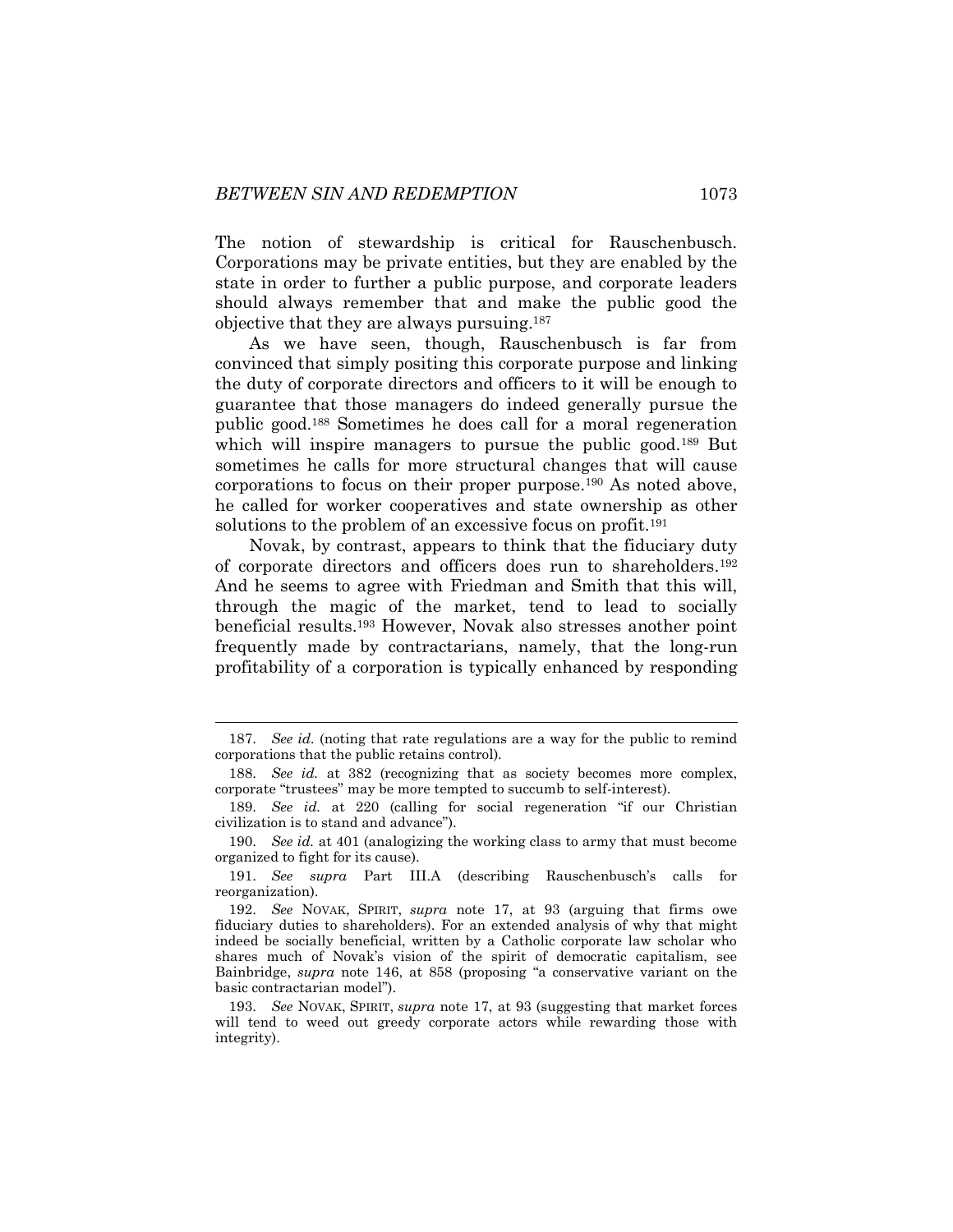to the needs and concerns of other corporate stakeholders.<sup>194</sup> Thus, in practice the shareholder and stakeholder visions are really not that different in what they imply for actual behavior.<sup>195</sup> Novak says:

Apart from internal restraints, the system itself places restraints upon greed and narrowly construed self-interest. Greed and selfishness, when they occur, are made to have their costs. A firm aware of its long-term fiduciary responsibilities to its shareholders must protect its investments for future generations. It must change with the times. It must maintain a reputation for reliability, integrity, and fairness.<sup>196</sup>

Elaborating further on this point, Novak argues:

[T]here is a difference between maximization of profit and optimization of profit. To aim at maximizing profit—that is, to obtain the greatest profit possible out of every opportunity—is to be greedy in the present at the expense of the future. The profit maximizer demands too much for products that can be produced more cheaply by somebody else and in the process narrows his market and destroys his reputation. Inevitably, he damages himself and, in time, destroys himself.... By contrast, to optimize profit is to take many other factors besides profit into account, including long-term new investment, consumer loyalty, and the sense of a fair service for a fair price.<sup>197</sup>

Thus, Novak again thinks that the social nature of the corporation will tend to smooth out conflicts and problems.<sup>198</sup> Corporate managers must work with and anticipate the needs of

<sup>194.</sup> *See id.* (noting that greedy behavior will affect not only shareholders, but customers, employees, competitors, and the public). I discuss the literature on long-versus short-run profit and its relationship to the proper purpose of corporations in Claire A. Hill & Brett H. McDonnell, *Short and Long-Term Investors (and Other Stakeholders Too): Must (and Do) Their Interests Conflict?*, *in* RESEARCH HANDBOOK ON MERGERS AND ACQUISITIONS 396 (Claire A. Hill & Steven Davidoff Solomon eds., 2016).

<sup>195.</sup> *See* NOVAK, SPIRIT, *supra* note [17,](#page-4-0) at 93 (observing that limiting selfinterested behavior would improve corporations and personal life).

<sup>196.</sup> *Id.* at 1554.

<sup>197.</sup> NOVAK, THEOLOGY, *supra* not[e 28,](#page-6-1) at 45–46.

<sup>198.</sup> *See id.* at 50 ("While corporations spring from some of our most cherished ideals about liberty, initiative, investment in the future, cooperation, and the like, they must also be judged in light of our ideals.").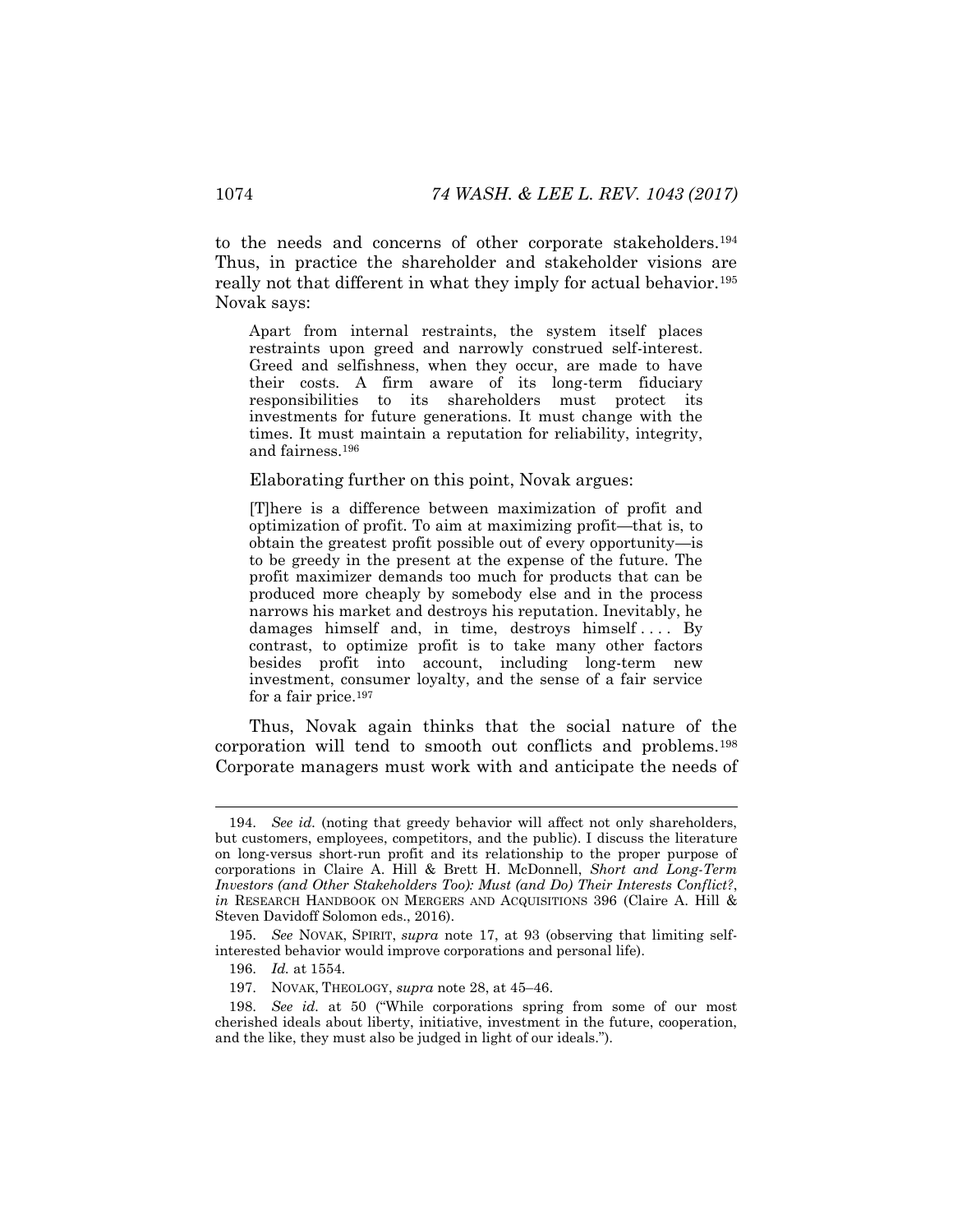many different groups, and good managers will work to pursue the interests of those different groups as a way of advancing the interests of their businesses and themselves. In contrast, Novak thinks that the democratic promise of cooperatives, cited approvingly by Rauschenbusch, looks beguiling but in fact is not a good idea:

To organize industry democratically would be a grave and costly error, since democratic procedures are not designed for productivity and efficiency. Poor management may not recognize that workmen on the line are fertile in figuring out new and better ways of doing things; but good management does. The more a corporation embodies the principle of subsidiarity in its organization, the closer to its work force it becomes.<sup>199</sup>

Again, Steve Bainbridge provides a more extended economic defense of this claim.<sup>200</sup>

Niebuhr once again throws some cold water on both positions. He is skeptical about how broadly corporate leaders can cast their sympathies.<sup>201</sup> Can they really, honestly commit themselves to a broad pursuit of the public good? They may think they can and do, but as usual Niebuhr suspects that most will have an underlying partial and self-centered picture of the world that is less noble than they believe themselves to be.<sup>202</sup> They flatter themselves, as do those around them, but when push comes to shove, they care most about the bottom line of their own well-being.

The man of power, though humane impulse may awaken in him, always remains something of the beast of prey .... His philanthropy is a perfect illustration of the curious compound of the brutal and the moral which we find in all human behavior; for his generosity is at once a display of his power and an expression of his pity. His generous impulses freeze

<sup>199.</sup> NOVAK, SPIRIT, *supra* not[e 17,](#page-4-0) at 178–79.

<sup>200.</sup> *See* Bainbridge, *supra* note [146](#page-25-0), at 878 ("The theory seems to hold that having a say in corporate decisionmaking leads workers to view their efforts as part of a collaborative undertaking, rather than as just a job.").

<sup>201.</sup> *See* NIEBUHR, MORAL MAN, *supra* note [23,](#page-5-0) at 14–15 (arguing that with the "increased centralization of economic power" economic power "has become the significant coercive force of modern society").

<sup>202.</sup> *See id.* ("The moral attitudes of dominant and privileged groups are characterized by universal self-deception and hypocrisy.").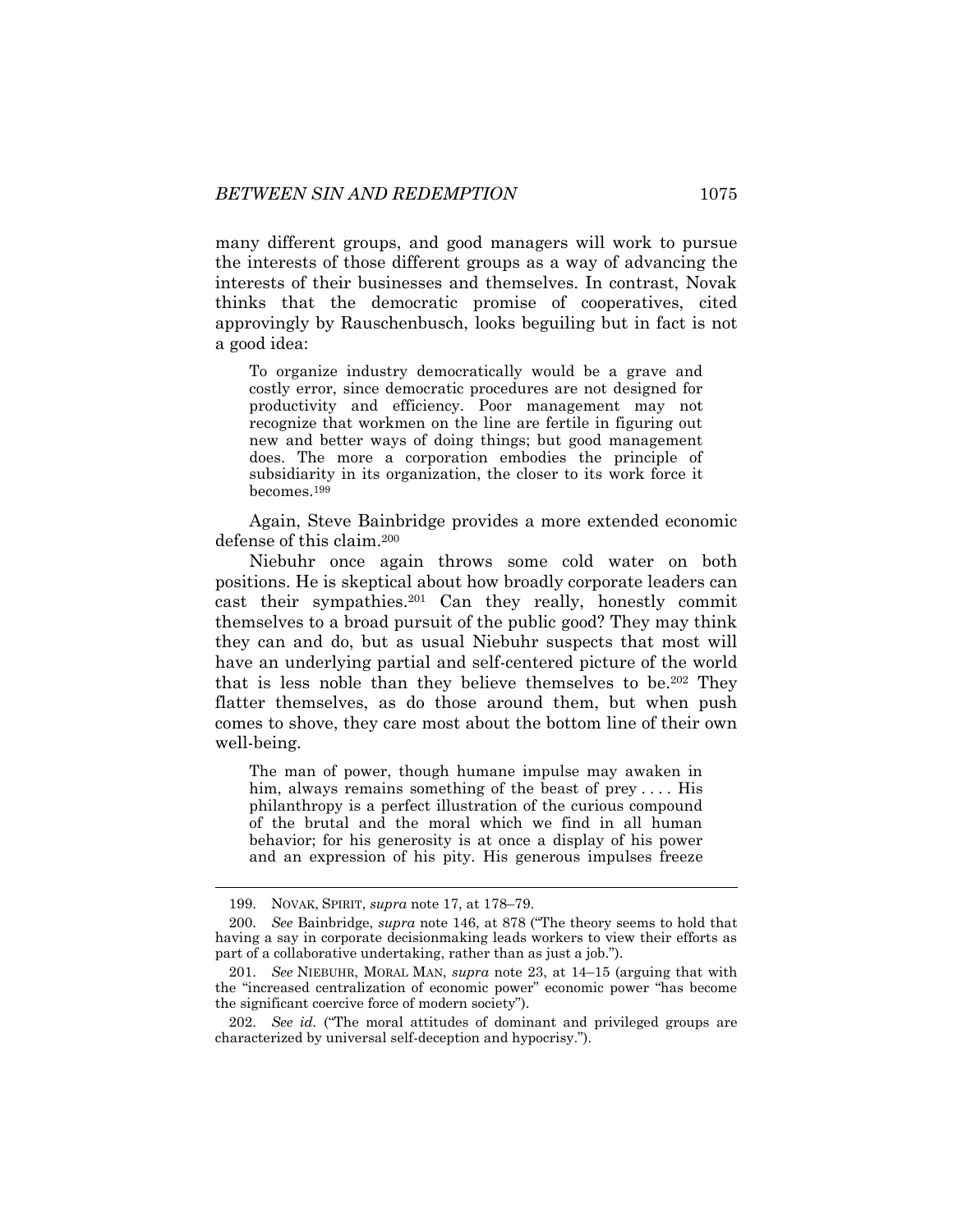within him if his power is challenged or his generosities are accepted without grateful humility.<sup>203</sup>

So much for the hope of an ethic of stewardship.

It is more plausible to believe that corporate directors and officers can indeed become firmly devoted to the interests of shareholders. Modern compensation ties their own pecuniary self-interest firmly to share price. Moreover, a focus on just shareholders involves less complexity and imaginative projection, and most shareholders belong to the same class as managers, with shared identities and values. So perhaps then the link between long term shareholder value and helping other stakeholders, emphasized by Novak and others, will cause managers to behave in a way that advances the public good, at least much of the time.

But there too Niebuhr has an argument that casts serious doubt. Imagine a corporate manager genuinely committed to shareholder value maximization, facing a decision between making a healthy profit now versus foregoing that profit now to do something that has a good chance of bringing much more profit in the future, but where the link to the future is quite uncertain. Perhaps if the manager were the sole shareholder, acting on her own behalf, she would believe the risk is worth it. But will she think that if she is acting on behalf of a large number of shareholders? Niebuhr suggests no. He argues that "[a]n individual may sacrifice his own interests, either without hope of reward or in the hope of an ultimate compensation. But how is an individual, who is responsible for the interests of his group, to justify the sacrifice of interests other than his own?"<sup>204</sup>

This suggests that an ethic of shareholder value maximization may cause managers to do things that do not in fact really best promote shareholder interests in the long run, because the long run effects are hard to quantify, squishy, and uncertain.<sup>205</sup> A genuine sense of responsibility makes them loath to take that risk, even where they would do so acting for themselves, and even where the shareholders themselves, if

<sup>203.</sup> *Id.* at 13–14.

<sup>204.</sup> *Id.* at 267.

<sup>205.</sup> *See id.* ("But how is an individual, who is responsible for the interests of his group, to justify the sacrifice of interests other than his own?").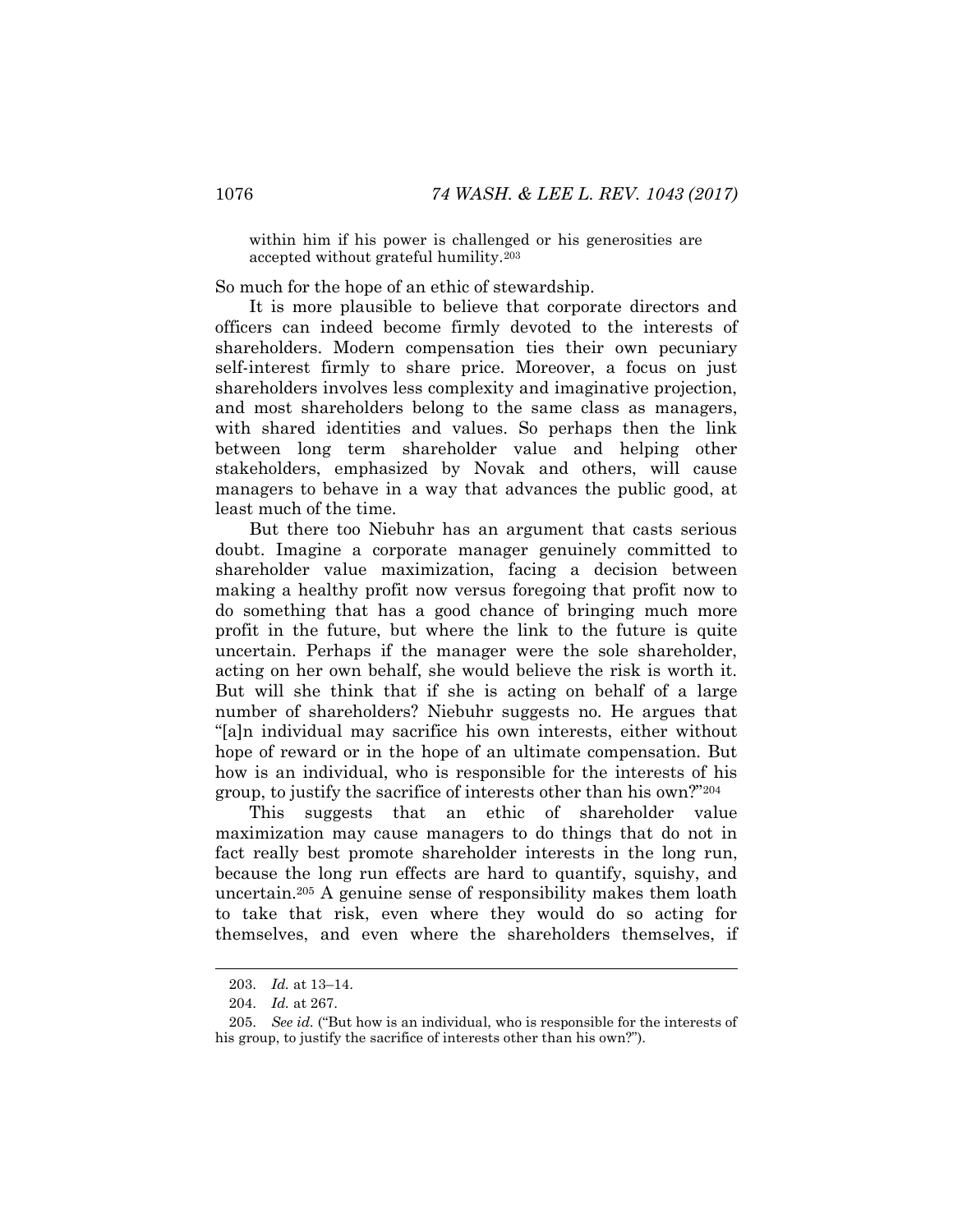surveyed, might think the risk is worth taking.<sup>206</sup> I suspect that a dynamic like this is an important element in understanding the effects of the growing dominance of the shareholder value norm in recent decades.

As with Niebuhr on duty, so too here with Niebuhr on purpose; perhaps the conclusion is that promoting more pro-social behavior by corporate managers is not the solution, and that greater state regulation is needed. If we cannot trust corporations to pursue the social good on their own where that good goes against the dictates of profit (and sometimes even when the public good and the dictates of profit are consistent, but only in an overly indeterminate future), then maybe we need to legally require corporations to act better through various specific laws addressing specific sources of social harm that businesses cause. We turn to that question next, and we shall see that Niebuhr is also skeptical about this answer.

#### *V. Regulation and Pluralism*

The previous Part focused on the implications of the thought of our three religious thinkers for internal regulation by and of corporations—essentially, how to think about motivating the behavior of corporate directors and officers. We now turn to the implications of their thought for questions of external regulation and pluralism. How much need there is for external regulation depends in part upon how well you think corporations will be internally motivated to care about the effects they have upon various internal and external stakeholders, which we have just explored. It also depends upon how severe you think the potential effects of corporate harms are, and upon how well you think state actors will be able to formulate and enforce effective rules.

# *A. The Promise and Peril of Regulation*

As we have seen, Rauschenbusch is ambivalent about the ability of capitalist corporations, and those who run them, to reform themselves and serve the public interest as they are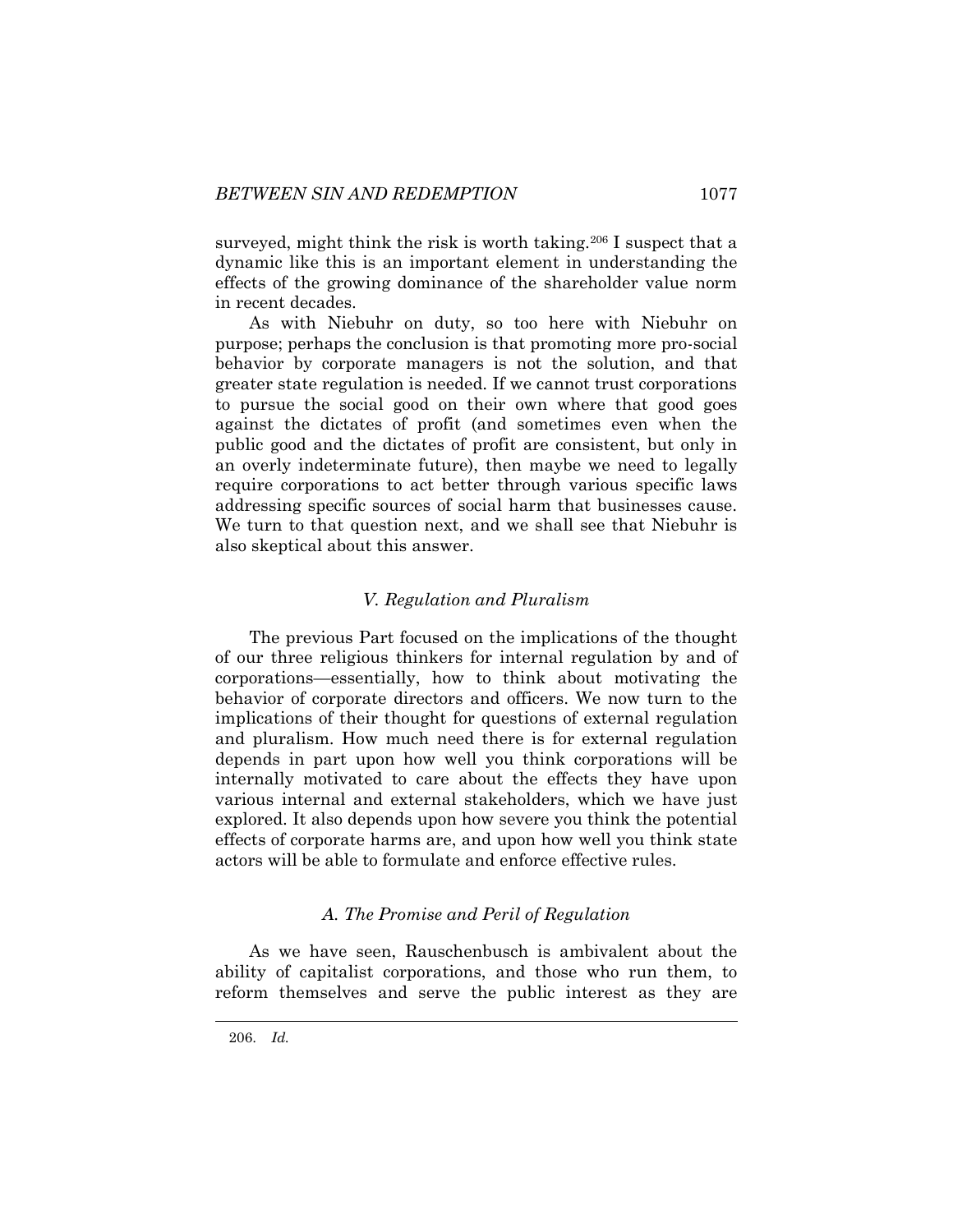meant to.<sup>207</sup> He holds out some hope of a moral movement that transforms the vision of corporate leaders.<sup>208</sup> But he was skeptical about the prospects.<sup>209</sup> Managers and shareholders made huge profits under the existing system; getting them to forego a significant chunk of those profits is hard to do.

Rauschenbusch hoped to persuade corporate managers to change, but contemplated other strategies if they refused:

The present movement for federal and state interference and control over corporations ... is an effort reassert the ownership and mastership of the people and to force these stewards of public powers back into the position of public servants. The next decade will probably show whether they are willing to take the position of well-paid servants and cease from ousting the owner. If not, the people will have to say, "Render the account of thy stewardship, for thou canst no longer be steward." 210

Rauschenbusch advocated a variety of alternative strategies. We have already seen that he championed worker cooperatives and labor unions.<sup>211</sup> He also advocated direct socialism, including state ownership of at least some leading corporations, and regulation of others.<sup>212</sup> He thought that democratic politics inspired by spiritual ideals had great promise. According to Rauschenbusch, "[i]f men conceive of political duties as a high religious service to man and God, the State can be a powerful

<sup>207.</sup> *See generally* RAUSCHENBUSCH, SOCIAL CRISIS, *supra* note [24;](#page-5-1) *see also*  RAUSCHENBUSCH, SOCIAL GOSPEL, *supra* note [72,](#page-13-0) at 113 ("Whenever capitalism has invaded a new country or industry, there has been a speeding up in labor and in the production of wealth, but always with a trail of human misery, discontent, bitterness, and demoralization.").

<sup>208.</sup> *See* RAUSCHENBUSCH, SOCIAL CRISIS, *supra* note [24,](#page-5-1) at 386 (arguing that state and federal interference with corporations may force corporate leaders to become more conscientious and serve the public); *see also id.* at 285 (hoping for a broader movement of "religious faith" and "moral enthusiasm").

<sup>209.</sup> *See* RAUSCHENBUSCH, SOCIAL GOSPEL, *supra* note [72,](#page-13-0) at 111 (claiming that the structure of capitalism limits the desire for individuals to engage in public service).

<sup>210.</sup> RAUSCHENBUSCH, SOCIAL CRISIS, *supra* not[e 24,](#page-5-1) at 386.

<sup>211.</sup> *Id.* at 400–11 (advocating for the benefits of a working class movement, as well as a movement to promote cooperation between workers and owners).

<sup>212.</sup> *Id.* at 406–07 (advocating for a workers' movement and lamenting the continuing struggle of the working class to gain advancement).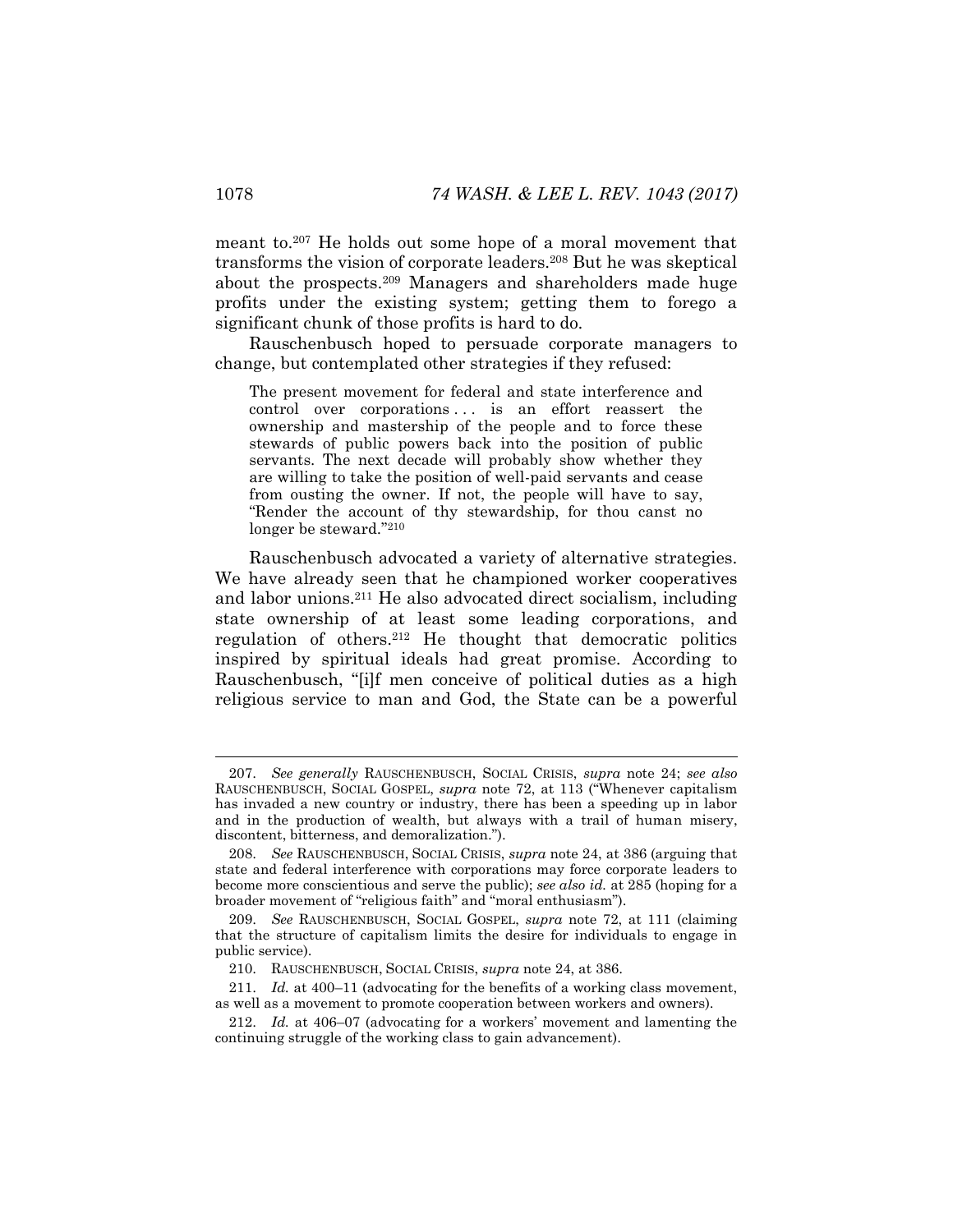agent in the bettering of human life."<sup>213</sup> Additionally, he argues that "[t]he social body needs moral innervation; and the spread of men who combine religious faith, moral enthusiasm, and economic information, and apply the combined result to public morality, promises to create a moral sensitiveness never yet known."<sup>214</sup> Rauschenbusch is of course aware of the difficulty of overcoming the political power of the dominant capitalist class.<sup>215</sup> However, he has faith that a democratic movement can succeed.<sup>216</sup>

And he asks no questions about possible abuses if such a movement did succeed. In part this reflects the time period in which Rauschenbusch wrote. *Christianity and the Social Crisis*<sup>217</sup> appeared before World War I, and *A Theology for the Social Gospel*<sup>218</sup> appeared as that war ended. Thus, the world had not yet experienced communism in power in the Soviet Union and elsewhere, nor had the United States yet experienced the full welfare and regulatory state that would be put in place under the New Deal.<sup>219</sup> Our other two writers had that additional experience, and it affected their thinking about politics significantly.

As we have seen, Novak is much more sanguine about corporations than Rauschenbusch. He believes that both the market system and the internal logic of cooperation will cause corporations to mostly pursue the public good quite effectively.<sup>220</sup>

<sup>213.</sup> *Id.* at 183.

<sup>214.</sup> *Id.* at 357.

<sup>215.</sup> *See id.* at 186 ("In so far as [the Church] is loyalty to [things as they ought to be], it must be in perpetual but friendly conflict with the State . . . .").

<sup>216.</sup> *See id.* at 286 ("It will depend almost wholly on the moral forces which the Christian nations can bring to the fighting line against wrong, and the fighting energy of those moral forces will again depend on the degree to which they are inspired by religious faith and enthusiasm.").

<sup>217.</sup> *Id.*

<sup>218.</sup> RAUSCHENBUSCH, SOCIAL GOSPEL, *supra* not[e 72.](#page-13-0)

<sup>219.</sup> *See* John Braithwaite, *The Regulatory State?*, *in* OXFORD HANDBOOK OF POL. INSTS. 219–20 (2011) (describing the rise of the regulatory state).

<sup>220.</sup> *See* NOVAK, SPIRIT, *supra* note [17,](#page-4-0) at 93 (noting that individuals are often influenced by community, family, and sympathy in addition to their own self interest, and arguing that corporate management will act in accordance with those values to draw the best out of their employees).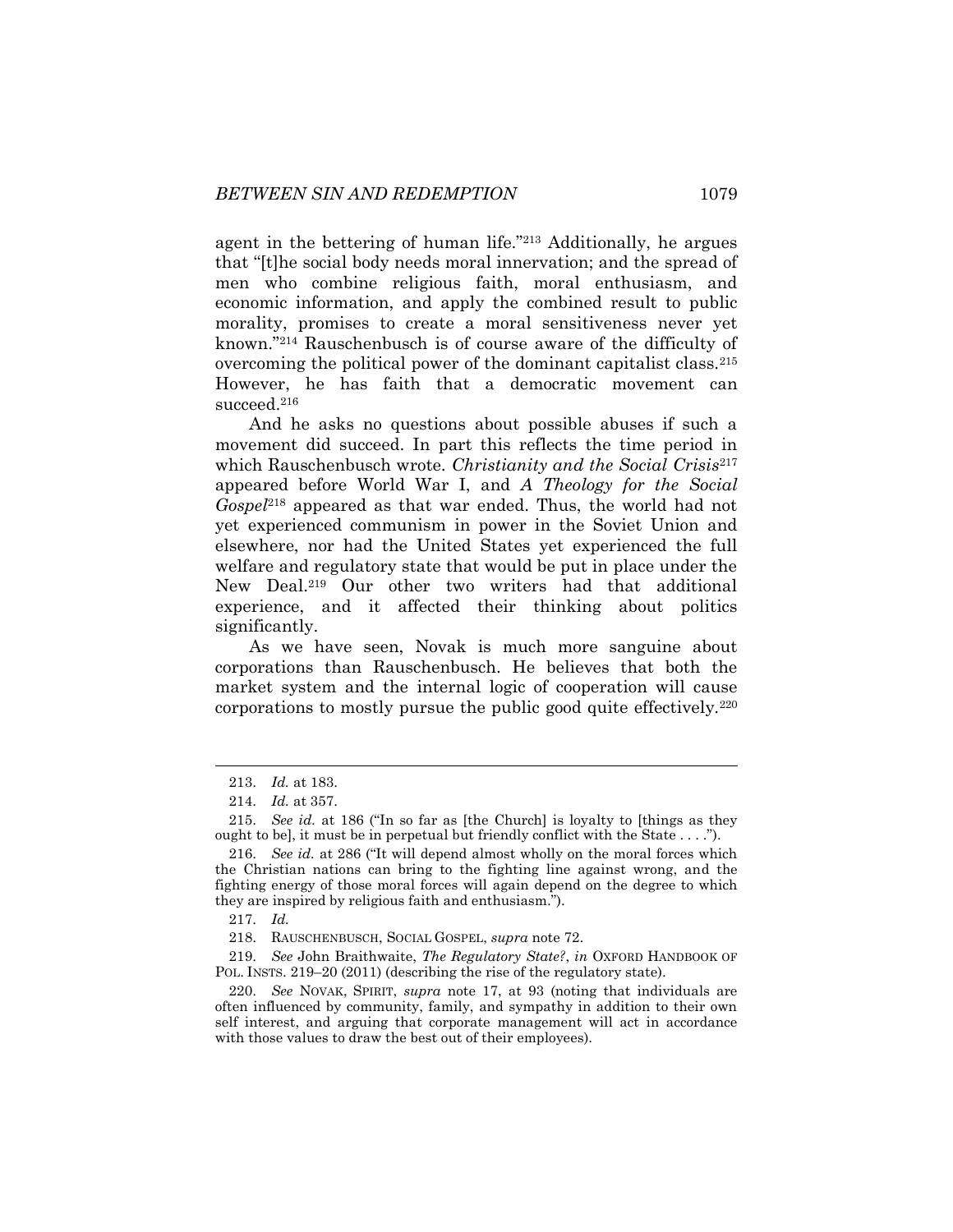There will still be some need to regulate to protect the public, but the need is quite limited.<sup>221</sup>

In some areas, no doubt, the political system will wish to have its say in economic affairs. Smith gave many examples in which he judged such political intervention useful and commendable. There can be no doubt, however, about the main thrust of Smith's argument: that markets as free as possible from governmental and religious command best serve the common good. Such a system frees the intelligence, imagination, and enterprise of individuals to explore the possibilities inherent in world process . . . . 222

Beyond thinking that state intervention is mostly not needed, Novak also thinks that state power is quite dangerous, and needs to be limited.<sup>223</sup> His key works were written in the seventies and eighties.<sup>224</sup> The Soviet Union still loomed large, and the deregulation of the Reagan years was just beginning. Novak worried greatly about tyranny if state power was unchecked.<sup>225</sup> In describing the spirit of democratic capitalism, Novak conceived of it as a system with three major components: political, economic, and cultural.<sup>226</sup> Each exercises a great deal of power, and each helps check the other two.<sup>227</sup> This pluralistic system prevents any one of the three components from becoming too powerful.

This differentiation of systems sets individuals possessed of the will-to-power on three separate tracks. Political activists may compete for eminence in the political system, economic activists in the economic system, religious activists and intellectual in various parts of the moral-cultural system. But the powers of each of the three systems over the others, while in each case substantial, are firmly limited. It is not likely that

<sup>221.</sup> *See id.* at 80 (determining that self interest alone may not be sufficient to prevent corporations from imposing harm on others).

<sup>222.</sup> *Id.*

<sup>223.</sup> *Id.* at 231–32.

<sup>224.</sup> For example, Novak's *Democratic Capitalism*, *id.*, was written in 1982.

<sup>225.</sup> *See id.* at 79 (illustrating that a market system free from governmental commands liberates intelligence and imagination, allowing individuals to explore possibilities of interest).

<sup>226.</sup> *See id.* at 172–86 (discussing the presence of three different systems economic, political, and cultural—as the driving forces behind democratic capitalism).

<sup>227.</sup> *See id.* at 185 (illustrating the tension between the cultural system and the political and economic systems).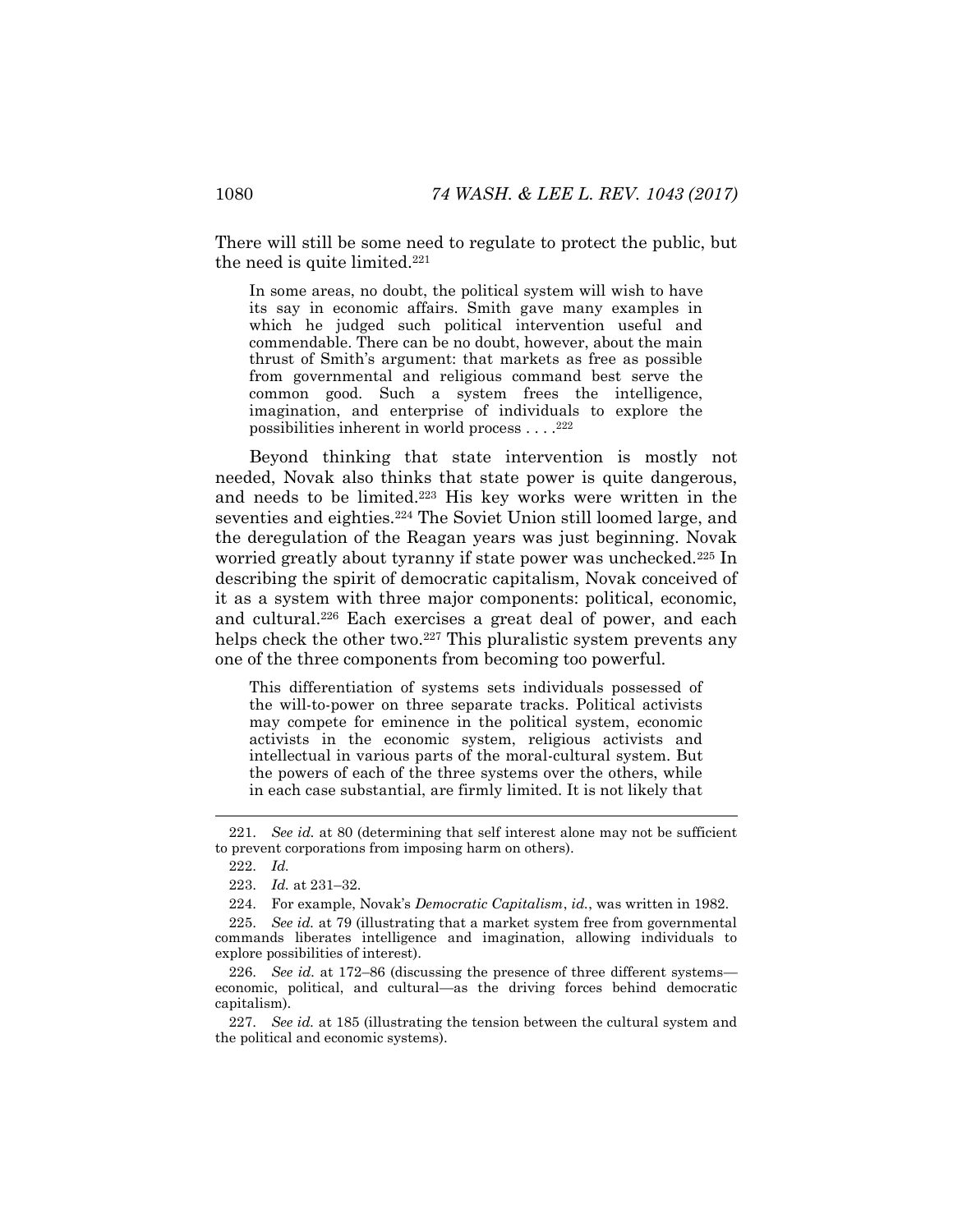one person or party can gain complete dominance over all three systems, and should such misfortune come to pass, there remain plural roads by which offended forces may attack each pretender at his weakest points.<sup>228</sup>

Thus, socialist ownership of large businesses or extensive regulation by powerful administrative agencies risks both squashing the innovative energy of private enterprise while giving too much power to politicians and bureaucrats.

We have seen that Niebuhr is more skeptical than Novak, or even Rauschenbusch, that shareholder-owned corporations generally pursue the public interest, or that their leaders can be persuaded to do so by a moral reform movement.<sup>229</sup> Does he then turn to either socialist ownership or extensive state regulation as a way to stop corporations from harming the public? He was a political liberal during the New Deal and post-World War II era, so he did advocate more state intervention than Novak prefers.<sup>230</sup> However, Niebuhr shared Novak's concerns about the threat of concentrated political power.<sup>231</sup> He found socialists like Rauschenbusch naïve about what would happen after the state took over business enterprises.

They seem to believe that it will be easy to create perfect social mutuality by destroying inequality of power. But can they destroy economic power without creating strong centres of political power? And how may they be certain that this political power will be either ethically or politically restrained? We have seen that it is difficult to prevent the centralization of economic power without giving the political state tremendous authority. A powerful state necessitates dangerous concentrations of political power in the hands of a few individuals and a small group. There is no certainty that this

<sup>228.</sup> *Id.* at 56.

<sup>229.</sup> *See supra* note [106](#page-18-0) and accompanying text (describing Niebur's theory on the morality of man and his capability to act for the benefit of the public interest).

<sup>230.</sup> *Compare* NIEBUHR, MORAL MAN, *supra* note [26](#page-6-2) (advocating for more state state intervention), *with* NOVAK, SPIRIT, *supra* note [17](#page-4-0) (advocating for restraint on the part of the State).

<sup>231.</sup> *See* NIEBUHR, MORAL MAN, *supra* note [26,](#page-6-2) at 192 (arguing that concentrated political power may be overbearing on the populace). *See generally*  NOVAK, SPIRIT, *supra* note [17.](#page-4-0)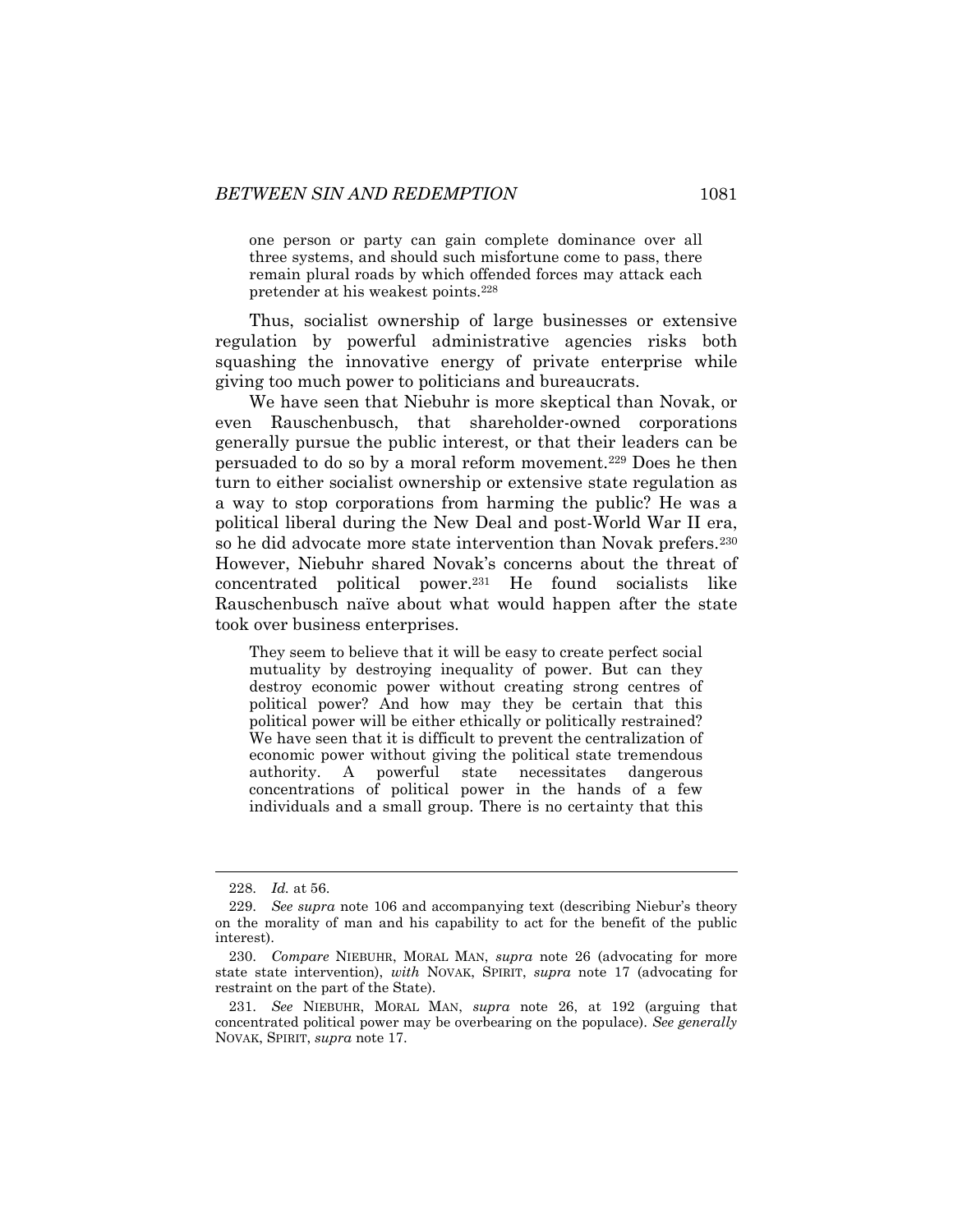new power can be brought under either perfect ethical or social restraint.<sup>232</sup>

Niebuhr's deep distrust of both economic and political power flows from his core vision of the immense difficulty of rising above our inherent self-centered nature.<sup>233</sup> When we do try to do so in collective organizations, those organizations themselves become overly focused on their group interests, and their leaders are filled with pride. That is as true for socialist politicians as it is for capitalist managers.

That leaves Niebuhr with a tough balancing act, and more pessimism about the likely outcomes of collective action through either economic or political organizations. He does, like Rauschenbusch, support cooperatives and labor unions as a form of power to counterbalance corporations without posing as much of a threat as a large state power.<sup>234</sup> Of course, the union and cooperative movements looked more promising in the mid-twentieth century than they do today. But perhaps this provides some insight in thinking about the new social enterprise movement. To date, legal reforms like the low-profit LLC and the benefit corporation have focused mainly on purpose and duty as ways to help encourage enterprises to pursue the public good along with profit.<sup>235</sup> Perhaps more attention should be focused on issues of ownership, voting, and representation.<sup>236</sup> If we want businesses to reflect the interests of employees, customers, local communities, and the environment, giving those stakeholders a

<sup>232.</sup> NIEBUHR, MORAL MAN, *supra* not[e 26,](#page-6-2) at 192.

<sup>233.</sup> *See supra* note [26](#page-6-2) and accompanying text (outlining Niebuhr's concerns about the selfishness of human nature).

<sup>234.</sup> See NIEBUHR*,* MORAL MAN, *supra* note [26,](#page-6-2) at xi (arguing that social competition can create immorality among even moral individuals); *see also* RAUSCHENBUSCH, SOCIAL CRISIS*, supra* note [24,](#page-5-1) at 400–11 (advocating for the benefits of a working class movement, as well as a movement to promote cooperation between workers and owners).

<sup>235.</sup> *See* Dana Brakman Reiser, *Benefit Corporations—A Sustainable Form of Organization?*, 46 WAKE FOREST L. REV. 591, 597 (2011) (citing that benefit corporation statutes are created for the purpose of allowing entities to pursue the general public benefit).

<sup>236.</sup> *See generally* Brett McDonnell, *Benefit Corporations and Public Markets: First Experiments and Next Steps*, 39 SEATTLE U. L. REV. 263 (2016); Alicia E. Plerhoples, *Nonprofit Displacement and the Pursuit of Charity Through Public Benefit Corporations*, GEO. LAW (2016), http://scholarship.law.georgetown.edu/facpub/1783.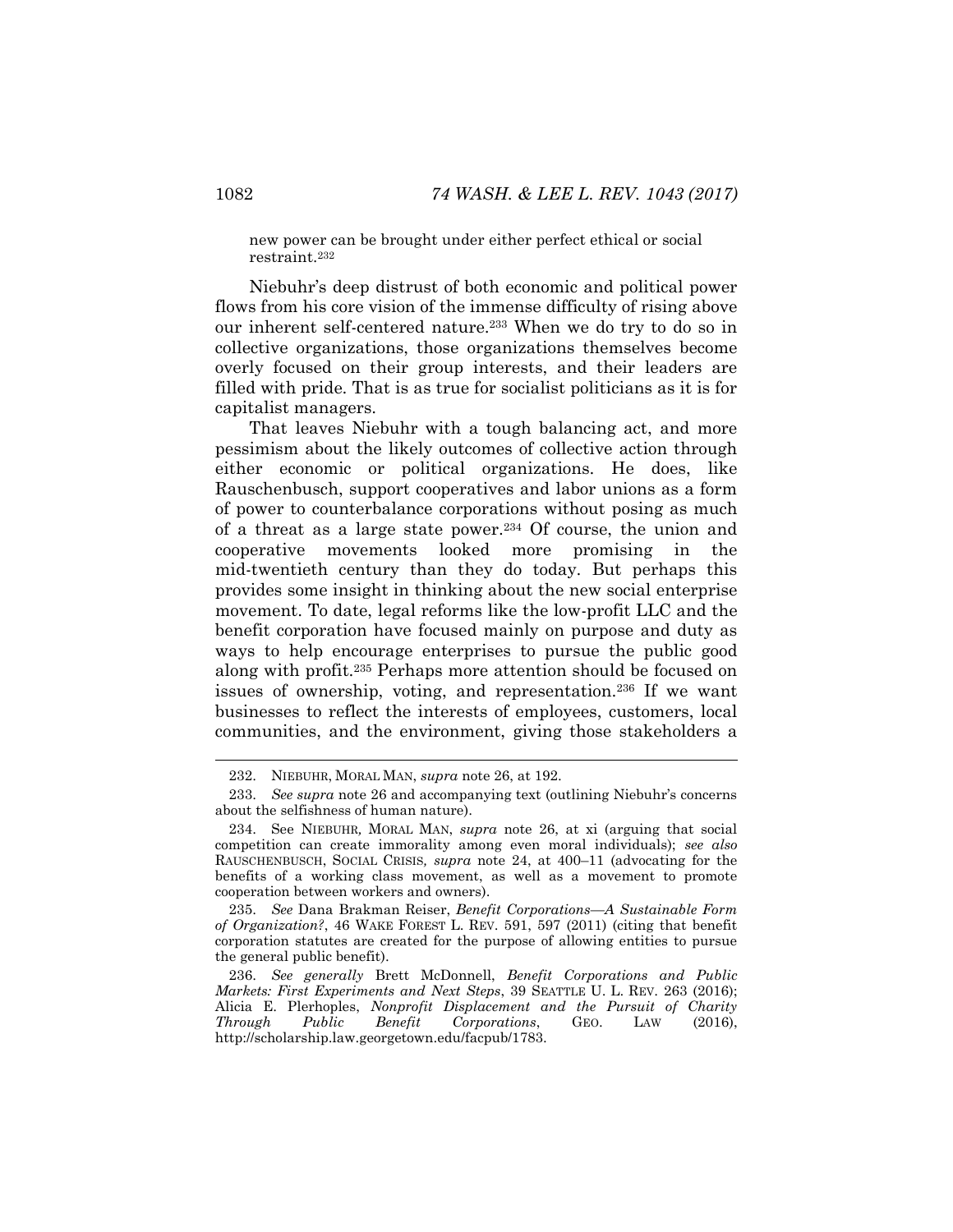more direct say over decisions, or who makes decisions, may make sense, if we cannot trust corporate leaders to adequately internalize the interests of others.

#### *B. Pluralism and Religious Accommodation*

In a world in which regulations have proliferated to address a wide variety of harms that business enterprises impose, the possibility of businesses pursuing the public good according to their own understandings but nonetheless running into conflicts with some regulations becomes increasingly common. Both government and enterprises pursue many different public goods, with varying and sometimes conflicting value systems by which they evaluate those goods. When, if ever, should regulations give way to allow private organizations to pursue their own versions of the good in ways that might conflict with those regulations?

This question has recently become a highly visible controversy for corporations with a religiously-grounded purpose following the Supreme Court decision in *Burwell v. Hobby Lobby Stores, Inc.*<sup>237</sup> In that case, a provision of the Patient Protection and Affordable Care Act required employers to provide insurance coverage for their employees that included providing for contraception.<sup>238</sup> The plaintiff companies were for-profit corporations owned by families with strong religious beliefs opposing certain forms of contraception that can function as abortifacients.<sup>239</sup> The companies sued, invoking the Religious Freedom Restoration Act (RFRA) to argue that this provision substantially burdened their free exercise of religion.<sup>240</sup> The Court agreed with the plaintiffs, holding that under some

<span id="page-41-0"></span><sup>237.</sup> *See generally* Burwell v. Hobby Lobby Stores, Inc., 134 S. Ct. 2751 (2014) (illustrating a clash between the ideals of a government regulation mandating certain health-care related packages, and the private corporation's ideals).

<sup>238.</sup> *Id.* at 2754.

<sup>239.</sup> *Id*. at 2755; *see also* Brett H. McDonnell, *The Liberal Case for* Hobby Lobby, 57 ARIZ. L. REV. 777, 783–87 (2015) (outlining the legal and factual background of the *Hobby Lobby* case).

<sup>240.</sup> *Hobby Lobby*, 134 S. Ct. at 2754.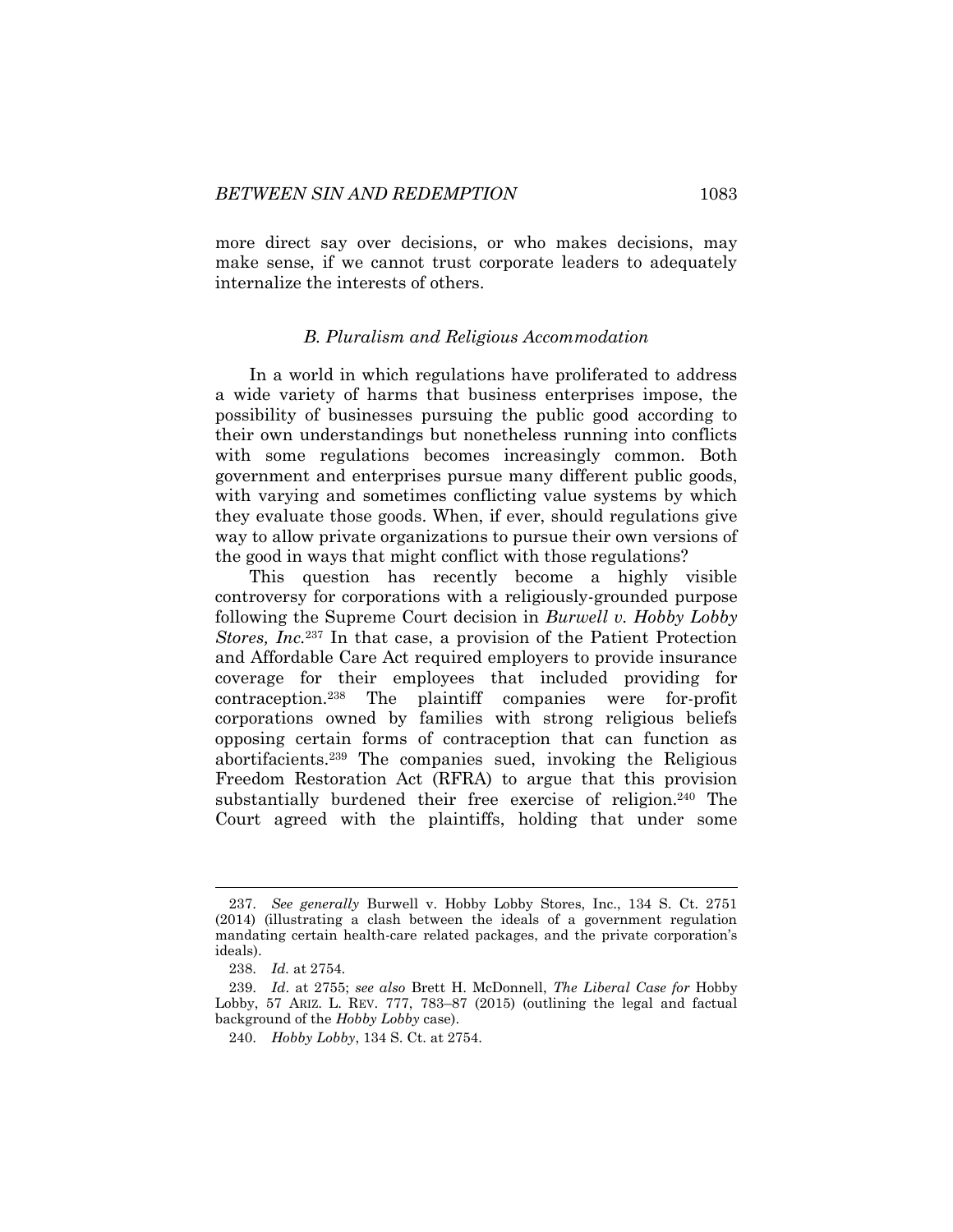conditions for-profit business corporations can be persons with standing to claim the protections of RFRA.<sup>241</sup>

What would our three religious thinkers say about *Hobby*  Lobby? Novak's opinion would seem the easiest to guess.<sup>242</sup> Novak puts great stress on the importance of pluralism. His pluralism in part rests on a healthy respect for diverse beliefs, and the value of giving much legal and social space for persons and organizations to both express and act upon their individual and collective beliefs.<sup>243</sup> His pluralism also rests upon a suspicion of letting the government have too much power. $244$  Both grounds suggest that Novak would welcome the majority opinion in *Hobby Lobby*. 245

What would Rauschenbusch say about *Hobby Lobby*? I am less sure about him. One variant of the communitarian/progressive approach sees corporations as a strong source for achieving the public good, in many instances as a preferred substitute to regulation.<sup>246</sup> Publicly-oriented corporations are preferred to regulation in part because of a recognition of the existence and validity of plural notions of the public good. Lyman Johnson (writing with David Millon) has made that argument in support of the *Hobby Lobby* decision.<sup>247</sup>

247. *See generally* David Millon & Lyman Johnson, *Corporate Law After* 

<sup>241.</sup> *Id.* at 2773.

<sup>242.</sup> As Novak died very recently, presumably he in fact had an opinion on the *Hobby Lobby* case itself, unlike Rauschenbusch and Niebuhr (well, I suppose I am making assumptions about the consequences of death that perhaps I should not be making in a paper on the theology of the corporation). I have been unable to find a public expression by Novak on the case, however.

<sup>243.</sup> I find the following quote a quite elegant statement of a religious argument for the value of respecting diverse beliefs. "Aquinas once wrote that humans are made in the image of God but that since God is infinite He may be mirrored only through a virtually infinite number of humans. No concept of Him is adequate." NOVAK, SPIRIT, *supra* note [17,](#page-4-0) at 53.

<sup>244.</sup> *See id.* at 56 (arguing that the division of power between the economic, cultural, and governmental system adequately distributes power between the three so one system does not overpower the others).

<sup>245.</sup> Although, insofar as Novak supports the shareholder wealth maximization norm, that could conceivably push him in the opposite direction. *See* McDonnell, *supra* note [239,](#page-41-0) at 790 (illustrating that for-profit corporations are only allowed one purpose, to maximize returns for shareholders).

<sup>246.</sup> *See* RAUSCHENBUSCH, SOCIAL CRISIS, *supra* note [24,](#page-5-1) at 402 (arguing that promoting cooperation between classes and movement toward social gain can be done voluntarily through corporations, rather than through regulation).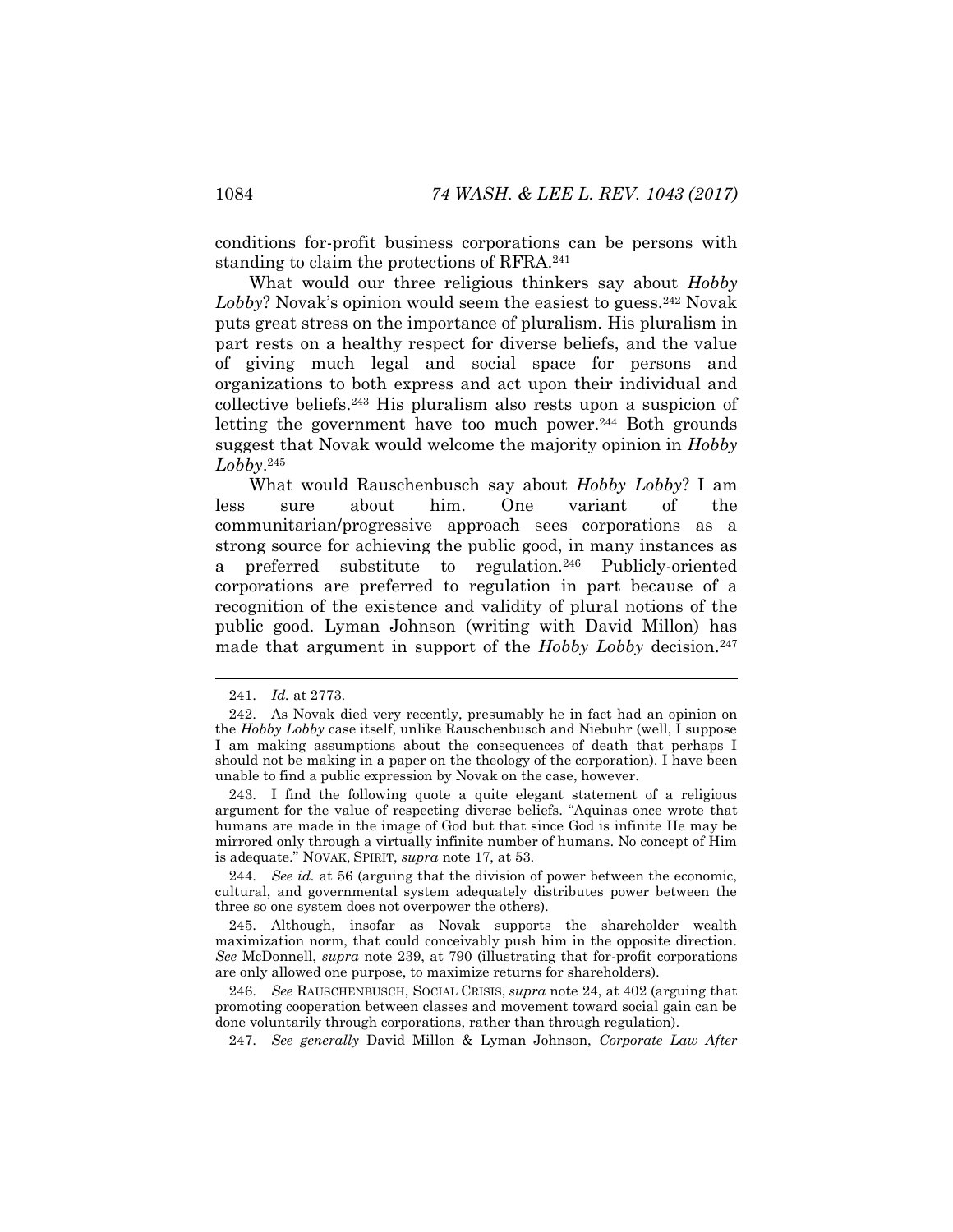But a different version of the progressive vision puts more emphasis on regulation and state action as a way to achieve the public good. This version is more skeptical of attempts by individual corporations to get out of generally applicable regulation. Many progressive corporate law scholars fall within this camp and oppose the *Hobby Lobby* decision.<sup>248</sup> Would Rauschenbusch side with Johnson and Millon or with the many progressive law scholars on the other side of the opinion? I am not at all sure, although I suspect his sympathies might lie more with the employees potentially denied access to contraceptive care rather than with the shareholders wanting to deny that access.<sup>249</sup>

And what of Niebuhr? There again I am unsure. Might he say a pox on both your houses, unhappy with both the wealthy shareholder families trying to impose their values on the health plans of their employees and also with the politicians and government bureaucrats trying to score political points on a deeply sensitive moral dilemma? Might he see this as yet another example where the egoism of groups clashing in politics creates conflict with no good and fair resolution? If so, he would certainly have a point.

Personally, I side with Novak and Johnson on this one. RFRA is an important statement of the value of religious liberty and diversity of belief and action. In a world of extensive regulation covering most elements of business and commerce, RFRA provides a safety valve protecting religiously-motivated behavior that goes against prevailing moral norms. It expresses humility about our ability to craft wise rules in a complex world with competing, sometimes irreconcilable visions of the right and

Hobby Lobby, 70 BUS. LAW. 1 (2015).

<sup>248.</sup> This includes many, probably most, of the scholars who signed the Brief for Corporate and Criminal Law Professors as Amicus Curiae Supporting Petitioners. *See* Burwell v. Hobby Lobby Stores Inc., 134 S. Ct. 2751 (2014) (Nos. 13-345, 13-356), http://www.americanbar.org/content/dam/aba/publications/ supreme\_court\_preview/briefs-v3/13-354-13-356\_amcu\_cclp.authcheckdam.pdf.

<sup>249.</sup> *See* Grant Hayden & Matthew Bodie, *Who Controls Corporate Culture?*, ST. LOUIS POST-DISPATCH, July 16, 2014, http://www.stltoday.com/ news/opinion/columns/who-controls-corporate-culture/article\_5dbb9b4c-8c6e-500e-9c3f-2a2a4abe18c3.html (last visited Apr. 25, 2017) (offering a powerful articulation of this perspective) (on file with the Washington and Lee Law Review).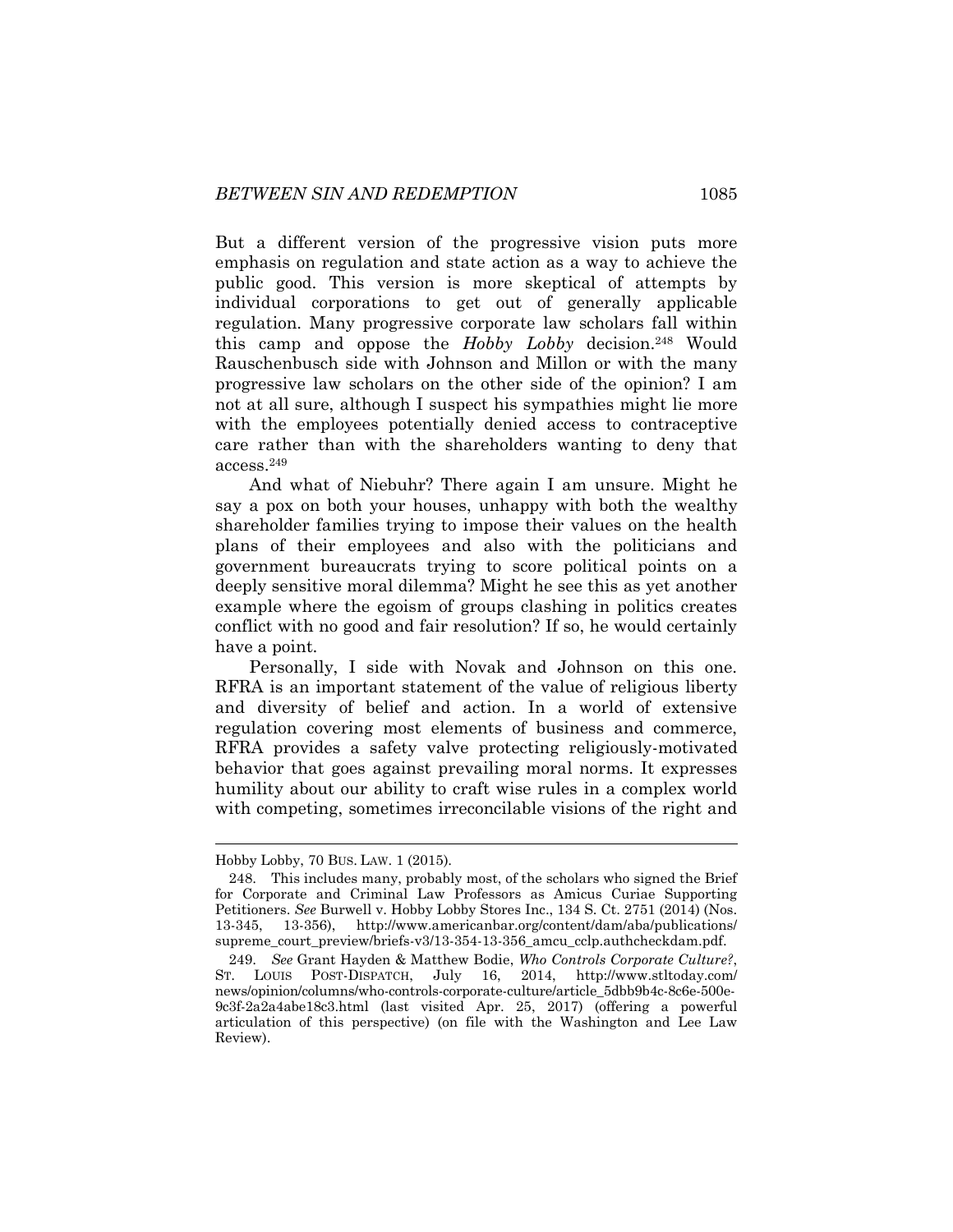the good. The *Hobby Lobby* case extends that protection of religious exercise to business corporations, thereby recognizing that corporations can be not simply profit-making machines, but rather organizations devoted to various ideals of the good and human flourishing.<sup>250</sup>

## *VI. Conclusion*

We don't necessarily need to choose. Rauschenbusch, Novak, and Niebuhr all provide many insights of much value. We can learn from each of them. And there is significant overlap in their visions of individuals and society. All understand that human beings have a fundamental self-centeredness that we can struggle to overcome, individually and within groups, but most of us will never fully succeed. Social institutions like the corporation must take this egoism into account, while also helping to develop the more social elements of our nature. Through both the invisible hand of the market and through both enlightened long-run self-interest and some other-regarding norms, corporations will often act in ways that benefit the public as well as their managers and their shareholders. But sometimes they will not, and for at least some matters state regulation will be needed to limit corporate harms. Of course, our three figures differ frequently in how much they emphasize these different points, and in the balance of policy choices they advocate.<sup>251</sup>

Where they differ, some of their differences may be due to when they lived and wrote. Rauschenbusch wrote during the height of the initial burst of industrialization in the early twentieth century, when society faced many problems, and

<sup>250.</sup> *See* McDonnell, *supra* note [239,](#page-41-0) at 809 (arguing that progressive corporate law envisions corporations as "ways for like-minded persons to come together to pursue shared goals to advance a shared vision of the common good in ways to go beyond simply complying with the law").

<sup>251.</sup> *Compare* RAUSCHENBUSCH, SOCIAL CRISIS, *supra* note [24,](#page-5-1) at 386 (arguing that state and federal interference with corporations may force corporate leaders to become more conscientious and serve the public), *with*  NOVAK, SPIRIT, *supra* note [17,](#page-4-0) at 93 (reasoning that market forces will weed out greedy corporate actors, and that as a result governmental regulation may not be effective), *and* NIEBUHR, MORAL MAN, *supra* note [26,](#page-6-2) at 192 (balancing a distrust for centralized power and collective action, with a desire to encourage cooperative movements).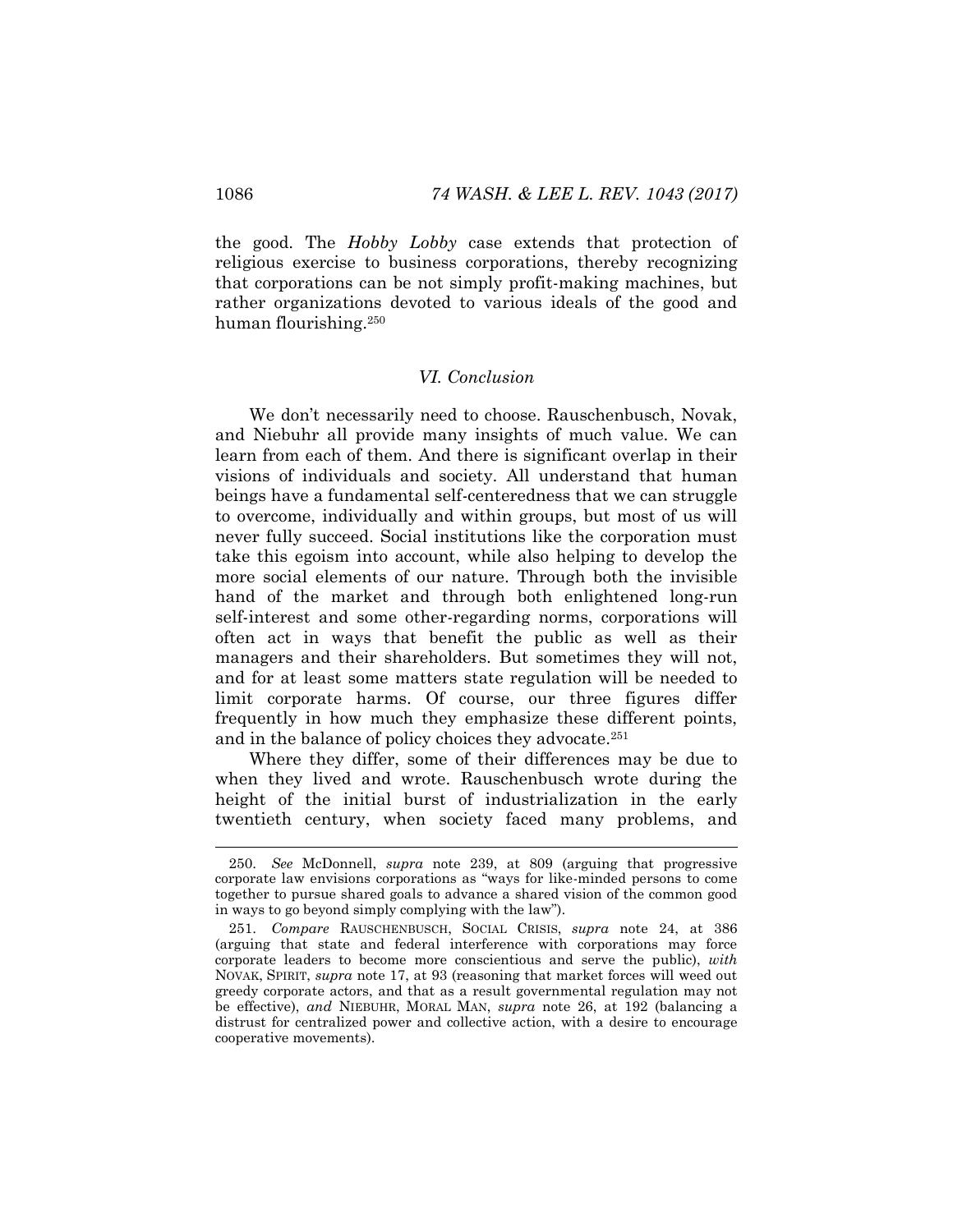regulation to address those problems was just beginning to be enacted. The world as yet had no experience with communism in power. Rauschenbusch advocated vigorous action to address problems caused by new markets and large corporations, and did not dwell on potential downsides to his proposed solutions. Niebuhr wrote starting at the beginning of the New Deal, continuing through World War II and the post-war era. Originally a socialist, he gradually came to support the New Deal, in part as it showed success, in part as fascism became a dominant threat, and in part in response to the failures of communism. Novak wrote his major work in the eighties. The failures of communism were impossible to ignore, and the highly regulated welfare state was struggling, with political and intellectual energy lying with pro-market reformers.

Which of them has the most to add to thinking about duty and purpose in corporate law today? As we have seen repeatedly, Rauschenbusch and Novak, for the most part, fit comfortably within the communitarian and contractualist approaches, respectively, although each has distinctive insights they bring to bear within those visions.<sup>252</sup> In our time, the pendulum has swung from the deregulation trend of the eighties, and economic inequality has become a threat closer to what it was in the early twentieth century than it has been since World War II ended. All that may make Novak's analysis somewhat dated. And yet, neither the socialism nor the worker cooperatives and labor union activism that Rauschenbusch championed seem politically viable major options in our moment.

Does Niebuhr present an alternative? He certainly had a more unique perspective that does not fit as easily within existing approaches to corporate law. His realism that can be somewhat hard to distinguish from pessimism seems on point in our time. Contractualism and communitarianism, director primacy and shareholder primacy, managerialism and shareholder activism all have grown intellectually stale, all have serious problems, none seem to offer a clear path for an American economy that has

<sup>252.</sup> *See, e.g.*, RAUSCHENBUSCH, SOCIAL CRISIS, *supra* note [24,](#page-5-1) at 370 (endorsing the communitarian vision of corporate purpose, namely that profit seeking should not come before health and wellness); *see also* NOVAK, SPIRIT, *supra* note [17,](#page-4-0) at 93 (arguing that successful management will draw out ideals of teamwork, cooperation, and creativity).